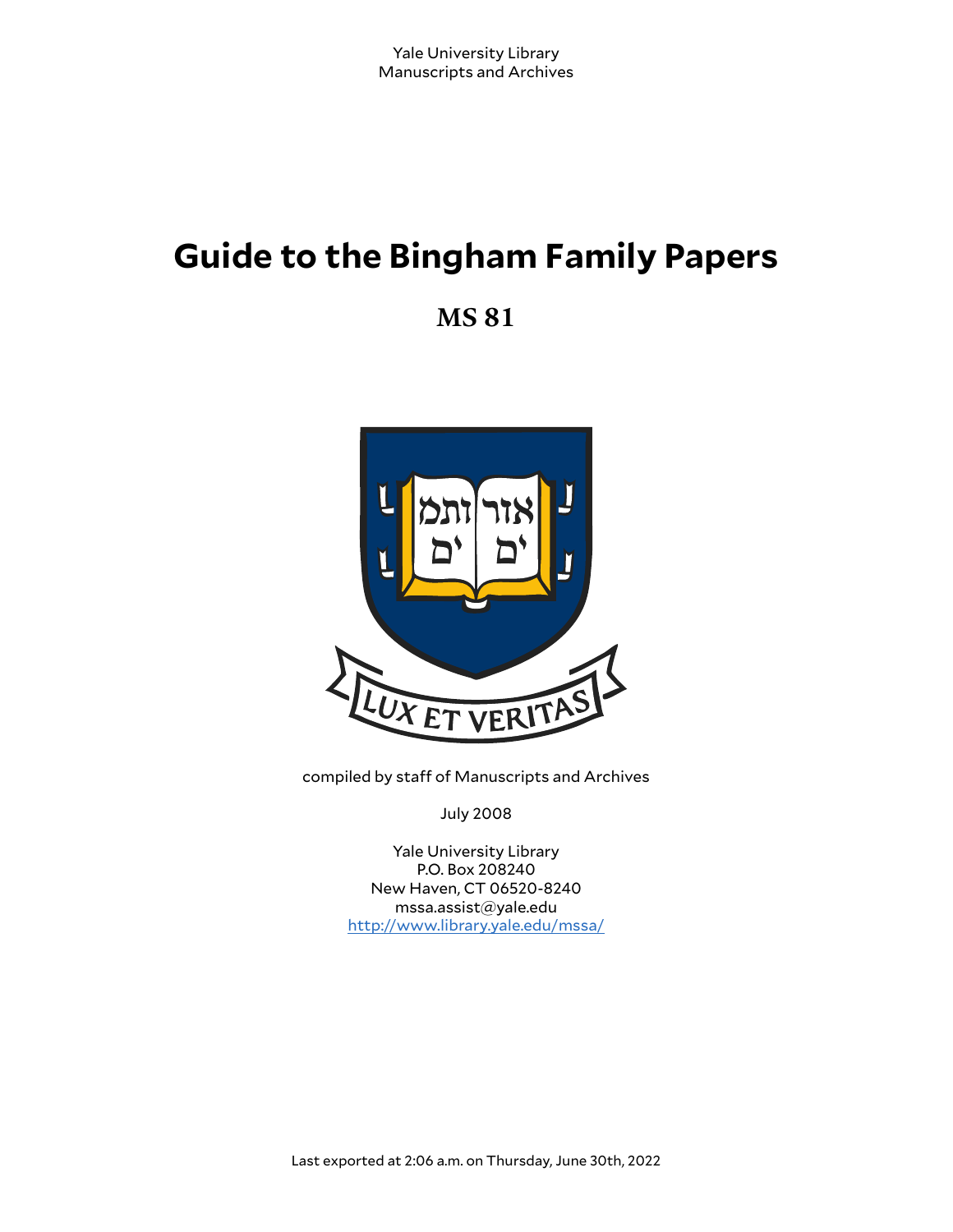# **Table of Contents**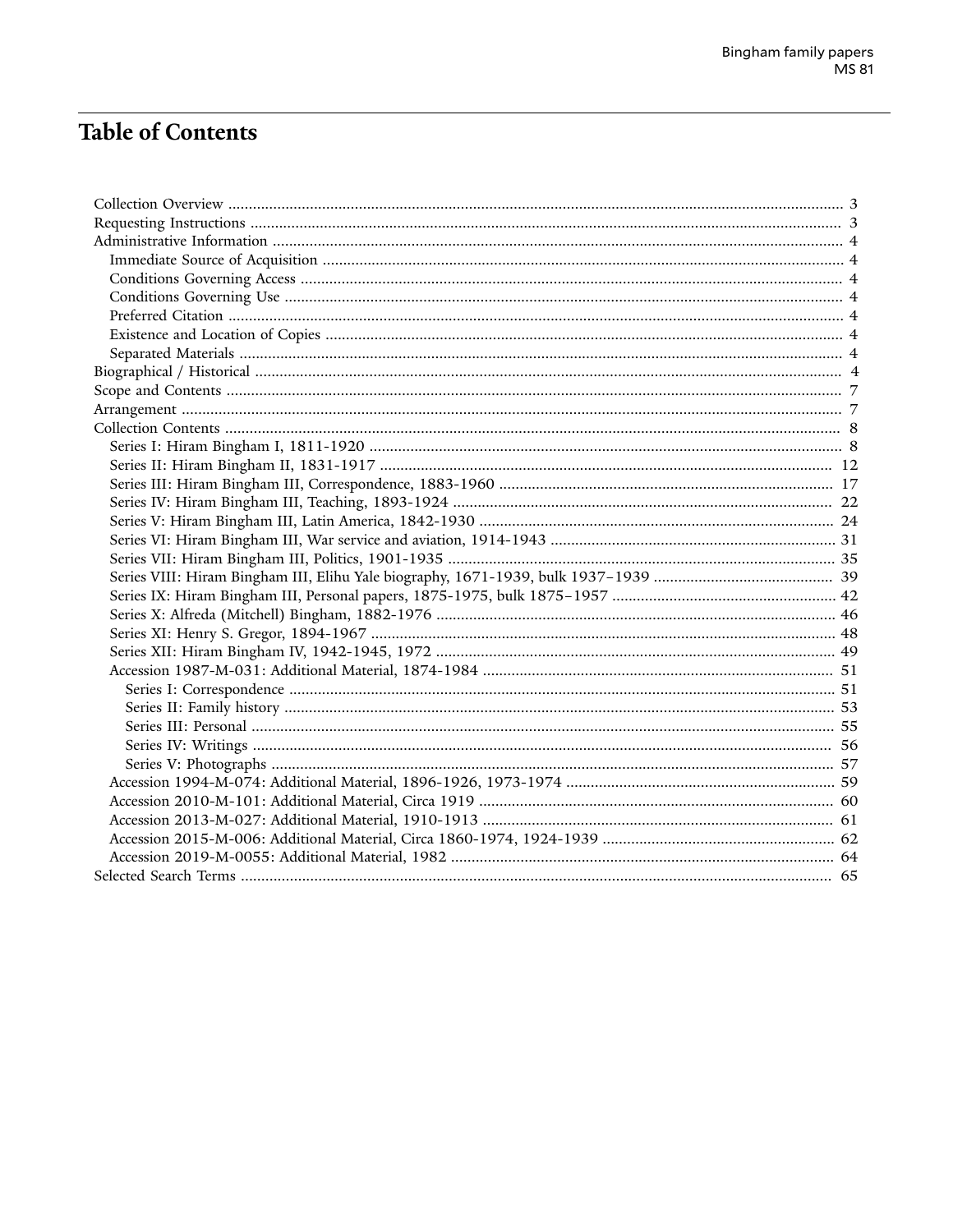### <span id="page-2-0"></span>**Collection Overview**

**REPOSITORY:** Manuscripts and Archives Yale University Library P.O. Box 208240 New Haven, CT 06520-8240 mssa.assist@yale.edu <http://www.library.yale.edu/mssa/>

**CALL NUMBER:** MS 81

**CREATOR:** Bingham family

**TITLE:** Bingham family papers

**DATES:** 1811-1974

**PHYSICAL DESCRIPTION:** 75.94 linear feet (140 boxes)

**LANGUAGE:** English

**SUMMARY:** The papers consist of correspondence, diaries, journals, manuscripts, notebooks, sermons, writings, two books with manuscript notes, legal and financial records, photographs, printed material and miscellanea documenting the personal lives and professional careers of four generations of the Bingham family. The papers include material documenting Hiram Bingham (1789-1869) and his missionary work in Hawaii; Hiram Bingham (1831-1908) and his missionary work in the Gilbert Islands, his literary efforts, and family matters; and Hiram Bingham (1875-1956) and his academic career, his South American explorations, including the discovery of the ruins of Machu Picchu in 1911, and his political career as lieutenant governor, governor, and United States senator from Connecticut. Papers relating to several other family members are also included in the papers.

**ONLINE FINDING AID:** To cite or bookmark this finding aid, please use the following link: [https://](https://hdl.handle.net/10079/fa/mssa.ms.0081) [hdl.handle.net/10079/fa/mssa.ms.0081](https://hdl.handle.net/10079/fa/mssa.ms.0081)

### <span id="page-2-1"></span>**Requesting Instructions**

To request items from this collection for use in the Manuscripts and Archives reading room, please use the request links in the HTML version of this finding aid, available at [https://hdl.handle.net/10079/fa/](https://hdl.handle.net/10079/fa/mssa.ms.0081) [mssa.ms.0081.](https://hdl.handle.net/10079/fa/mssa.ms.0081)

To order reproductions from this collection, please go to [http://www.library.yale.edu/mssa/](http://www.library.yale.edu/mssa/ifr_copy_order.html) [ifr\\_copy\\_order.html.](http://www.library.yale.edu/mssa/ifr_copy_order.html) The information you will need to submit an order includes: the collection call number, collection title, series or accession number, box number, and folder number or name.

Key to the container abbreviations used in the PDF finding aid:

b. box<br>f. fold

folder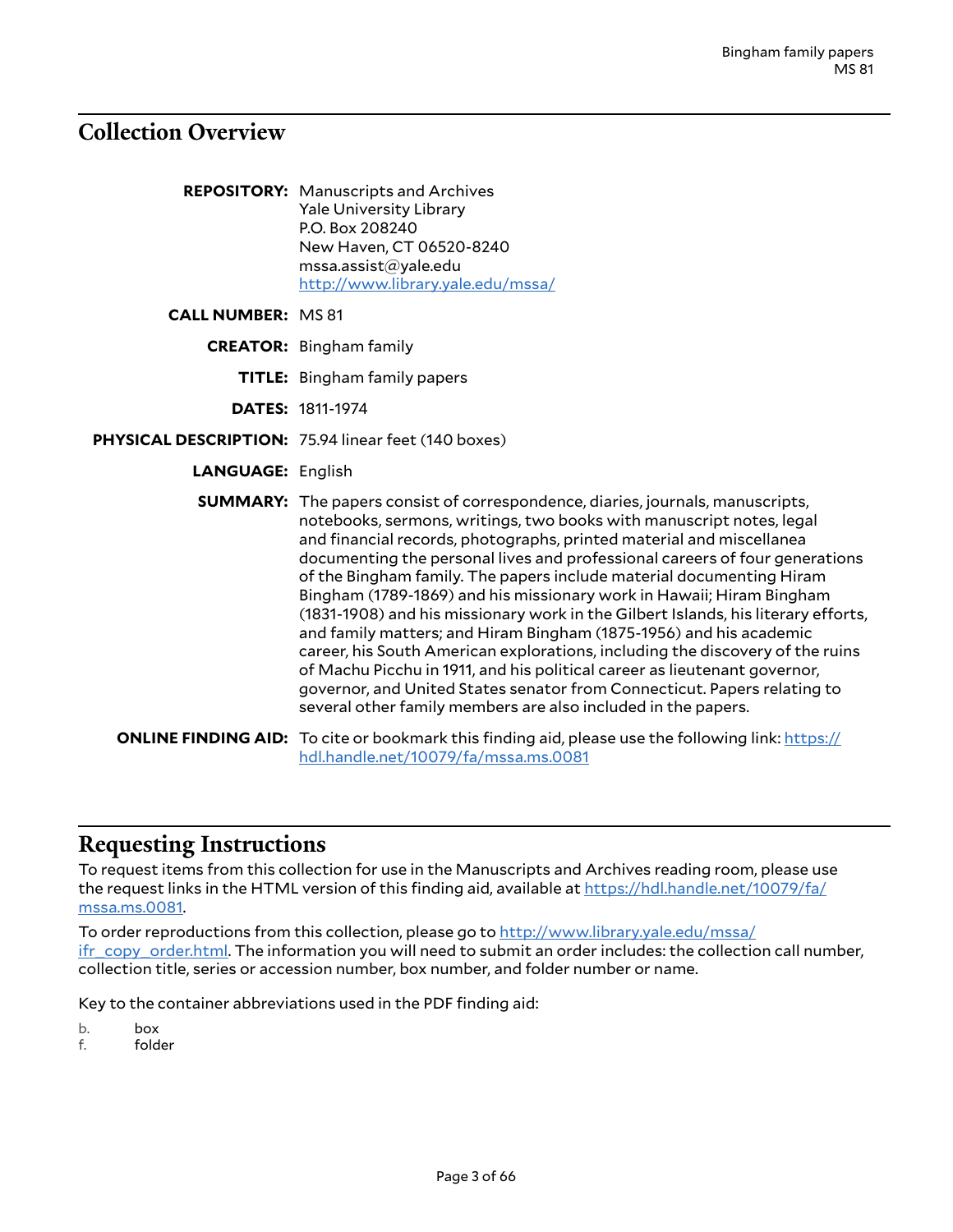# <span id="page-3-0"></span>**Administrative Information**

# <span id="page-3-1"></span>**Immediate Source of Acquisition**

Gift of Hiram Bingham III in 1936 and 1937, 1953-1958 (with Woodbridge Bingham); additional gifts by Woodbridge Bingham and Alfred M. Bingham; some materials purchased from Beecher College, 1945; further gifts from Mrs. James Brooks in 1969; gift of Marian Bingham, 1994 and 2014; and gift of Anne B. Pierson, 2019. The books were transferred from Mudd Library by Beinecke Library staff, 2012.

# <span id="page-3-2"></span>**Conditions Governing Access**

The materials are open for research.

# <span id="page-3-3"></span>**Conditions Governing Use**

Copyright status for collection materials is unknown. Transmission or reproduction of materials protected by U.S. Copyright Law (Title 17, U.S.C.) beyond that allowed by fair use requires the written permission of the copyright owners. Works not in the public domain cannot be commercially exploited without permission of the copyright owners. Responsibility for any use rests exclusively with the user.

# <span id="page-3-4"></span>**Preferred Citation**

Bingham Family Papers (MS 81). Manuscripts and Archives, Yale University Library.

# <span id="page-3-5"></span>**Existence and Location of Copies**

Writings of Hiram Bingham II are available on microfilm (1010 frames on 1 reel, 35mm.) from Manuscripts and Archives, Yale University Library, at cost. Order no. HM175.

"Te Baba N Amerika," A short history of the work of the American Board of Commissioners for Foreign Missions is available on microfilm (35 frames on 1 reel, 35mm) and photocopy from Manuscripts and Archives, Yale University Library, at cost. Order no. HM115.

# <span id="page-3-6"></span>**Separated Materials**

Daguerreotypes of Lydia Bingham Coan and Hiram Bingham II were transferred to the Historical Picture Collection (MS 713), Manuscripts and Archives, Yale University Library.

Miniatures and daguerreotypes of Julia Goddard (with hair), Reverend Alfred Mitchell (2 items), Lucretia Mumford Woodbridge Mitchell (2 items) and unidentified man in uniform were transferred to the American Paintings and Sculpture Department, Yale University Art Gallery on April 22, 2016.

# <span id="page-3-7"></span>**Biographical / Historical**

**Hiram Bingham I (1789-1869)**, pioneer missionary to the Hawaiian Islands, was born October 30, 1789, in Bennington, Vermont, the seventh of thirteen children of Calvin and Lydia (Denton) Bingham. He graduated from Middlebury College in 1816 and from Andover Theological Seminary in 1819. In the fall of 1819, having decided to enter the foreign mission service, he was ordained (September 29) under the auspices of the American Board of Commissioners for Foreign Missions (ABCFM) of Boston, married (October 11) Sybil Moseley of Westfield, Massachusetts, and sailed (October 23) from Boston on the brig *Thaddeus*, with other missionaries bound for the Sandwich Islands.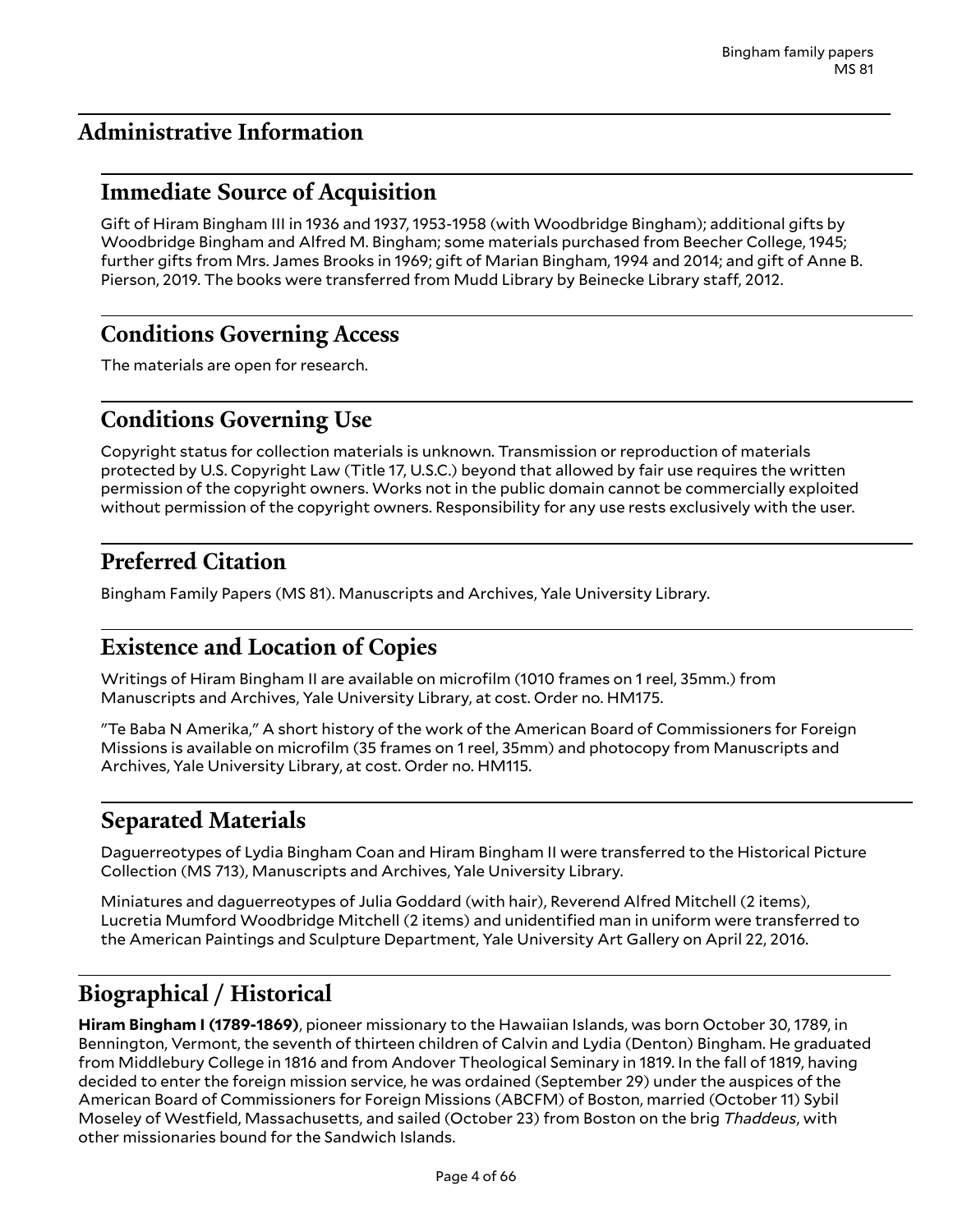The Binghams arrived at Honolulu on April 19, 1820, and began the work of civilizing and converting the natives. Reducing the Hawaiian language to writing, the missionaries began teaching the natives to read. Bingham wrote *Elementary Lessons in Hawaiian* (1822), *First Book for Children* (1831), and *Scripture Catechism* (1831). In October 1825, he began translating the New Testament into Hawaiian, and by 1839 he and his associates had completed the translation of the entire Bible.

Sybil Moseley was born September 12, 1792. She and Hiram Bingham had seven children: Sophia Moseley (born 1820 November 9), Levi Parsons (1822 December 31; died in infancy), Jeremiah Evarts (1824 February 11; died in infancy), Lucy Whiting (1826 October 26), Elizabeth Kaahumanu (1829 March 8), Hiram, Jr. (1831 August 16), and Lydia (1834 December 25).

Sybil Bingham's health gradually declined, and in August 1840, the family left for New England, hoping that her health would improve. Hiram Bingham spent the following years travelling through New England and to Washington, DC, telling of the missionaries' accomplishments in Hawaii. He was unable to gain approval for returning to Hawaii, however, and in September 1846, the ABCFM severed the Binghams from its employ. Hiram's lengthy *Residence of Twenty-one Years in the Sandwich Islands*, describing the early missionary efforts there, was published in 1847.

Sybil M. Bingham died February 27, 1848, at Easthampton, Massachusetts. Hiram continued his preaching and writing, serving for a time as pastor of an African church in New Haven. After his marriage to Naomi Emma Morse (1854 August 24), he worked with her in establishing a boarding and day school for young ladies in New Haven. Hiram Bingham I died November 11, 1869, in New Haven.

**Hiram Bingham II (1831-1908)**, missionary to the Gilbert Islands, was born August 16, 1831, in Honolulu. When he was nine years old, his parents, Hiram and Sybil (Moseley) Bingham, returned to New England, where he received his education at Williston Academy, Easthampton, Massachusetts, and at Yale, where he graduated in 1853. After spending one year as principal of the Northampton (Massachusetts) High School and a second as a private tutor, he entered Andover Seminary. Poor health forced him to leave the seminary early in 1856, but on November 9, 1856, he was ordained in New Haven. Within a month, he married Minerva Clarissa Brewster (also known as Clara Bingham) of Northampton (November 18), and sailed with her from Boston on the brig *Morning Star* (December 2), with plans to establish missionary outposts in Micronesia. Clara Brewster, daughter of Jonathan Brewster (1793-1862), was born October 19, 1834. She was a teacher in Northampton when Hiram met her.

Hiram and Clara Bingham reached the Gilbert Islands in September 1857, and began their difficult mission task at Abaiang. In 1865 he visited the United States but returned the following year as commander of the second *Morning Star*, on which he toured mission outposts in Micronesia. From 1868 to 1873, Bingham resided in Honolulu, completing his translation of the Gilbertese New Testament. After another two year stay at Abaiang, where he preached, taught in the school, and worked on a Gilbertese dictionary, Bingham's poor health compelled him to return to Honolulu, where his son, Hiram Bingham III, was born in 1875. Except for three visits to the United States, Hiram and Clara spent the remainder of their lives at their home, "Gilbertinia," in Honolulu. They were joined there by Hiram's two sisters, Elizabeth and Lydia. Lydia, who had left New England in the late 1860s to start a girls' school in Honolulu, later married the Reverend Titus Coan, a venerable missionary. Soon after their marriage, Titus Coan died. Lydia returned to the Binghams' home, Gilbertinia.

By 1890 Bingham had completed translating the entire Bible into the Gilbertese language, and it was published in 1892. His other publications include *The Story of the Morning Star* (1866), a Gilbertese hymn book (1880), commentaries on the Gospels and the book of Acts, a *Gilbert Islands Bible Dictionary* (1895), and a Gilbertese dictionary (1908). Clara Bingham shared fully in her husband's missionary activities, and in 1875 she published a volume of *Bible Stories in the Gilbertese*. Together, they expanded the vocabulary and provided written form for the Gilbertese language.

Clara Bingham died November 17, 1903. Hiram Bingham II died October 25, 1908, following an operation at Johns Hopkins Hospital in Baltimore, while he was in the United States to supervise publication of his Gilbertese dictionary.

**Hiram Bingham III (1875-1956)**, explorer and United States senator, was born November 19, 1875, in Honolulu. He studied at Phillips Academy, Andover, Massachusetts (1892-1894), before entering Yale. After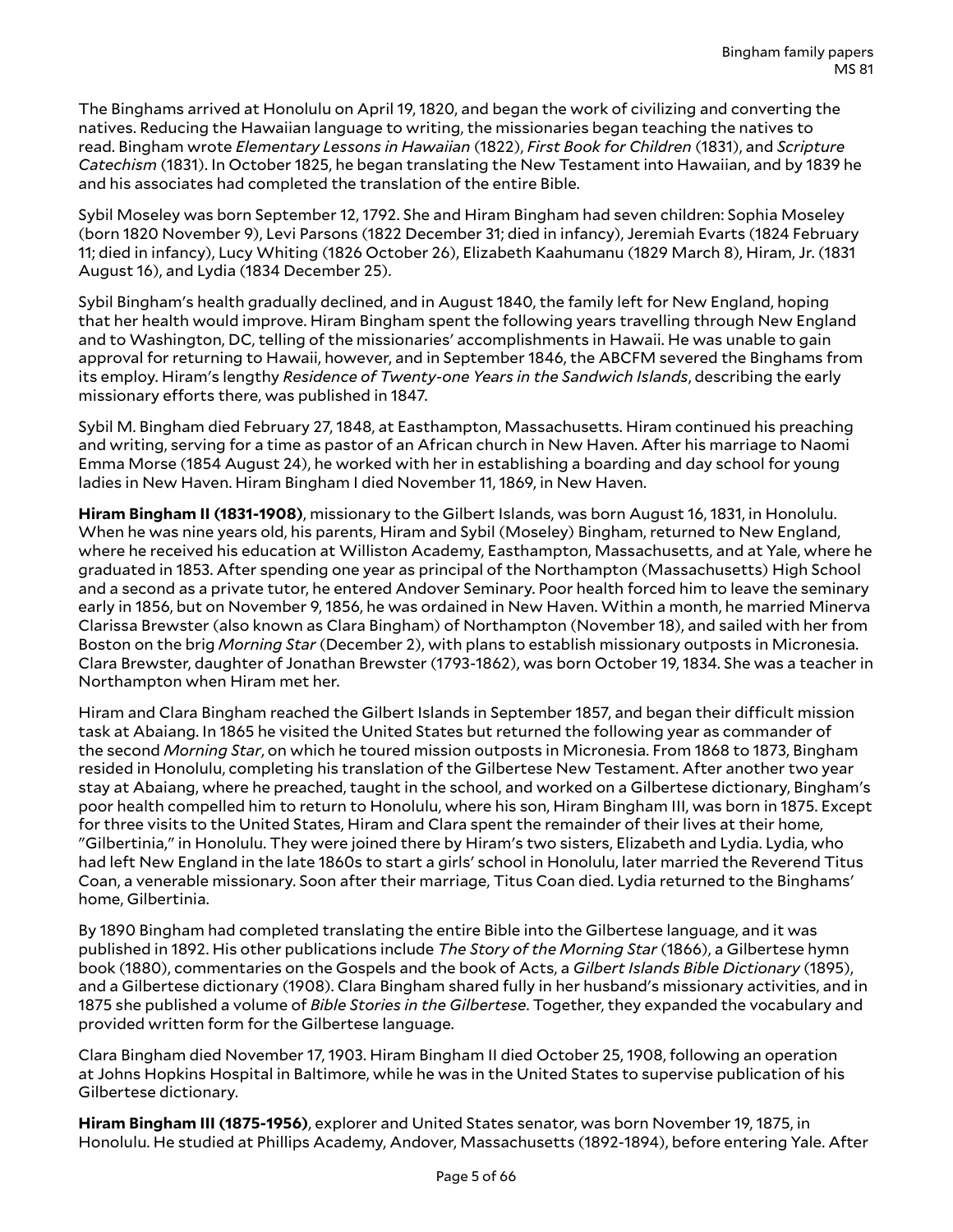graduating from Yale in 1898, he received an MA in History from the University of California, Berkeley (1900), an MA (1901) and PhD (1905) from Harvard University. He served as an instructor at Harvard (1901-1904) and at Princeton (1905-1907), before becoming lecturer in South American History and Geography at Yale (1907-1910). At Yale he was promoted to assistant professor (1910-1915) and professor (1915-1924), and from 1908 to 1930 he served as curator of the Collections on South American History. During this period he became an important critic of American foreign policy toward Latin America, publishing attacks on the Monroe Doctrine and arguing for new attitudes toward Latin America. Bingham spent a large part of his time at Yale engaged in South American exploration. In 1906-1907 he had traced the course of Simon Bolivar's famous march of 1819, across Venezuela and Colombia. After attending the First Pan American Scientific Congress in Santiago, Chile in December, 1908, he undertook a second expedition exploring the old Spanish trade route from Buenos Aires to Lima, Peru. In Peru, he became interested in Inca civilization, and in 1911 he directed the first of three Yale Peruvian expeditions in an effort to locate the true last Inca capital. This expedition discovered the spectacular Inca ruins at Machu Picchu, and in 1912 and 1914-1915 the National Geographic Society joined Yale in sponsoring expeditions to explore Machu Picchu and the surrounding region.

In 1916 Bingham attended the Republican National Convention and became president of the Connecticut Hughes Alliance, helping to organize the state's Republican campaign. Having joined the Connecticut National Guard, he spent part of the summer of 1916 as captain of the Yale batteries at their encampment in Tobyhanna, Pennsylvania. Early in 1917, he attended the Curtiss Flying School in Miami, and when the United States entered the World War, he was appointed major in the Air Service. In 1918 he served as head of the U.S. Army flying school at Issoudun, France. After the war, Bingham retained his interest in aviation, serving from 1928 to 1935 as president of the National Aeronautic Association.

In 1922, Hiram Bingham III was elected Lieutenant Governor of Connecticut on the Republican ticket. Two years later he won election as Governor, but before he took office, Senator Frank Brandegee died and Bingham won the special election of December 1924,to fill his vacant seat. On January 7, 1925, Bingham took the oath of office as Governor of Connecticut, gave the longest inaugural address on record, and resigned his office. On the following day he took the oath of office as United States Senator and travelled to Washington to assume his new position. He was re-elected in 1926 to a full six-year term. In the Senate, Bingham was a staunch supporter of President Coolidge, played an active part in aviation legislation, chaired the Committee on Territories and Insular Affairs, and was a member of the Finance Committee. In November 1929, he was censored by the Senate for "impropriety" in bringing a Connecticut manufacturer's lobbyist into an executive session of the Finance Committee. During the Hoover administration, he worked on the Appropriations Committee, participated in the movement to repeal the Eighteenth Amendment, and campaigned against the Child Labor Amendment. He was defeated for re-election in 1932.

Hiram Bingham III married Alfreda Mitchell on November 20, 1900. They had seven sons. On March 27, 1937, they were divorced. Bingham married Suzanne (Carroll) Hill on June 28, 1937.

After leaving the Senate early in 1933, Bingham resumed historical research for several years and pursued business activities as a director in the Washington Loan and Trust Company, the Colmena Oil Company, Flagler Grove Estates, and the U.S. Air Company. During the Second World War he was employed by the U.S. Navy as a lecturer at naval training schools in the Pacific theatre and elsewhere. He visited Peru in 1948 for the opening of the Hiram Bingham Highway leading to Machu Picchu. In 1951 President Truman appointed him chairman of the Civil Service Loyalty Review Board. He died June 6, 1956, in Washington, DC, where he had resided since his second marriage in 1937. Bingham's numerous publications concerning Latin American history, foreign policy, Peruvian exploration, aviation, politics, and other topics include the following books: *The Journal of an Expedition across Venezuela and Colombia* (1909); *Across South America: An Account of a Journey from Buenos Aires to Lima* (1911); *The Monroe Doctrine, an Obsolete Shibboleth* (1913); *An Explorer in the Air Service* (1920); *Inca Land: Explorations in the Highlands of Peru* (1922); *Machu Picchu, a Citadel of* the Incas (1930); Elihu Yale, the American Nabob of Queen Square (1939); and Lost City of the Incas, the Story *of Machu Picchu and Its Builders* (1948).

Note: for additional information about Hiram Bingham III, see the Yale Peruvian Expedition Papers (MS 664).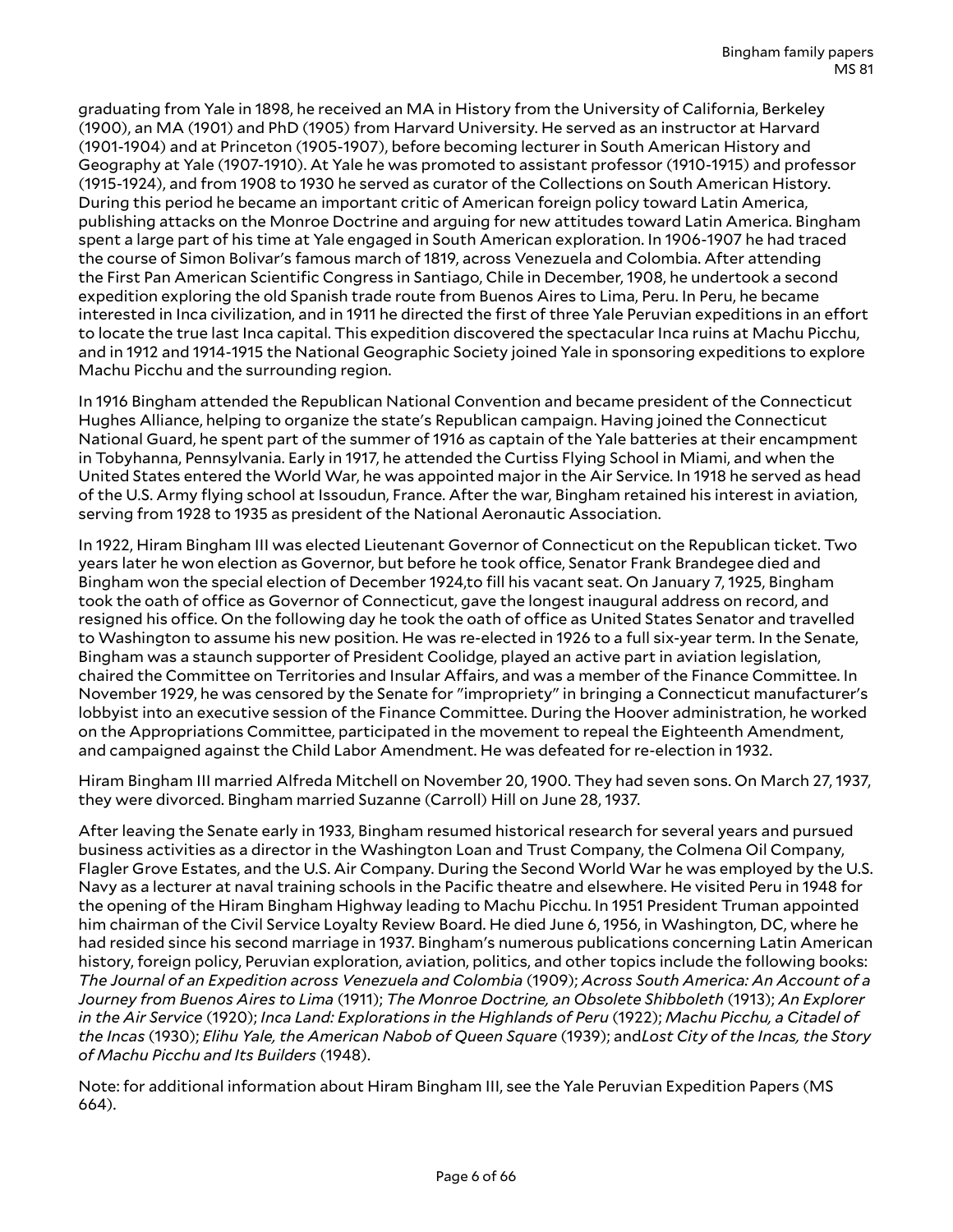**Alfreda (Mitchell) Bingham (1874-1967)** was born in New York City on December 29, 1874, the daughter of Alfred and Annie o. (Tiffany) Mitchell. The Mitchells owned homes in New York City, New London, Connecticut, and, after 1900, an estate at Port Antonio, Jamaica. Alfreda and her younger sister Charly travelled with the family through Europe, Egypt and Japan. On November 20, 1900, Alfreda married Hiram Bingham III. They had seven sons: Woodbridge, born 1901 November 20; Hiram IV, 1903 July 17; Alfred Mitchell, 1905 February 20; Charles Tiffany, 1906 August 31; Brewster, 1908 September 1; Mitchell, 1910 November 20; and Jonathan Brewster, 1914 April 24. All seven sons attended Hamden Hall in New Haven and graduated from Groton. All except Mitchell graduated from Yale. Alfreda and Hiram Bingham were divorced on March 27, 1937. In August 1937, Alfreda married Henry Gregor, a composer and concert pianist.

**Henry Gregor** was born January 1, 1886, in Moscow, where his father was then engaged in business. He received his education in Germany and studied at the Berlin Conservatory, before emigrating to the United States in 1925. After teaching music at the National Park Seminary in Washington, DC, for several years, he joined the music faculty of the University of Miami in Coral Gables. Henry Gregor died on January 20, 1964, and Alfreda died on August 27, 1967, at the age of 92.

# <span id="page-6-0"></span>**Scope and Contents**

The papers consist of correspondence, diaries, journals, manuscripts, notebooks, sermons, writings, two books with manuscript notes, legal and financial records, photographs, printed material and miscellanea documenting the personal lives and professional careers of four generations of the Bingham family. The papers include material documenting Hiram Bingham (1789-1869) and his missionary work in Hawaii; Hiram Bingham (1831-1908) and his missionary work in the Gilbert Islands, his literary efforts, and family matters; and Hiram Bingham (1875-1956) and his academic career, his South American explorations, including the discovery of the ruins of Machu Picchu in 1911, and his political career as lieutenant governor, governor, and United States senator from Connecticut. Papers relating to several other family members are also included in the papers.

### <span id="page-6-1"></span>**Arrangement**

Arranged in twelve series: I. Hiram Bingham I, 1811-1920. II. Hiram Bingham II, 1831-1917. III. Hiram Bingham III, Correspondence, 1883-1960. IV. Hiram Bingham III, Teaching, 1893-1924. V. Hiram Bingham III, Latin America, 1842-1930. VI. Hiram Bingham III, War Service and Aviation, 1914-1943. VII. Hiram Bingham III, Politics, 1901-1935. VIII. Hiram Bingham III, Elihu Yale Biography, 1937-1939. IX. Hiram Bingham III, Personal Papers, 1875-1975. X. Alfreda (Mitchell) Bingham, 1882-1976. XI. Henry S. Gregor, 1894-1967. XII. Hiram Bingham IV, 1942-1972; and subsequent additions.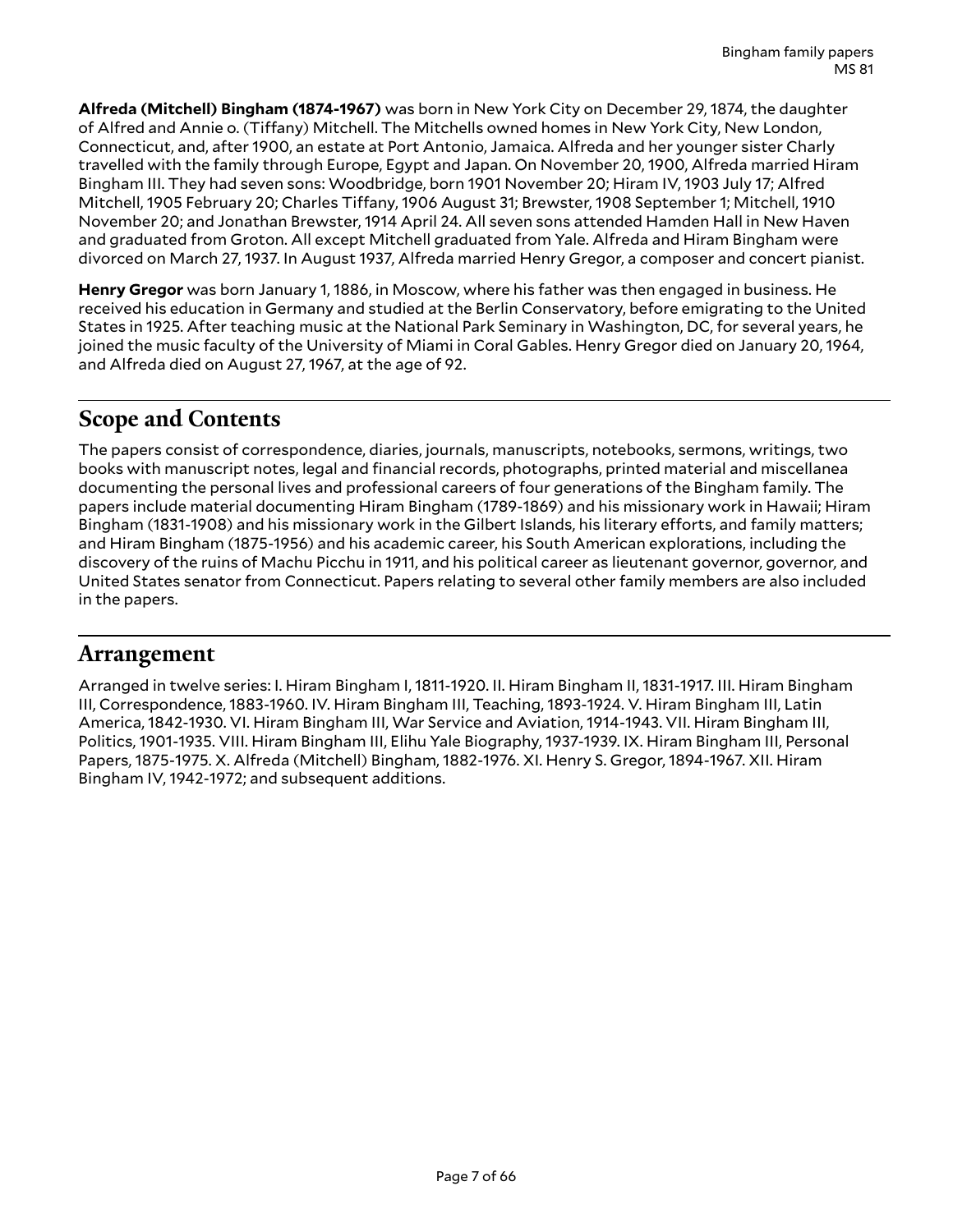# <span id="page-7-0"></span>**Collection Contents Series I: Hiram Bingham I, 1811-1920**

### <span id="page-7-1"></span>*1 linear foot (2 boxes)*

Series I, Hiram Bingham I, contains papers of Hiram Bingham I (1789-1869) and his first wife, Sybil (Moseley) Bingham (1792-1848). Correspondence includes letters sent and received while serving as missionaries to Hawaii, as well as personal and family letters, dated 1819-1869. In addition to original letters, there are typed transcripts and photostatic copies of letters deposited elsewhere. There are typed transcripts of Bingham's accounts with the Sandwich Islands mission, 1833-1840, and correspondence, 1821-1850, for which microfilm copies of the originals exist in the Manuscripts and Archives microfilm collection. Writings of Hiram Bingham I contains diaries, journals, notebooks, and other manuscripts, dating from 1811 to 1826. The only item relating to his *A Residence of Twenty-one Years in the Sandwich Islands* (1847) is a printed excerpt (1920) of one portion of the book. Writings of Sybil (Moseley) Bingham consists of her journal, 1811-1847, including photostatic and typewritten copies of extracts, and her manuscript, "Select Hawaiian Phrases." Writings of Elizabeth K. Bingham consists of two brief journals. Personal papers contains documents concerning publication of Bingham's *Residence of Twenty-one Years*, a drawing of the missionary settlement in 1820, family history papers, a photograph of Hiram Bingham I, and diplomas. The final section, Printed matter, contains "A Narrative of Five Youths from the Sandwich Islands" (1816), a list of members of the Maternal Association of the Sandwich Islands Mission (1854), a biographical sketch of Sybil (Moseley) Bingham by her daughter, Lydia (Bingham) Coan (1895), and programs for the Hawaiian Missions Centennial (1919-1920).

Each section of Series I is arranged chronologically.

Correspondence (originals and photostatic copies)

Selected correspondents within this series includes: Alfreda (Mitchell) Bingham (1874-1967), correspondence dated from 1908 to 1909; Sybil (Moseley) Bingham (1792-1848), correspondence dated from 1830; Lydia (Bingham) Coan (1834-1915), correspondence dated from 1844 to 1845; Jeremiah Evarts (1781-1831), correspondence dated from 1819 to 1831; and Samuel Worcester (1770-1821), correspondence dated from 1819 to 1820.

| $b. 1, f. 1-2$ | 1819<br>A copy of this material is available in digital form from Manuscripts and<br>Archives. Contact Manuscripts and Archives at mssa.assist@yale.edu to<br>request access to the digital copy.      | 1819                   |
|----------------|--------------------------------------------------------------------------------------------------------------------------------------------------------------------------------------------------------|------------------------|
| $b. 1, f. 3-4$ | 1820<br>A copy of this material is available in digital form from Manuscripts and<br>Archives. Contact Manuscripts and Archives at mssa.assist@yale.edu to<br>request access to the digital copy.      | 1820                   |
| $b. 1, f. 5-6$ | 1823-1828<br>A copy of this material is available in digital form from Manuscripts and<br>Archives. Contact Manuscripts and Archives at mssa.assist@yale.edu to<br>request access to the digital copy. | 1823-1828              |
| b. 1, f. 7-8   | 1830                                                                                                                                                                                                   | 1830                   |
| b. 1, f. 9     | 1831 January-March                                                                                                                                                                                     | 1831 January-<br>March |
| b. 1, f. 10    | 1831 April 6-7                                                                                                                                                                                         | 1831 April 6-7         |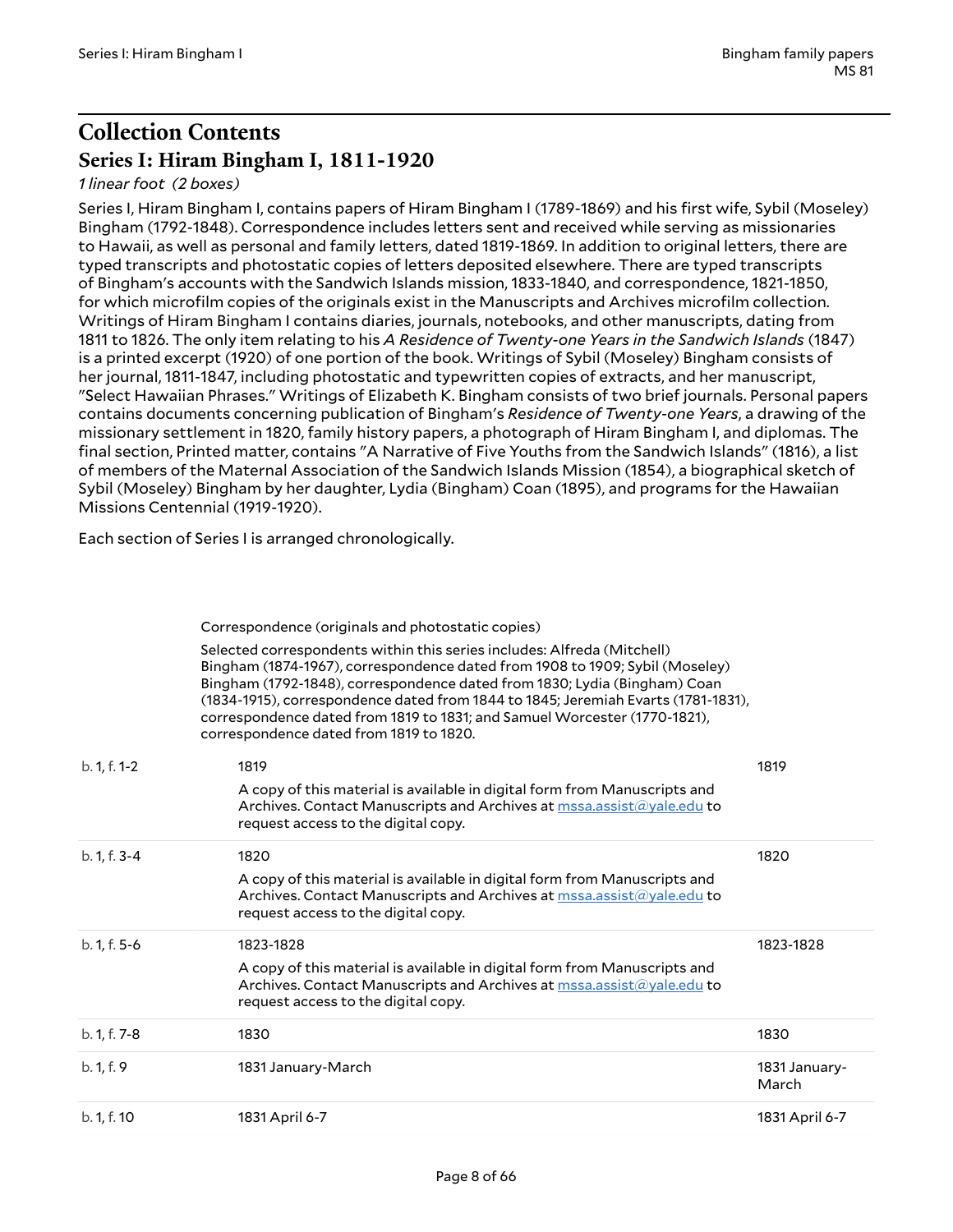#### Correspondence (originals and photostatic copies) (continued)

| b. 1, f. 11    | 1831 April 8-11                                                                                                                                                                                                                                                                  | 1831 April 8-11         |
|----------------|----------------------------------------------------------------------------------------------------------------------------------------------------------------------------------------------------------------------------------------------------------------------------------|-------------------------|
| b. 1, f. 12-13 | 1831 December 13<br>A copy of this material is available in digital form from Manuscripts and<br>Archives. Contact Manuscripts and Archives at mssa.assist@yale.edu to<br>request access to the digital copy.                                                                    | 1831 December<br>13     |
| b. 1, f. 14-15 | 1832-1840<br>A copy of this material is available in digital form from Manuscripts and<br>Archives. Contact Manuscripts and Archives at mssa.assist@yale.edu to<br>request access to the digital copy.                                                                           | 1832-1840               |
| b. 1, f. 16    | 1841-1844                                                                                                                                                                                                                                                                        | 1841-1844               |
| b. 1, f. 17    | 1842 February 26                                                                                                                                                                                                                                                                 | 1842 February<br>26     |
| b. 1, f. 18    | 1845-1848                                                                                                                                                                                                                                                                        | 1845-1848               |
| b. 1, f. 19    | 1851-1860<br>A copy of this material is available in digital form from Manuscripts and<br>Archives. Contact Manuscripts and Archives at mssa.assist@yale.edu to<br>request access to the digital copy.                                                                           | 1851-1860               |
| b. 1, f. 20    | 1861-1869<br>A copy of this material is available in digital form from Manuscripts and<br>Archives. Contact Manuscripts and Archives at mssa.assist@yale.edu to<br>request access to the digital copy.                                                                           | 1861-1869               |
| b. 1, f. 21    | Hiram Bingham's accounts with Sandwich Islands Mission (typed transcript) 1833-1840<br>A copy of this material is available in digital form from Manuscripts and<br>Archives. Contact Manuscripts and Archives at mssa.assist@yale.edu to<br>request access to the digital copy. |                         |
| b. 1, f. 21    | Correspondence (typed transcript)<br>See also: Misc. Microfilm No. 836                                                                                                                                                                                                           |                         |
|                | Writings of Hiram Bingham I                                                                                                                                                                                                                                                      |                         |
| b. 1, f. 22    | Notebook of college expenses<br>A copy of this material is available in digital form from Manuscripts and<br>Archives. Contact Manuscripts and Archives at mssa.assist@yale.edu to<br>request access to the digital copy.                                                        | 1811-1815               |
| b. 1, f. 22    | Diary                                                                                                                                                                                                                                                                            | 1812-1816               |
| b. 1, f. 22    | "Journal of an Evangelistic Tour around Oahu in 1826"<br>English                                                                                                                                                                                                                 | 1826                    |
| b. 1, f. 23    | Mission journal (typewritten excerpts)<br>A copy of this material is available in digital form from Manuscripts and<br>Archives. Contact Manuscripts and Archives at mssa.assist@yale.edu to<br>request access to the digital copy.                                              | 1821 February-<br>March |
| b. 1, f. 24    | Mission journal (photostatic copy)                                                                                                                                                                                                                                               | 1821 February-<br>March |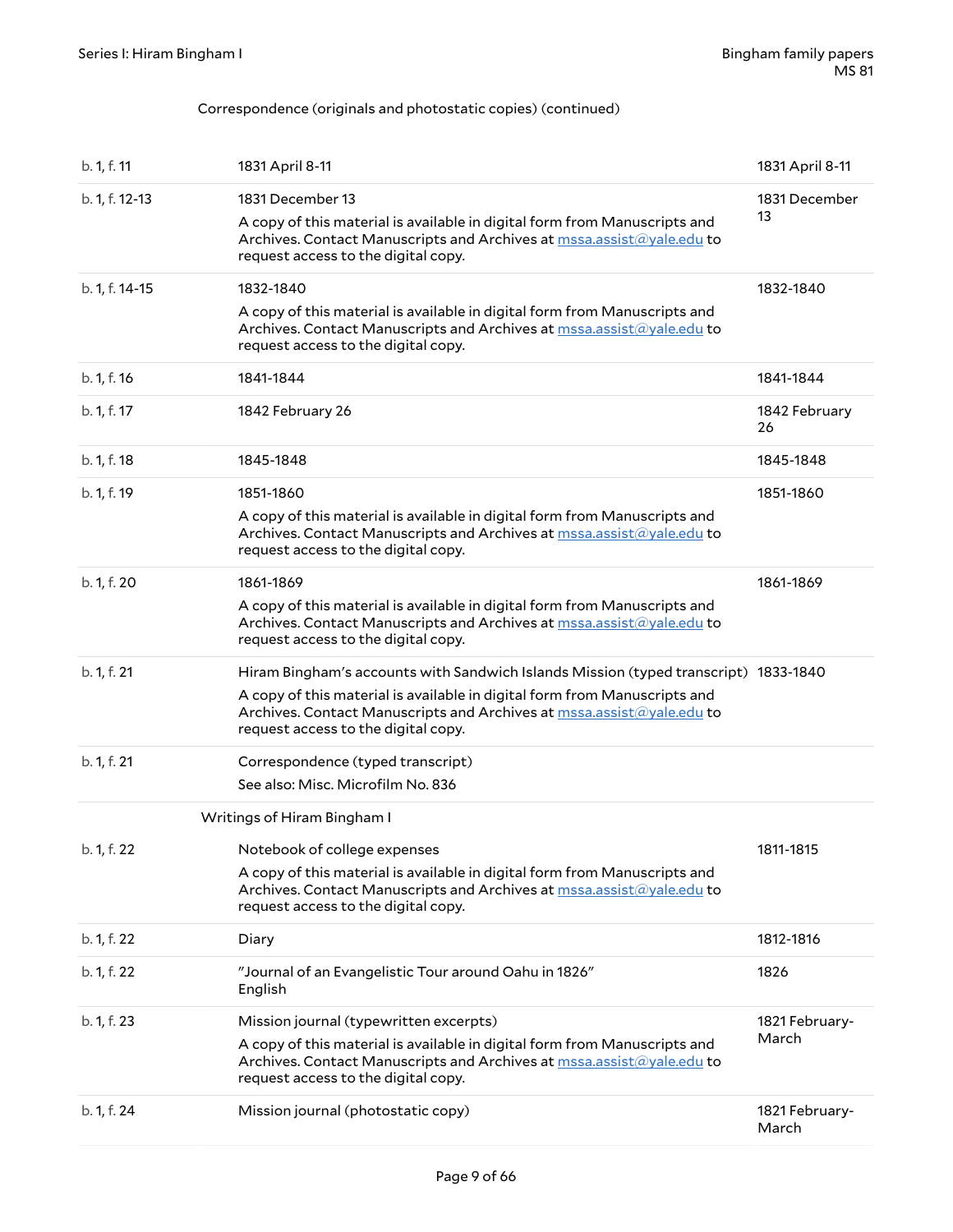Writings of Hiram Bingham I (continued)

| b. 1, f. 25    | "Journal of Mr. Bingham's Tour to Atooi" (photostatic copy, positive)<br>A copy of this material is available in digital form from Manuscripts and<br>Archives. Contact Manuscripts and Archives at mssa.assist@yale.edu to<br>request access to the digital copy. | 1821 July-<br>November    |
|----------------|--------------------------------------------------------------------------------------------------------------------------------------------------------------------------------------------------------------------------------------------------------------------|---------------------------|
| b. 2, f. 26    | "Journal of Mr. Bingham's Tour to Atooi" (photostatic copy, negative)                                                                                                                                                                                              | 1821 July-<br>November    |
| b. 2, f. 27    | "Original Hymns, or First Attempts at Metrical Composition in the Hawaiian<br>Language"<br>English<br>A copy of this material is available in digital form from Manuscripts and<br>Archives. Contact Manuscripts and Archives at mssa.assist@yale.edu to           | 1823                      |
|                | request access to the digital copy.                                                                                                                                                                                                                                |                           |
| b. 2, f. 28    | Manuscripts concerning early years in Hawaii                                                                                                                                                                                                                       | Undated                   |
|                | A copy of this material is available in digital form from Manuscripts and<br>Archives. Contact Manuscripts and Archives at mssa.assist@yale.edu to<br>request access to the digital copy.                                                                          |                           |
| f. 114         | College papers (oversize)                                                                                                                                                                                                                                          | 1815-1816                 |
| b. 2, f. 29    | "Early Hawaiian Churches, Their Manner of Building" [excerpts from A<br>Residence of Twenty-one Years in the Sandwich Islands]<br>English                                                                                                                          | 1847                      |
|                | A copy of this material is available in digital form from Manuscripts and<br>Archives. Contact Manuscripts and Archives at mssa.assist@yale.edu to<br>request access to the digital copy.                                                                          |                           |
|                | Writings of Sybil (Moseley) Bingham                                                                                                                                                                                                                                |                           |
| b. 2, f. 30-33 | Journal (original, typewritten and photostatic copies)                                                                                                                                                                                                             | 1811-1847,                |
|                | A copy of this material is available in digital form from Manuscripts and<br>Archives. Contact Manuscripts and Archives at mssa.assist@yale.edu to<br>request access to the digital copy.                                                                          | undated                   |
| b. 2, f. 34    | "Select Hawaiian Phrases"<br>English                                                                                                                                                                                                                               | 1823 July                 |
|                | Writings of Elizabeth K. Bingham                                                                                                                                                                                                                                   |                           |
| b. 2, f. 35    | "Journal of our Voyage to America on the ship Flora"<br>English                                                                                                                                                                                                    | 1840 August-<br>September |
| b. 2, f. 35    | Journal                                                                                                                                                                                                                                                            | 1850 March-<br>May        |
|                | Personal papers                                                                                                                                                                                                                                                    |                           |
| b. 2, f. 36    | Documents concerning publication of A Residence of Twenty-one Years in<br>the Sandwich Islands                                                                                                                                                                     | 1846-1847                 |
| b. 2, f. 37    | "A View of the Missionary Establishment of Hanaroorah Wouhou" by Dexter 1820 October 11<br>Chamberlain.                                                                                                                                                            |                           |
| f. 114         | Mission house floor plan (oversize)                                                                                                                                                                                                                                |                           |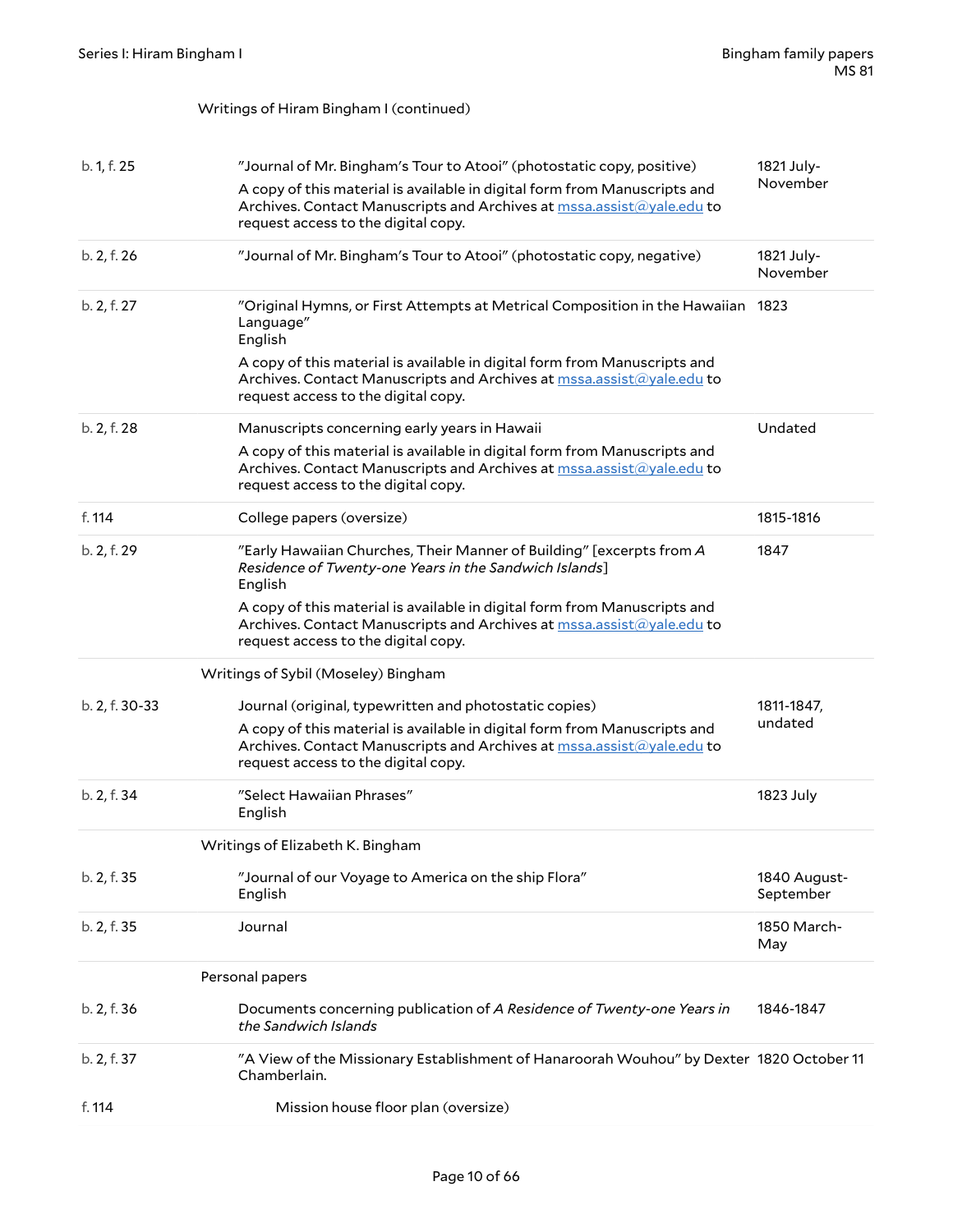#### Personal papers (continued)

| b. 2, f. 38 | Family history papers and photograph                                                                                                                                                      | 1855, undated |
|-------------|-------------------------------------------------------------------------------------------------------------------------------------------------------------------------------------------|---------------|
| f. 114      | Diplomas (oversize)                                                                                                                                                                       |               |
|             | Printed matter                                                                                                                                                                            |               |
| b. 2, f. 39 | "A Narrative of Five Youths from the Sandwich Islands"<br>English                                                                                                                         | 1816          |
| b. 2, f. 40 | "Names of the Members and Children Belonging to the Maternal<br>Association of the Sandwich Islands Mission"<br>English                                                                   | 1854          |
| b. 2, f. 41 | "A Brief Sketch of the Missionary Life of Mrs. Sybil Moseley Bingham," by<br>Mrs. Titus (Lydia Bingham) Coan<br>English                                                                   | 1895          |
|             | A copy of this material is available in digital form from Manuscripts and<br>Archives. Contact Manuscripts and Archives at mssa.assist@yale.edu to<br>request access to the digital copy. |               |
| b. 2, f. 42 | Hawaiian Missions Centennial programs                                                                                                                                                     | 1919-1920     |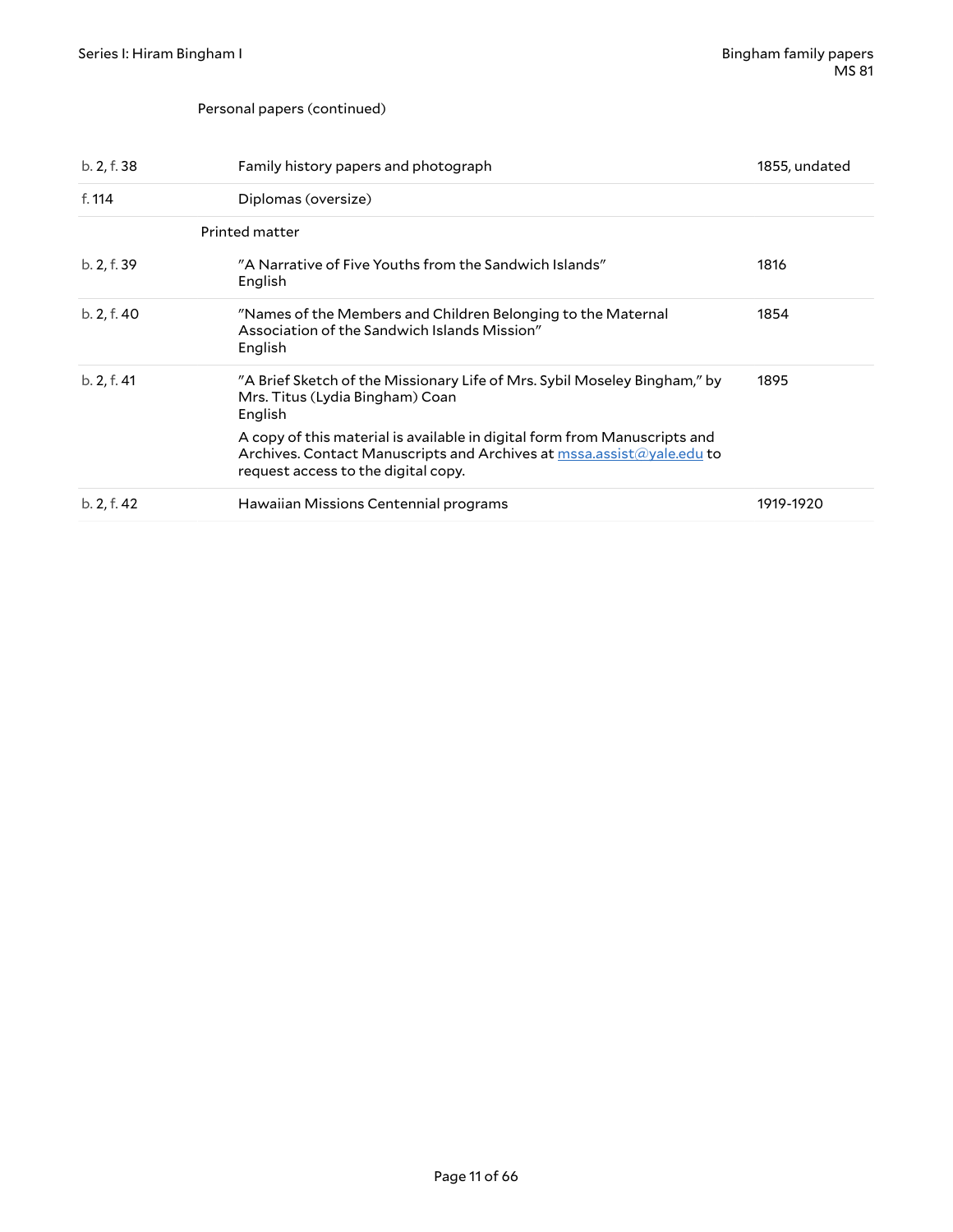### <span id="page-11-0"></span>**Series II: Hiram Bingham II, 1831-1917**

#### *4.5 linear feet (11 boxes)*

Series II, Hiram Bingham II, contains papers of Hiram Bingham II (1831-1908) and his wife, Minerva Clarissa (Brewster) Bingham (1834-1903). The first section, Correspondence, includes letters from friends, associates, and relatives, dated from 1841 to 1908. Many of the early letters were received by Minerva Clarissa Brewster before her marriage, including letters from her father, Jonathan Brewster. A large portion of the letters after 1892 are from their son, Hiram Bingham III, and much of the correspondence during 1908 relates to Bingham's efforts to publish his Gilbertese dictionary. Writings of Hiram Bingham II consists of early school notebooks (1841-1846), journals (1844-1854), sermons (1856-1878), a Bible Class record book (1874-1881), and published articles and letters (1856-1908). Writings of Minerva Clarissa (Brewster) Bingham consists of journals and diaries, (1856-1885) and a notebook of minutes of meetings (1887-1894). Gilbertese language materials contains manuscripts and printed matter written in the Gilbertese language or concerning Gilbertese publications. These include articles written by Hiram and Clara Bingham, hymns, lists of Gilbertese books, several issues of a Gilbertese periodical, and a history of the American missions work in the Gilbert Islands (1857-1917). Hiram Bingham's writings in this section include notes, the bound manuscript, and the printed edition of his Gilbertese New Testament (1885); "Outlines of a Grammar of the Gilbert Island Dialect" (1861); the manuscript, notes, and supplements for the English Gilbertese dictionary (1900) ; and "Gilbertese Commentary on the Acts of the Apostles" (1904). Personal and Biographical papers includes the printed sermon preached at Hiram Bingham II's ordination, with the charge to the evangelist given by Hiram Bingham I; manuscripts concerning missionary activities; articles and programs commemorating Hiram Bingham I; legal and financial papers; drawings, lithographs and photographs; and articles about Hiram and Minerva Clarissa (Brewster) Bingham. The final section, Printed matter, includes pamphlets and articles about foreign missions, devotional books, an article by Titus M. Coan, the obituary of Lydia (Bingham) Coan, sermons, programs and invitations, news clippings, maps, and advertisements.

Correspondence, Writings of Hiram Bingham II, Writings of Minerva Clarissa (Brewster) Bingham, and Gilbertese language materials are arranged chronologically. Personal and biographical papers and Printed matter are arranged chronologically under each type of material.

#### Correspondence

Selected correspondents within this series includes Leonard Bacon (1802-1881), correspondence dated from 1854; Elizabeth Kaahumanu Bingham (b. 1829), correspondence dated from 1892; Hiram Bingham I(1789-1869), correspondence dated from 1841 to 1869; Hiram Bingham III (1875-1956), correspondence dated from 1890; Minerva Clarissa (Brewster) Bingham (1834-1903), correspondence dated from 1850; Titus Coan (1801-1882), correspondence dated from 1869; Annie Olivia (Tiffany) Mitchell (1844-1937), correspondence dated from 1900; Philip Rakubo (in Box 10); and Benjamin Silliman (1816-1885), correspondence dated from 1854.

Partial alphabetical index to correspondence can be found in box 113.

| b. 3, f. 1-30   | 1841-1859              | 1841-1859                 |
|-----------------|------------------------|---------------------------|
| b. 4, f. 31-57  | 1860-1891              | 1860-1891                 |
| b. 5, f. 58-78  | 1892-1900              | 1892-1900                 |
| b. 6, f. 79-100 | 1901-1908 Nov, undated | 1901-1908 Nov,<br>undated |

Writings of Hiram Bingham II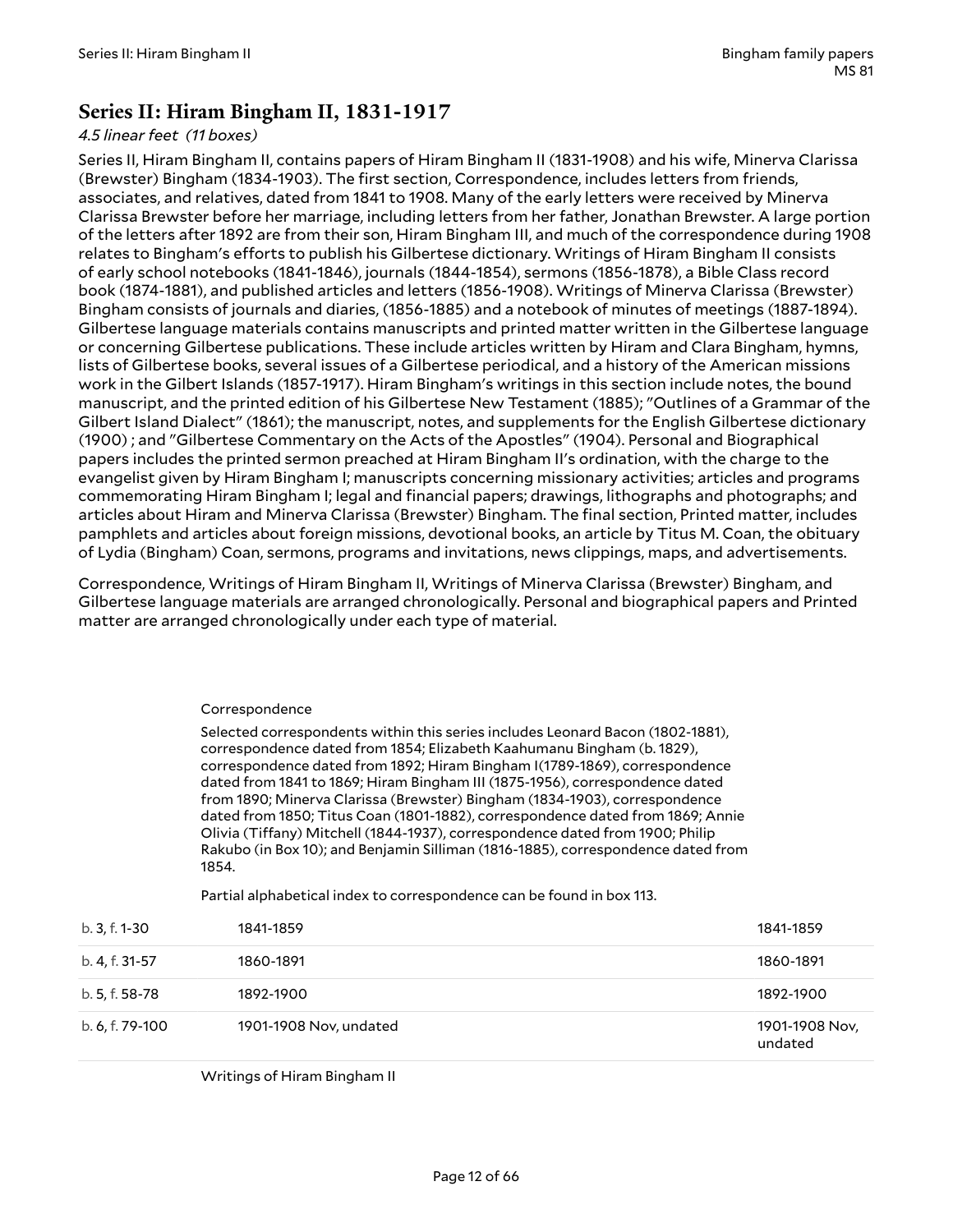#### Writings of Hiram Bingham II (continued)

| b. 7, f. 101reel 1U   | Handwriting notebooks                                                                    | 1841-1844       |
|-----------------------|------------------------------------------------------------------------------------------|-----------------|
|                       | This material has been microfilmed. Patrons must use HM 175 instead of the<br>originals. |                 |
| b. 7, f. 102reel 1U   | Music notebooks                                                                          | 1841-1846       |
|                       | This material has been microfilmed. Patrons must use HM 175 instead of the<br>originals. |                 |
| b. 7, f. 103reel 1U   | Composition book                                                                         | 1843-1844       |
|                       | This material has been microfilmed. Patrons must use HM 175 instead of the<br>originals. |                 |
| b. 7, f. 104reel 1U   | Sermon notebooks                                                                         | 1844-1845, 1854 |
|                       | This material has been microfilmed. Patrons must use HM 175 instead of the<br>originals. |                 |
| b. 7, f. 105reel 1U   | Drawing book                                                                             | 1845            |
|                       | This material has been microfilmed. Patrons must use HM 175 instead of the<br>originals. |                 |
| b. 7, f.              | Private journals                                                                         | 1844-1852       |
| 106-107reel 1U        | This material has been microfilmed. Patrons must use HM 175 instead of the<br>originals. |                 |
| b.7, f.               | Journal of trip to Europe (3 volumes)                                                    | 1854 May-       |
| 108-109reel 1U        | This material has been microfilmed. Patrons must use HM 175 instead of the<br>originals. | November        |
| b. 7, f. 110reel 1U   | Notebook of letters sent and received                                                    | 1857-1864       |
|                       | This material has been microfilmed. Patrons must use HM 175 instead of the<br>originals. |                 |
| b. 7, f. 111reel 1U   | Bible class record book                                                                  | 1874-1881       |
|                       | This material has been microfilmed. Patrons must use HM 175 instead of the<br>originals. |                 |
| b. 7, f. 112-115reel  | Sermons                                                                                  | 1856-1878,      |
| 1U                    | This material has been microfilmed. Patrons must use HM 175 instead of the<br>originals. | undated         |
| b. 7, f. 116reel 1U   | "The Missionary in His Relations to Literary and Manual Employment"<br>English           | Undated         |
|                       | This material has been microfilmed. Patrons must use HM 175 instead of the<br>originals. |                 |
| b. 7, f. 117-119 reel | Published articles and letters                                                           | 1856-1908,      |
| 1U                    | This material has been microfilmed. Patrons must use HM 175 instead of the<br>originals. | undated         |
|                       |                                                                                          |                 |

Writings of Minerva Clarissa (Brewster) Bingham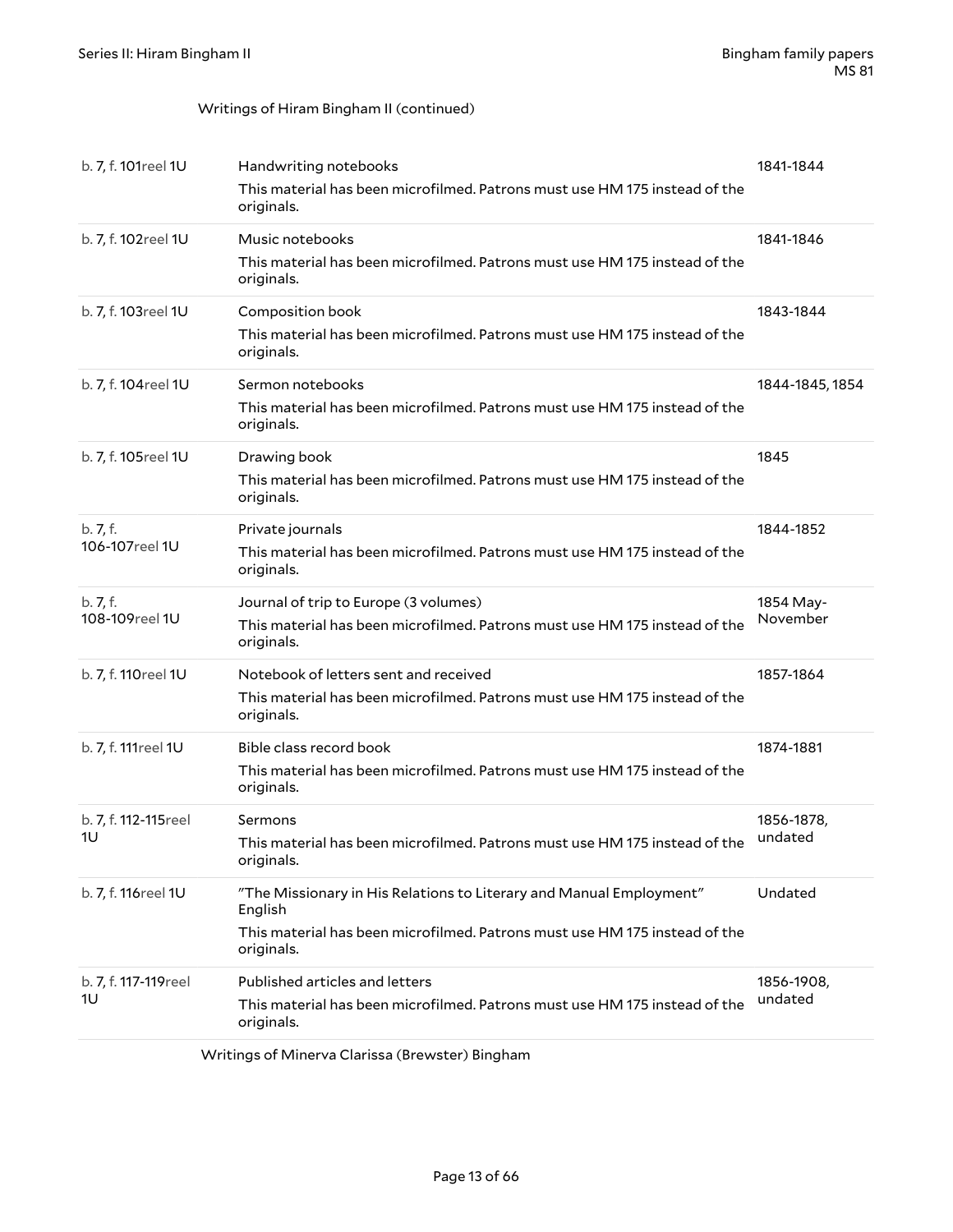#### Writings of Minerva Clarissa (Brewster) Bingham (continued)

| b. 8, f. 120-125 | Journal                                                                                                                                                                                   | 1856-1874 |
|------------------|-------------------------------------------------------------------------------------------------------------------------------------------------------------------------------------------|-----------|
|                  | A copy of this material is available in digital form from Manuscripts and<br>Archives. Contact Manuscripts and Archives at mssa.assist@yale.edu to<br>request access to the digital copy. |           |
|                  | Diary                                                                                                                                                                                     |           |
| b. 9, f. 126     | 1866<br>English                                                                                                                                                                           | 1866      |
| b. 9, f. 127     | 1866<br>English                                                                                                                                                                           | 1866      |
|                  | Typewritten copy                                                                                                                                                                          |           |
| b. 9, f. 128     | 1868<br>English                                                                                                                                                                           | 1868      |
| b. 9, f. 129     | 1868<br>English                                                                                                                                                                           | 1868      |
|                  | Typewritten copy                                                                                                                                                                          |           |
| b. 9, f. 130     | 1869-1870                                                                                                                                                                                 | 1869-1870 |
| b. 9, f. 131-132 | Journal                                                                                                                                                                                   | 1873-1874 |
| b. 9, f. 133-135 | Diary                                                                                                                                                                                     | 1875-1885 |
| b. 9, f. 136     | Notebook: minutes of meetings                                                                                                                                                             | 1887-1894 |
|                  | Gilbertese language materials                                                                                                                                                             |           |
| b. 10, f. 137    | "Anene, Aiabai Kristian" (hymns)<br>English                                                                                                                                               | 1860      |
| b. 10, f. 138    | "Outlines of a Grammar of the Gilbert-Island Dialect," by Hiram Bingham II<br>English                                                                                                     | 1861      |
| b. 10, f. 139    | "Supplement to Hymns"<br>English                                                                                                                                                          | 1862      |
| b. 10, f. 140    | "Bokin Ekaretian Abaian" (list of names of natives baptized)<br>English                                                                                                                   | 1874      |
| b. 10, f. 141    | "Taekon Tiaon Wiriamti," by Mrs. M. C. Bingham<br>English                                                                                                                                 | 1874      |
| b. 10, f. 142    | "Te Ronorono ni Mitinare," by Mrs. M. C. Bingham<br>English                                                                                                                               | 1874      |
| b. 10, f. 143    | Philip Rakubo's journal                                                                                                                                                                   | 1875-1876 |
| b. 10, f. 144    | "Te Boki n Reirei te Ware-Boki" (grammar book)<br>English                                                                                                                                 | 1876      |
| b. 10, f. 145    | Hymns                                                                                                                                                                                     | 1880      |
| b. 10, f. 146    | "Reireiaia Kaini Kiribati," by H. Bingham II<br>English                                                                                                                                   | 1881      |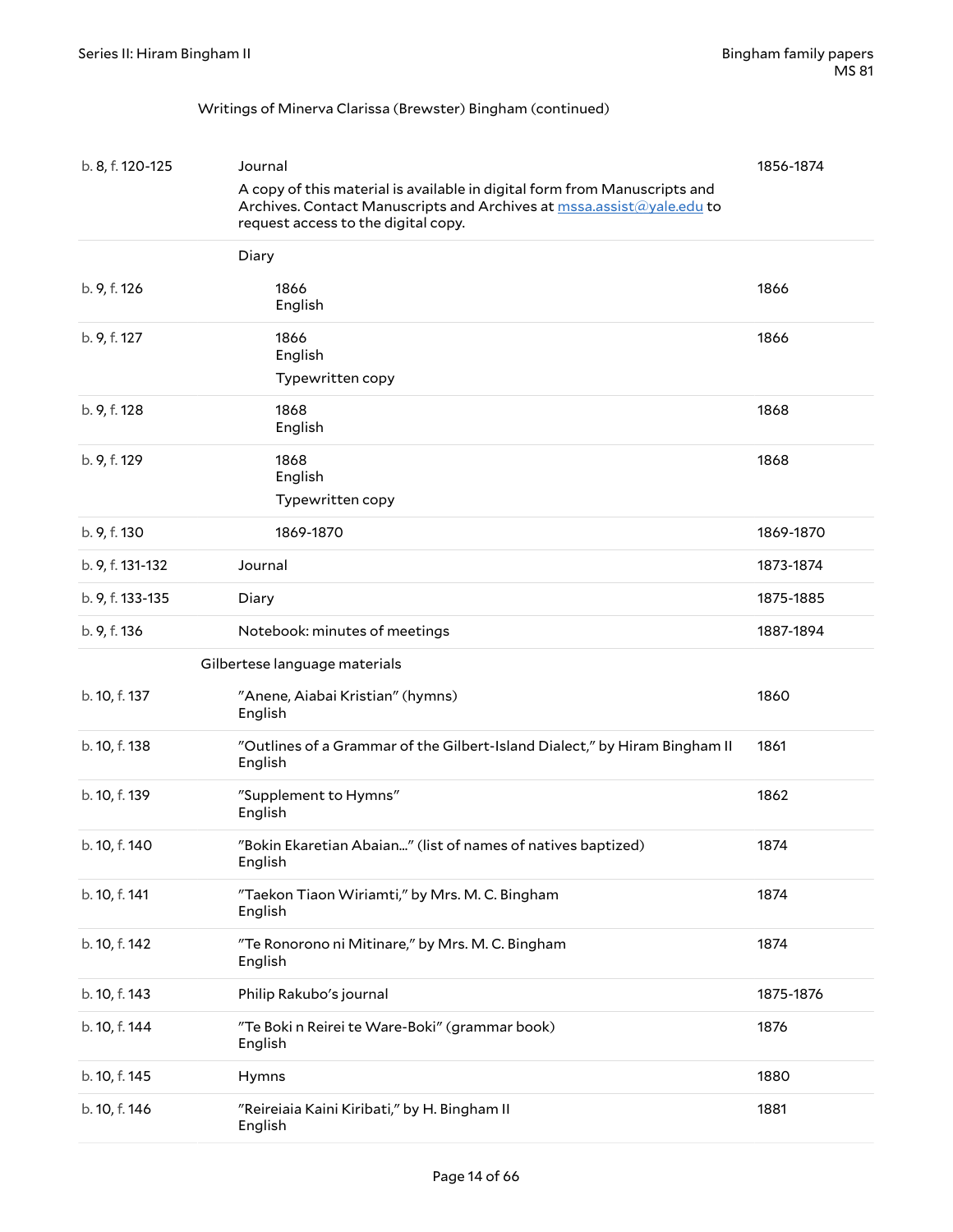#### Gilbertese language materials (continued)

| b. 10, f. 147           | "Account of Sales [of] Gilbert Islands Testaments and Books"<br>English                                                                                                                                                                                                | 1882-1907                           |
|-------------------------|------------------------------------------------------------------------------------------------------------------------------------------------------------------------------------------------------------------------------------------------------------------------|-------------------------------------|
| b. 10, f. 148           | "Te Nu Tetemanti" (New Testament, published with corrections by H.<br>Bingham)<br>English                                                                                                                                                                              | 1885                                |
| b. 11, f. 149           | "New Testament" (bound manscript), by H. Bingham<br>English                                                                                                                                                                                                            | [1885]                              |
| b. 11, f. 150           | New Testament: notes and corrections                                                                                                                                                                                                                                   | 1864, 1887                          |
| b. 11, f. 151           | New Testament: notes for translation, by Mrs. M. C. Bingham                                                                                                                                                                                                            | 1892                                |
| b. 11, f. 152           | Gilbert Islands Bible: notes                                                                                                                                                                                                                                           | 1890-1893,<br>undated               |
| b. 11, f. 153           | "Account of Books Published in the Gilbert Islands Language"<br>English                                                                                                                                                                                                | 1896                                |
| b. 11, f. 154           | Correction notes for Gilbertese publications                                                                                                                                                                                                                           | 1896-1908                           |
| b. 12, f. 155           | Cloth primer                                                                                                                                                                                                                                                           | 1899                                |
| b. 12, f. 156           | "English Gilbertese Dictionary," by Hiram Bingham<br>English                                                                                                                                                                                                           | 1900                                |
|                         | English Gilbertese dictionary                                                                                                                                                                                                                                          |                                     |
| b. 12, f. 157           | Supplements                                                                                                                                                                                                                                                            | Undated                             |
| b. 12, f. 158-164       | <b>Notes</b>                                                                                                                                                                                                                                                           | 1859-1871,<br>1902-1908,<br>undated |
| b. 12, f. 165           | Te Man n Raoi ["The Messenger of Peace"], a Gilbertese periodical                                                                                                                                                                                                      | 1900-1905                           |
| b. 12, f. 166           | "A Gilbertese Commentary on the Acts of the Apostles," by Hiram Bingham<br>English                                                                                                                                                                                     | 1904                                |
| b. 12, f. 167           | Te Bokin Rei te Ware-B'ai [Gilbertese Arithmetic] by Mrs. M. C. Bingham                                                                                                                                                                                                | 1907                                |
| b. 12, f. 168reel<br>1U | "Te Baba n Amerika I Kiribati: A Short History of the Work of the American<br>Board of Commissioners for Foreign Missions in the Gilbert Islands,<br>1857-1917″<br>English<br>This material has been microfilmed. Patrons must use HM 115 instead of the<br>originals. | Circa 1917                          |
| b. 12, f. 169           | Miscellaneous manuscripts                                                                                                                                                                                                                                              | Undated                             |
|                         | Personal and biographical papers                                                                                                                                                                                                                                       |                                     |
| b. 13, f. 170           | Sermon preached at ordination of Hiram Bingham II, with the charge to the                                                                                                                                                                                              | 1856                                |
|                         | evangelist by Hiram Bingham I (printed)                                                                                                                                                                                                                                |                                     |
| b. 13, f. 171           | Manuscripts concerning missionary activities                                                                                                                                                                                                                           | 1857-1908                           |
| b. 13, f. 172           | Articles and programs commemorating Hiram Bingham I                                                                                                                                                                                                                    | 1869-1905                           |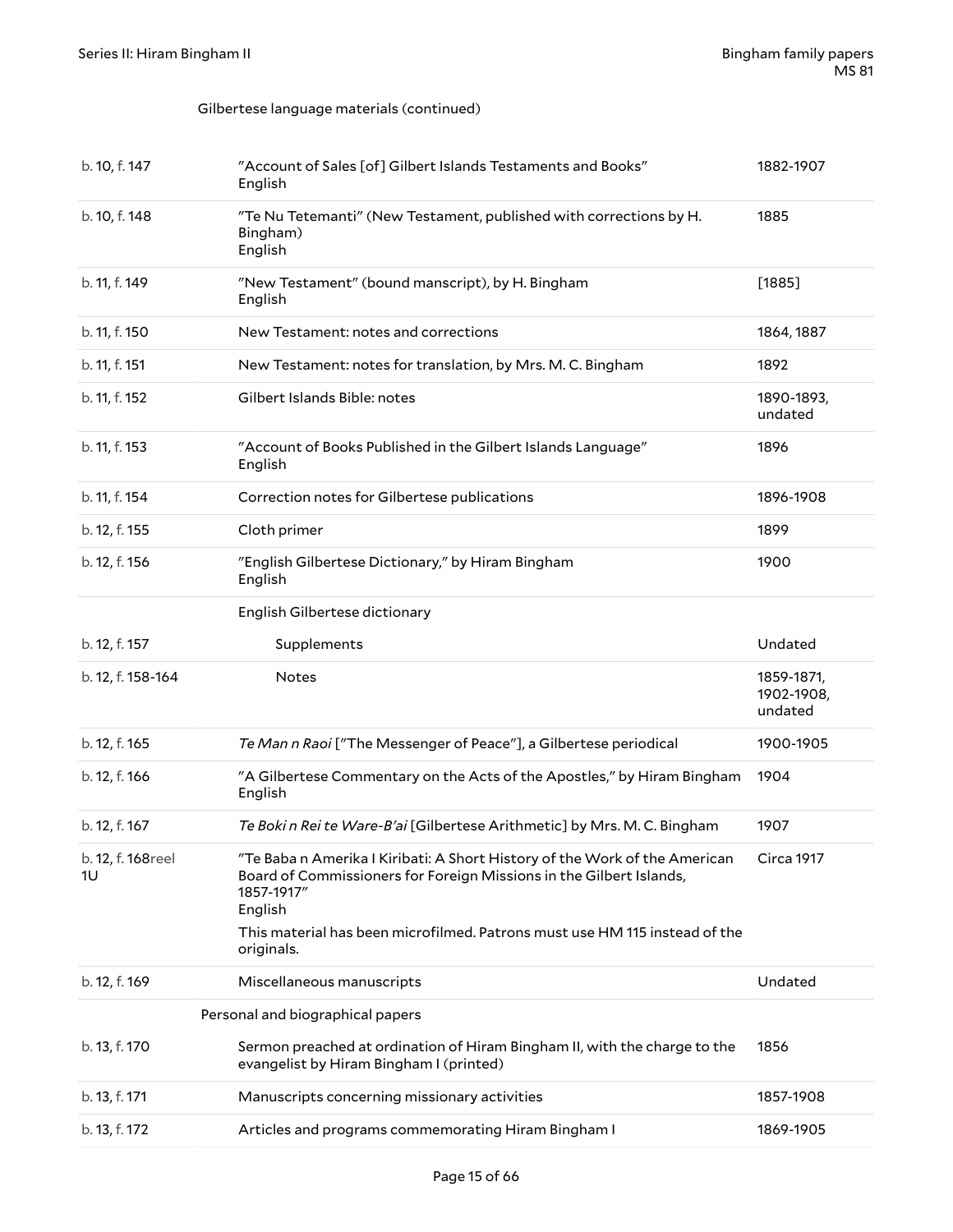#### Personal and biographical papers (continued)

| b. 13, f. 173     | Legal papers                                                            | 1856-1887             |
|-------------------|-------------------------------------------------------------------------|-----------------------|
| b. 13, f. 174     | Financial papers                                                        | 1857-1908             |
| f. 114            | Scrapbook of Hiram Bingham II (oversize)                                | 1859-1899             |
| b. 13, f. 175     | Drawings and lithographs                                                |                       |
| b. 13, f. 176     | Photographs of Hiram Bingham II and Minerva Clarissa (Brewster) Bingham |                       |
| f. 114            | Oversize                                                                |                       |
| b. 13, f. 177     | Photographs, miscellaneous                                              |                       |
| b. 13, f. 178-180 | Articles about Hiram Bingham II                                         | 1865-1915,<br>undated |
| b. 13, f. 181     | Articles about Minerva Clarissa (Brewster) Bingham                      | 1889-1908             |
|                   | Printed matter                                                          |                       |
| b. 13, f. 182     | Devotional books                                                        | 1831, undated         |
| b. 13, f. 182     | Textbook cover                                                          | 1842                  |
| b. 13, f. 183     | Titus M. Coan, "The Natives of Hawaii: A Study of Polynesian Charm"     | 1901                  |
| b. 13, f. 183     | Obituary of Lydia (Bingham) Coan                                        | 1915                  |
| b. 13, f. 184     | American foreign missions                                               | 1842-1908             |
| b. 13, f. 185     | Missionary ship, The Morning Star                                       | 1857-1904             |
| b. 13, f. 186     | Sermons                                                                 | 1851, 1864            |
| b. 13, f. 187     | S. J. Whitmee, "A Missionary Cruise in the South Pacific"               | 1871                  |
| b. 13, f. 187     | "Report of a Foreign Missionary Service"<br>English                     | 1899                  |
| b. 13, f. 188     | Leaflets and circulars                                                  | 1842-1895             |
| b. 13, f. 189     | Programs, calling cards and invitations                                 | Undated               |
| b. 13, f. 190     | Newspaper clippings                                                     | 1901-1908             |
| b. 13, f. 191     | Maps and advertisements                                                 | 1908, undated         |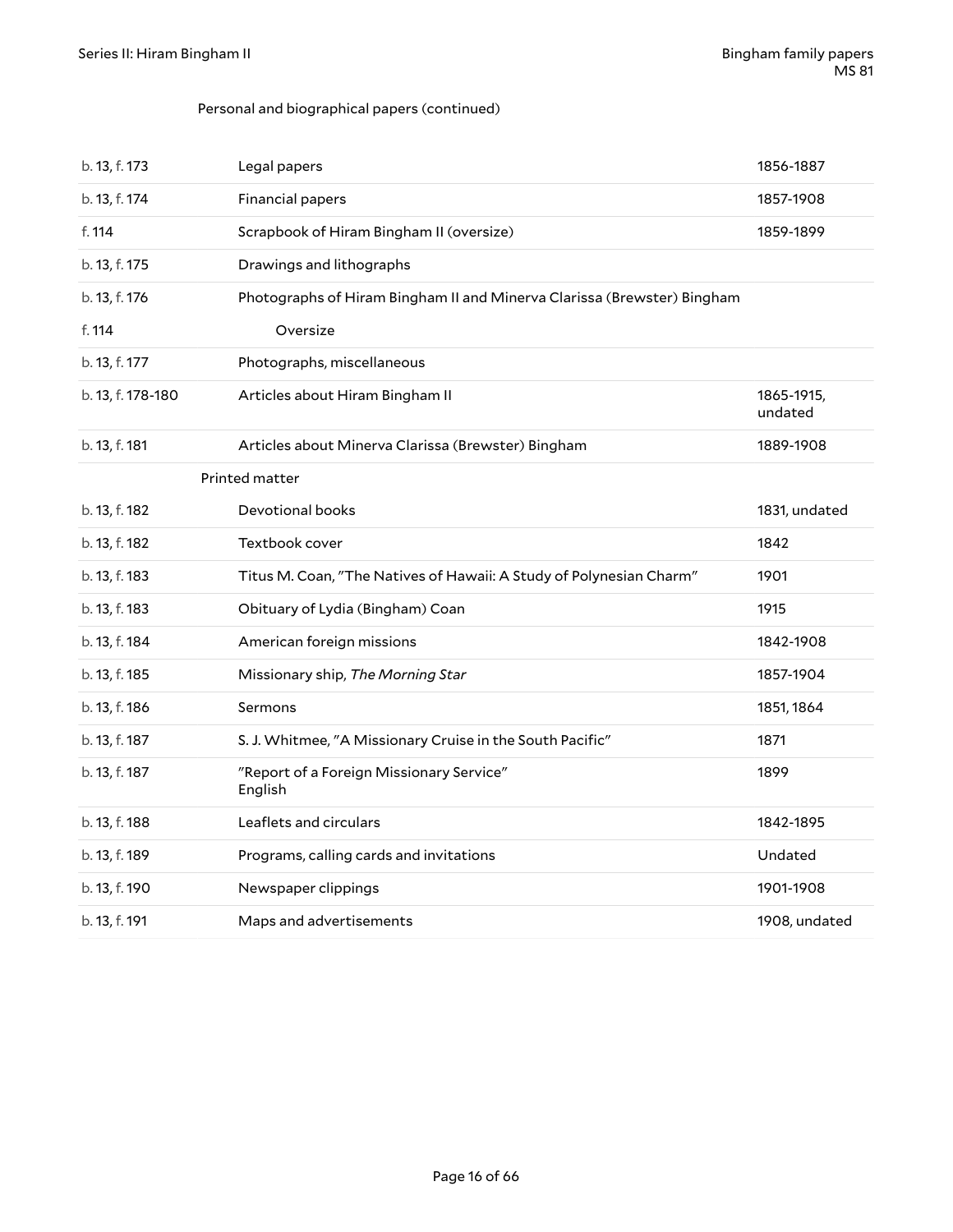### <span id="page-16-0"></span>**Series III: Hiram Bingham III, Correspondence, 1883-1960**

#### *8 linear feet (19 boxes)*

Series III, Hiram Bingham III, Correspondence, is organized in two sections, Family correspondence and General correspondence. Family correspondence consists of letters exchanged by members of the immediate family of Hiram Bingham III (1875-1956), including his father, Hiram Bingham II, his wife, Alfreda (Mitchell) Bingham, and his seven sons. In addition, there are letters from Alfreda's parents, Alfred and Annie 0. (Tiffany) Mitchell, and her sister and brother-in-law, Charly (Mitchell) and James Jeans. General correspondence consists of all other letters received by Hiram Bingham III, including those from other relatives, such as his aunt, Lydia (Bingham) Coan. This section contains incoming and outgoing correspondence with friends, professional colleagues and associates, scholars in Latin American history and foreign affairs, political and governmental officials, and others. These letters are dated from 1883 to 1955, with the greatest number for the years 1913-1923. Correspondence related to Bingham's activities as director of the Yale Peruvian expeditions, 1911-1915, is filed with the Yale Peruvian Expedition Papers (MS 664). For a partial list of correspondents in General correspondence, see the Appendix. Dates of letters sent to Hiram Bingham are listed in the card catalog in box 113.

#### List of Selected Correspondents

This is a partial list of prominent correspondents in Series III of the Bingham Family Papers. For dates of letters from a particular correspondent, consult the card catalog in Box 113. Note: the catalog cards are not complete, and should not be regarded as a comprehensive index to the letters of a given individual.

List of Selected Correspondents

Adams, Charles Francis, 1866- Adams, George Burton, 1851- Ames, Edward Winslow Angell, James Rowland, 1869- Baker, John Frederick, 1888-1956 Baldwin, Roger Sherman, 1869-1956 Bartleman, Richard Milne Beard, Charles Austin, 1784-1948 Beers, George Emerson, 1865- Boas, Franz Borah, William Edgar, 1865-1940 Bowman, Isaiah, 1878- Brandegee, Frank Bosworth, 1864-1924 Brewster, Chauncey Bruce, 1848- Bryan, William Jennings, 1860 Bryce, Elizabeth Marion (Ashton), Viscountess Bryce, James, Viscount, 1838-1922 Camp, Walter, 1859- Canby, Henry Seidel, 1878- Channing, Edward, 1856- Chapman, Frank Michler, 1864- Coolidge, Archibald Cary, 1866-1928 Coolidge, Calvin, 1872-1933 Cosio, Jose Gabriel Cross, Wilbur Lucius, 1862- Dall, William Healy, 1845- Davis, John William, 1873- Day, George Parmly, 1876- Dixon, Roland Burrage, 1875- Eddy, David Brewer, 1877 Embree, Edwin Rogers, 1883- Erving, William Gage, 1877- Farnam, Henry Walcott, 1853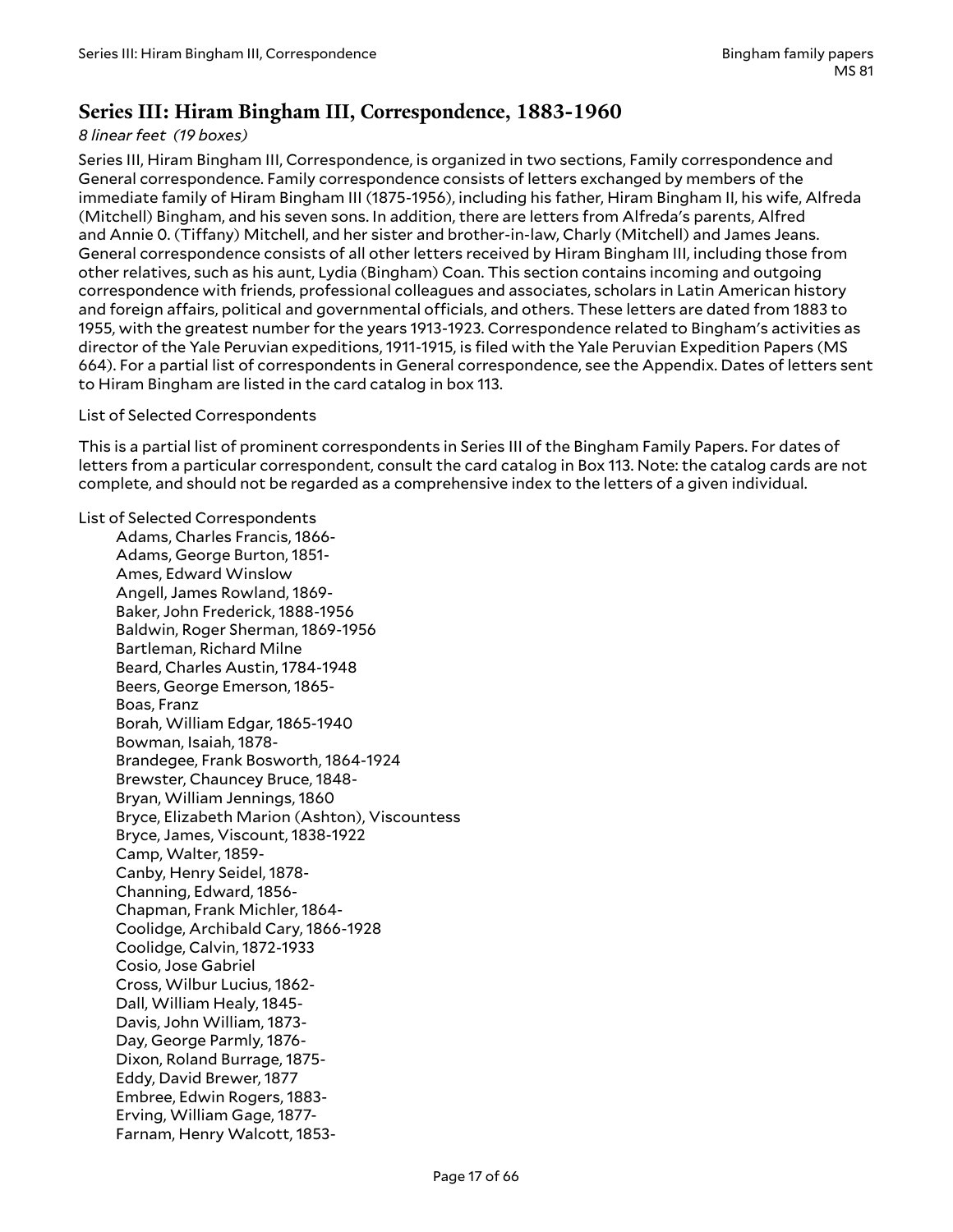Farrand, Max, 1869- Fisher, Irving, 1867-1947 Foote, Harry Ward, 1875- Ford, Worthington Chauncey, 1858- Gallaudet, Herbert Draper, 1876- Garfield, James Rudolph, 1865- Garland, Hamlin, 1860- Giesecke, Alberto Anthony, 1883- Goddard, Pliny Earle, 1869- Gorgas, William C., 1854- Gregory, Herbert Ernest, 1869- Grosvenor, Gilbert Hovey, 1875- Hadley, Arthur Twining, 1856 Hart, Albert Bushnell, 1854- Hotchkiss, Henry Stuart, 1878- Hrdli?ka, Ale?, 1869- Huntington, Ellsworth, 1876 Hutchins, Robert Maynard, 1899- Jameson, John Franklin, 1859- Kent, William, 1864- Keogh, Andrew, 1869-1953 Knox, Philander Chase, 1853-1921 Leland, Waldo Gifford Lichtenstein, Walter, 1880- McLean, George Payne, 1857-1932 Markham, Clements, 1830- Ogg, Frederic Austin, 1878- Peabody, Endicott, 1857- Peary, Robert Edwin, 1856- Pezet, Frederico Alfonso Phelps, William Lyon, 1865- Putnam, Frederick W., 1839- Putnam, Herbert, 1861-1955 Reid, Ogden Mills, 1882- Roosevelt, Theodore, 1887- Roraback, J. Henry, 1870- Schuchert, Charles, 1858- Schuyler, Livingston Rowe, 1868- Schuyler, Montgomery, 1843- Seymour, George Dudley, 1859- Smith, Huntington, 1857- Stearns, Alfred Ernest, 1871- Stokes, Anson Phelps, 1874- Streeter, Edward Clark, 1874- Swope, Herbert Bayard, 1882- Taft, William Howard, 1857-1930 Tiffany, Charles Lewis, 1878-Vincent, John Martin, 1857- Wadsworth, James Wolcott, 1877- Whitney, Eli, 1847- Wilson, Thomas Woodrow, 1856-1924 Woolsey, Theodore Salisbury, 1879-

Family correspondence is arranged alphabetically by name of sender and chronologically under each name. General correspondence is arranged chronologically.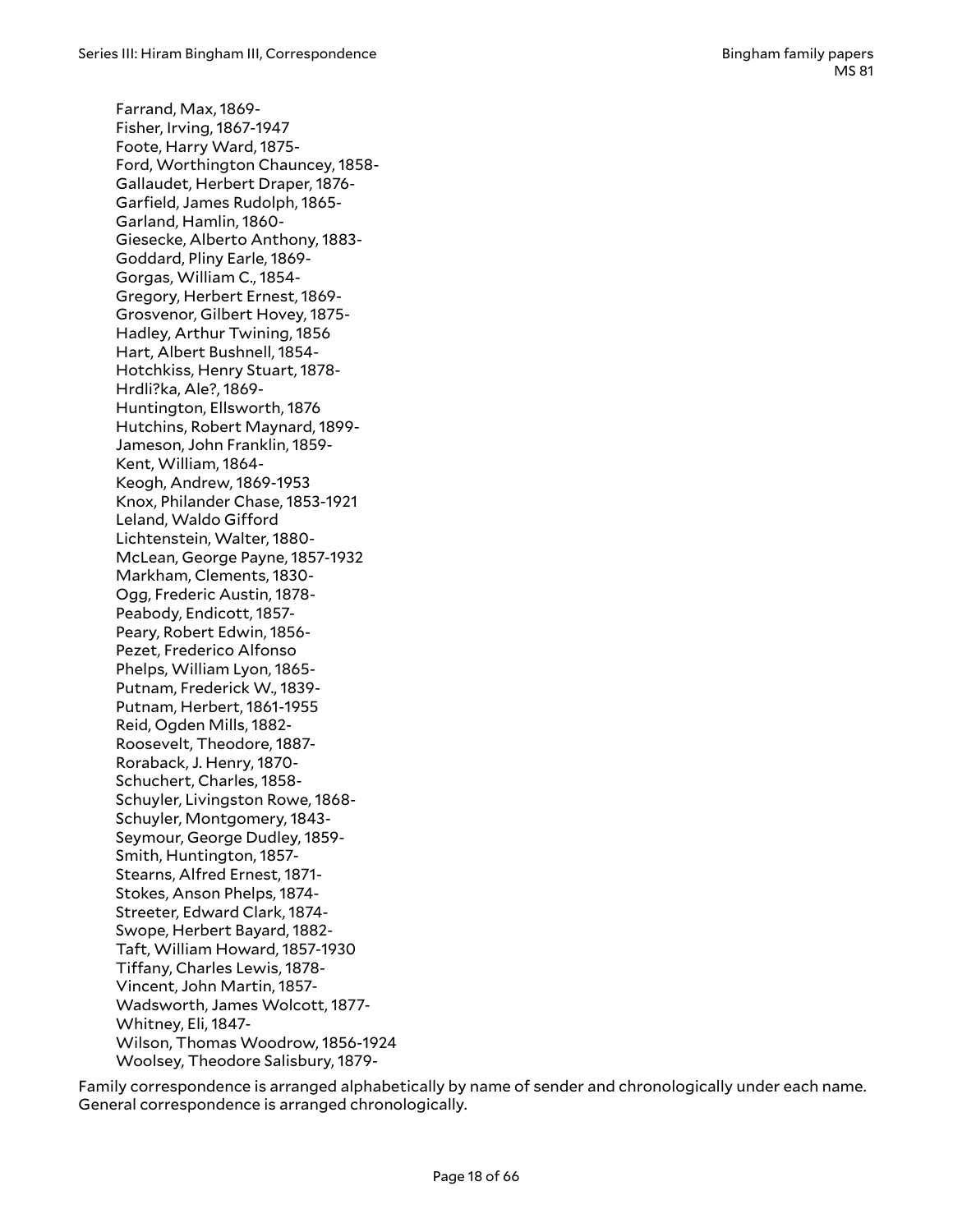#### Family correspondence

#### Bingham, Alfred M. to Hiram Bingham III

| b. 14, f. 1     | 1908-1923                                                                                                                                                                                                                                                           | 1908-1923                |
|-----------------|---------------------------------------------------------------------------------------------------------------------------------------------------------------------------------------------------------------------------------------------------------------------|--------------------------|
| b. 14, f. 2-3   | 1940-1956                                                                                                                                                                                                                                                           | 1940-1956                |
| b. 14, f. 4     | Bingham, Alfreda (Mitchell) [Gregor] to Alfred, Brewster, Charles, Jonathan,<br>Mitchell, and Woodbridge Bingham                                                                                                                                                    | 1920-1960                |
| b. 14, f. 5-9   | Bingham, Alfreda (Mitchell) [Gregor] to Hiram Bingham III                                                                                                                                                                                                           | 1906-1911, 1925,<br>1936 |
| b. 14, f. 10    | Bingham, Alfreda (Mitchell) [Gregor] to Hiram Bingham III (typed copies)                                                                                                                                                                                            | 1911                     |
| b. 14, f. 11    | Bingham, Brewster, Charles Tiffany, Hiram IV and Mitchell to Hiram Bingham<br>Ш                                                                                                                                                                                     | 1908-1925                |
| b. 14, f. 12    | Bingham, Brewster and Woodbridge to Alfreda (Mitchell) Bingham                                                                                                                                                                                                      | 1901, 1936               |
| b. 14, f. 13-21 | Bingham, Hiram II to Hiram Bingham III                                                                                                                                                                                                                              | 1897-1908                |
| b. 14, f. 22    | Bingham, Hiram II and Minverva Clarissa (Brewster) to Alfreda (Mitchell)<br>Bingham and Hiram Bingham III                                                                                                                                                           | 1900-1908                |
| b. 14, f. 23-25 | Bingham, Hiram III to Alfred M. Bingham                                                                                                                                                                                                                             | 1918-1932                |
| b. 15, f. 26-29 | Bingham, Hiram III to Alfred M. Bingham                                                                                                                                                                                                                             | 1933-1956                |
|                 | Bingham, Hiram III to Alfreda (Mitchell) Bingham                                                                                                                                                                                                                    |                          |
| b. 15, f. 30-44 | Originals<br>A copy of this material is available in digital form from<br>Manuscripts and Archives. Contact Manuscripts and Archives at<br>$\frac{mssa.assist( \mathcal{Q} yale.edu}{mssa.assist( \mathcal{Q} yale.edu)}$ to request access to the digital copy.    | 1900-1918                |
| b. 16, f. 45-50 | Originals                                                                                                                                                                                                                                                           | 1920-1937                |
| b. 16, f. 51-57 | Typed copies<br>A copy of this material is available in digital form from<br>Manuscripts and Archives. Contact Manuscripts and Archives at<br>$\frac{mssa.assist( \mathcal{Q} yale.edu}{mssa.assist( \mathcal{Q} yale.edu)}$ to request access to the digital copy. | 1900-1937                |
| b. 16, f. 58    | Bingham, Hiram III to Alfred, Brewster, Charles, Hiram IV, Jonathan, Mitchell, 1915-1945<br>and Woodbridge Bingham                                                                                                                                                  |                          |
| b. 16, f. 59    | Bingham, Hiram III to Brewster Bingham                                                                                                                                                                                                                              | 1921-1933                |
| b. 16, f. 60    | Bingham, Hiram III to Charles Tiffany Bingham                                                                                                                                                                                                                       | 1921                     |
| b. 16, f. 61    | Bingham, Hiram III to Hiram Bingham IV                                                                                                                                                                                                                              | 1916-1953                |
| b. 16, f. 62    | Bingham, Hiram III to Minerva Clarissa (Brewster) Bingham                                                                                                                                                                                                           | 1890 September<br>22     |
| b. 17, f. 63    | Bingham, Hiram III to Woodbridge Bingham                                                                                                                                                                                                                            | 1914-1946                |
| b. 17, f. 64    | Bingham, Hiram III to Annie O. (Tiffany) Mitchell                                                                                                                                                                                                                   | 1918-1933                |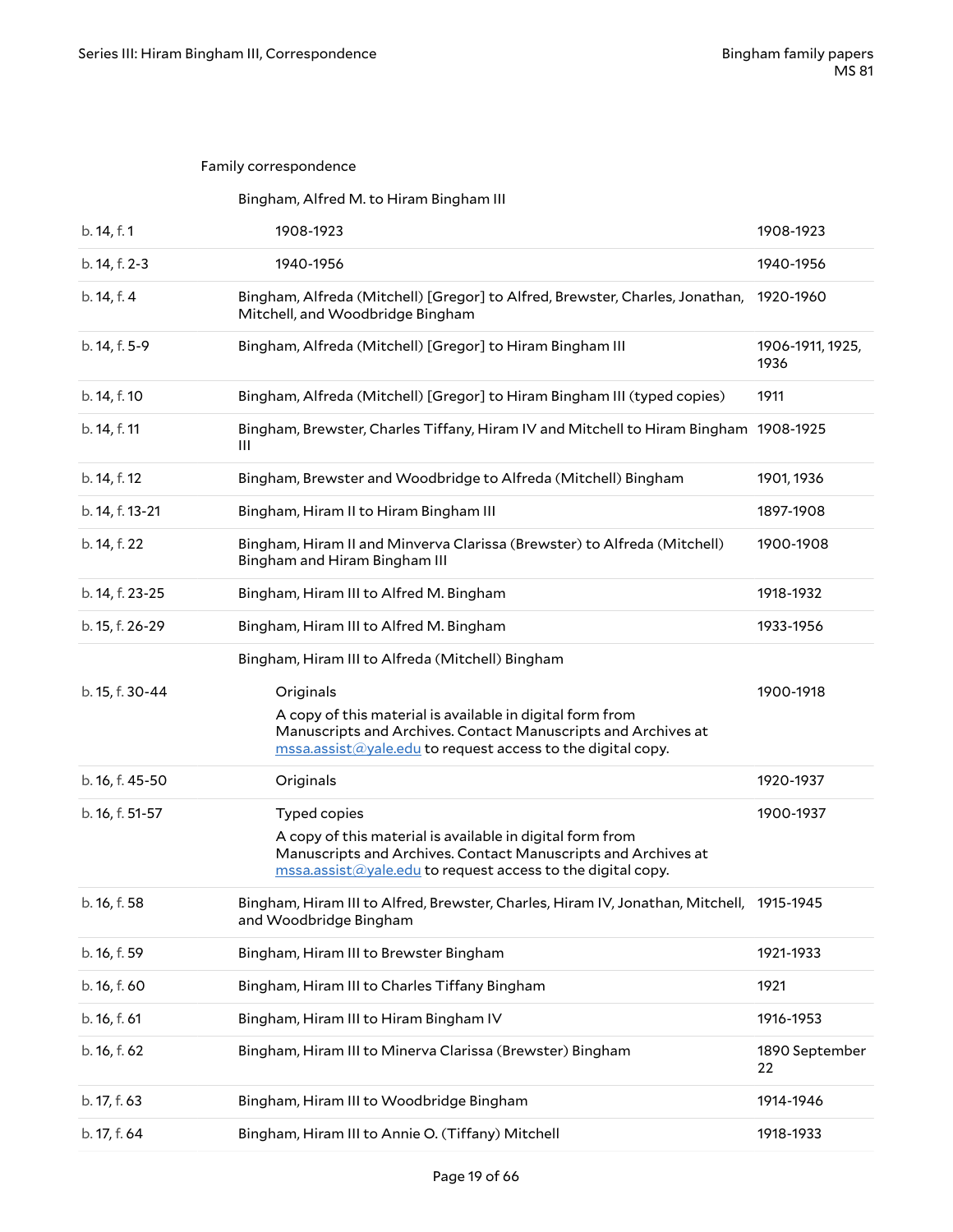#### Family correspondence (continued)

| b. 17, f. 65      | Bingham, Woodbridge to Hiram Bingham III                                                       | 1901-1925                         |
|-------------------|------------------------------------------------------------------------------------------------|-----------------------------------|
| b. 17, f. 66      | Jeans, James and Charly (Mitchell) to Alfreda (Mitchell) Bingham                               | 1900-1933                         |
| b. 17, f. 67      | Mitchell, Alfred and Annie O. (Tiffany) to Alfreda (Mitchell) Bingham and<br>Hiram Bingham III | 1901-1905                         |
| b. 17, f. 68      | Mitchell, Annie O. (Tiffany) to Alfred and Woodbridge Bingham                                  | 1925-1932                         |
| b. 17, f. 69      | Mitchell, Annie O. (Tiffany) to Alfreda M. Bingham                                             | 1909-1936,<br>undated             |
| b. 17, f. 70      | Mitchell, Annie O. (Tiffany) to Hiram Bingham III                                              | 1902-1935                         |
|                   | General correspondence                                                                         |                                   |
| b. 17, f. 71-79   | 1883-1905                                                                                      | 1883-1905                         |
| b. 18, f. 80-92   | 1906-1911                                                                                      | 1906-1911                         |
| b. 19, f. 93-101  | 1912-1913 April                                                                                | 1912-1913 April                   |
| b. 20, f. 102-110 | 1913 May-September                                                                             | 1913 May-<br>September            |
| b. 21, f. 111-120 | 1913 October-1914 January                                                                      | 1913<br>October-1914<br>January   |
| b. 22, f. 121-131 | 1914 February-May                                                                              | 1914 February-<br>May             |
| b. 23, f. 132-146 | 1914 June-December                                                                             | 1914 June-<br>December            |
| b. 24, f. 147-160 | 1915 January-October                                                                           | 1915 January-<br>October          |
| b. 25, f. 161-170 | 1915 November-1916 March                                                                       | 1915<br>November-1916<br>March    |
| b. 26, f. 171-183 | 1916 April-October                                                                             | 1916 April-<br>October            |
| b. 27, f. 184-197 | 1916 November-1917 August                                                                      | 1916<br>November-1917<br>August   |
| b. 28, f. 198-209 | 1917 September-1921 October                                                                    | 1917<br>September-1921<br>October |
| b. 29, f. 210-222 | 1921 November-1922 October                                                                     | 1921<br>November-1922<br>October  |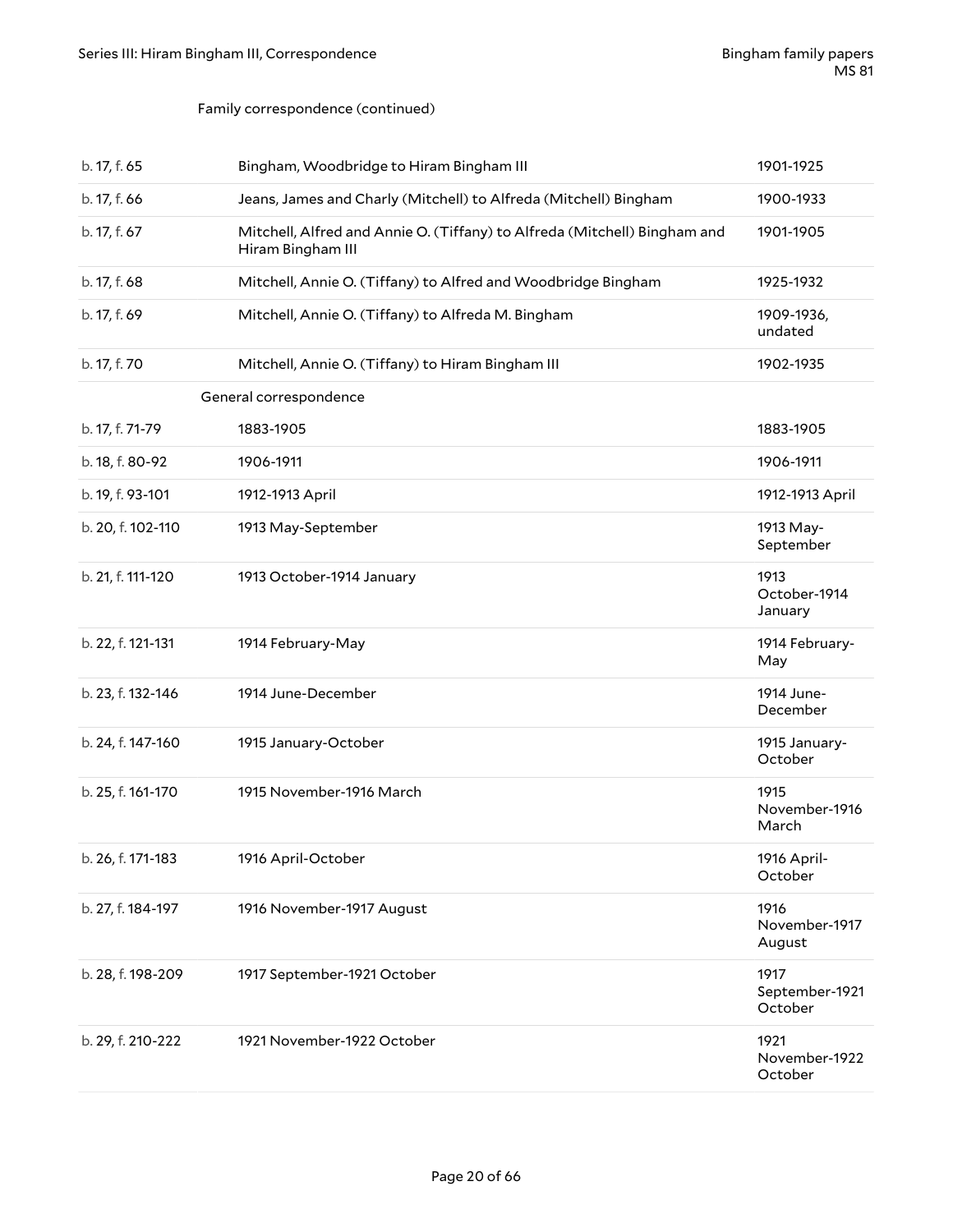#### General correspondence (continued)

| b. 30, f. 223-234 | 1922 November-1923 May         | 1922<br>November-1923<br>May         |
|-------------------|--------------------------------|--------------------------------------|
| b. 31, f. 235-248 | 1923 June-1924 November 24     | 1923 June-1924<br>November 24        |
| b. 32, f. 249-259 | 1924 November 25-1955, undated | 1924 November<br>25-1955,<br>undated |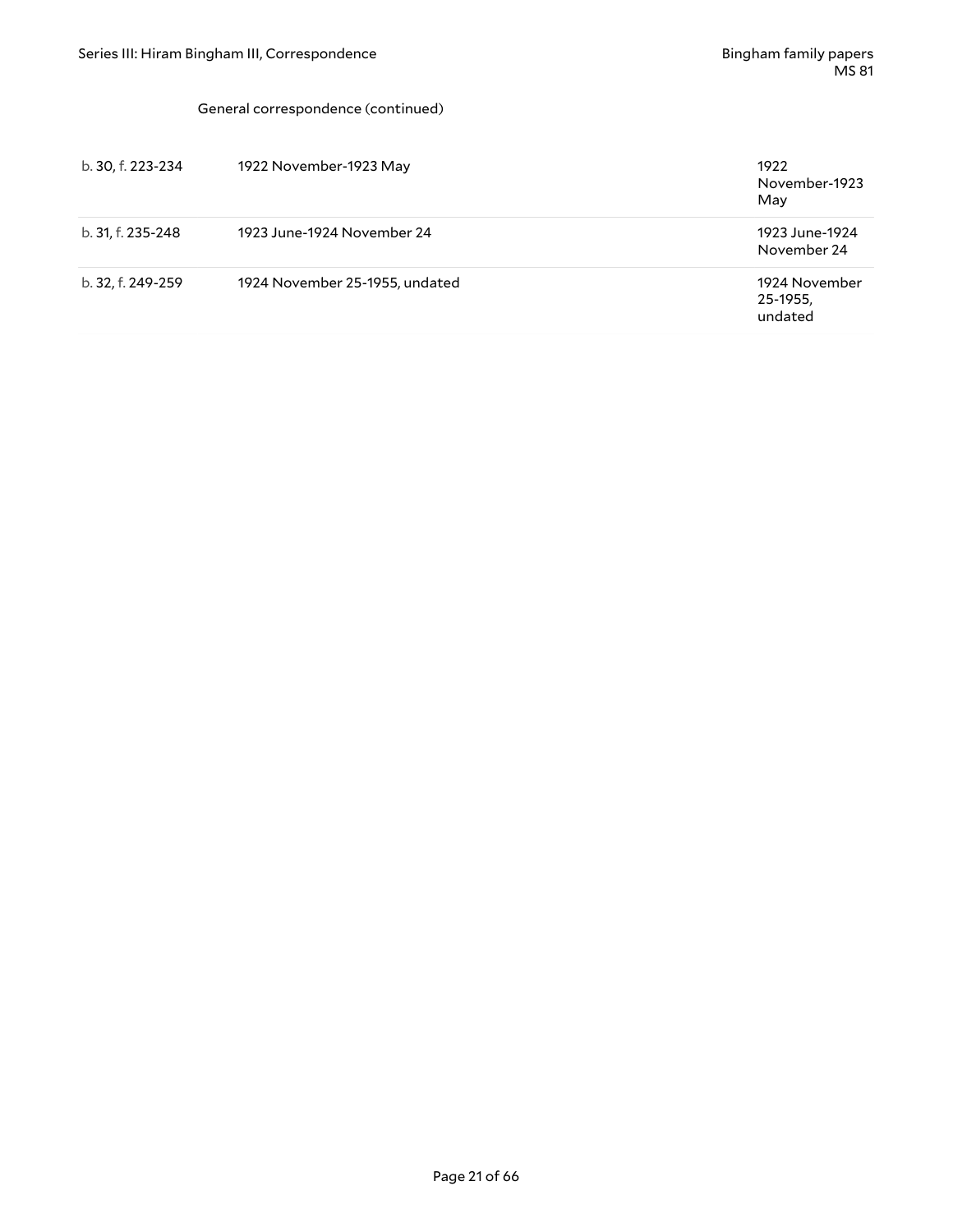### <span id="page-21-0"></span>**Series IV: Hiram Bingham III, Teaching, 1893-1924**

#### *1.25 linear feet (3 boxes)*

Series IV, Hiram Bingham III, Teaching, consists of materials relating specifically to Bingham's activities as college instructor and professor at Harvard and Yale, from about 1901 to 1916. There are no materials relating to his teaching at Princeton. These materials include lecture notes, reading lists, student examinations, course proposals, student evaluations, reports, printed matter, and background articles. Subject areas include Latin American history, South American history and geography, American colonial history, European history, and Medieval history.

Section one, Harvard University, is arranged by type of material. Section two, Yale University, is arranged by type of material and chronologically under each heading.

|                 | Harvard University                                                              |                       |
|-----------------|---------------------------------------------------------------------------------|-----------------------|
|                 | Lecture notes                                                                   |                       |
| b. 33, f. 1-9   | American colonial history                                                       |                       |
| b. 33, f. 10-14 | Medieval history                                                                |                       |
| b. 34, f. 15-17 | European history                                                                |                       |
| b. 34, f. 18    | Notes for public lecture: "History as Art or Science?"                          |                       |
| b. 34, f. 19    | Reading list and references: Medieval history                                   |                       |
| b. 34, f. 20    | Report on publications relating to the Harvard Library                          |                       |
| b. 34, f. 21    | Student examinations: Medieval history                                          |                       |
| b. 34, f. 22    | Seating plans, examinations and section notes: Medieval and European<br>history |                       |
|                 | <b>Yale University</b>                                                          |                       |
|                 | Lecture notes                                                                   |                       |
| b. 34, f. 23    | Early Man in America and the Incas                                              | Undated               |
| b. 34, f. 24-25 | Latin American history                                                          | 1908-1910,<br>undated |
| b. 34, f. 26    | Bibliographical talk on Latin American history                                  | 1909                  |
| b. 34, f. 27    | South American geography                                                        | Undated               |
| b. 34, f. 28-30 | South American history                                                          | 1909-1911             |
| b. 35, f. 31-34 | South American history                                                          | 1913-1917             |
| b. 35, f. 35    | South American history: general notes                                           | 1909                  |
| b. 35, f. 36-37 | Spanish American history                                                        | Undated               |
| b. 35, f. 38    | Course proposals: Latin American history                                        | 1912-1916             |
| b. 35, f. 39    | Examinations: manuscripts and printed matter                                    | 1907-1915             |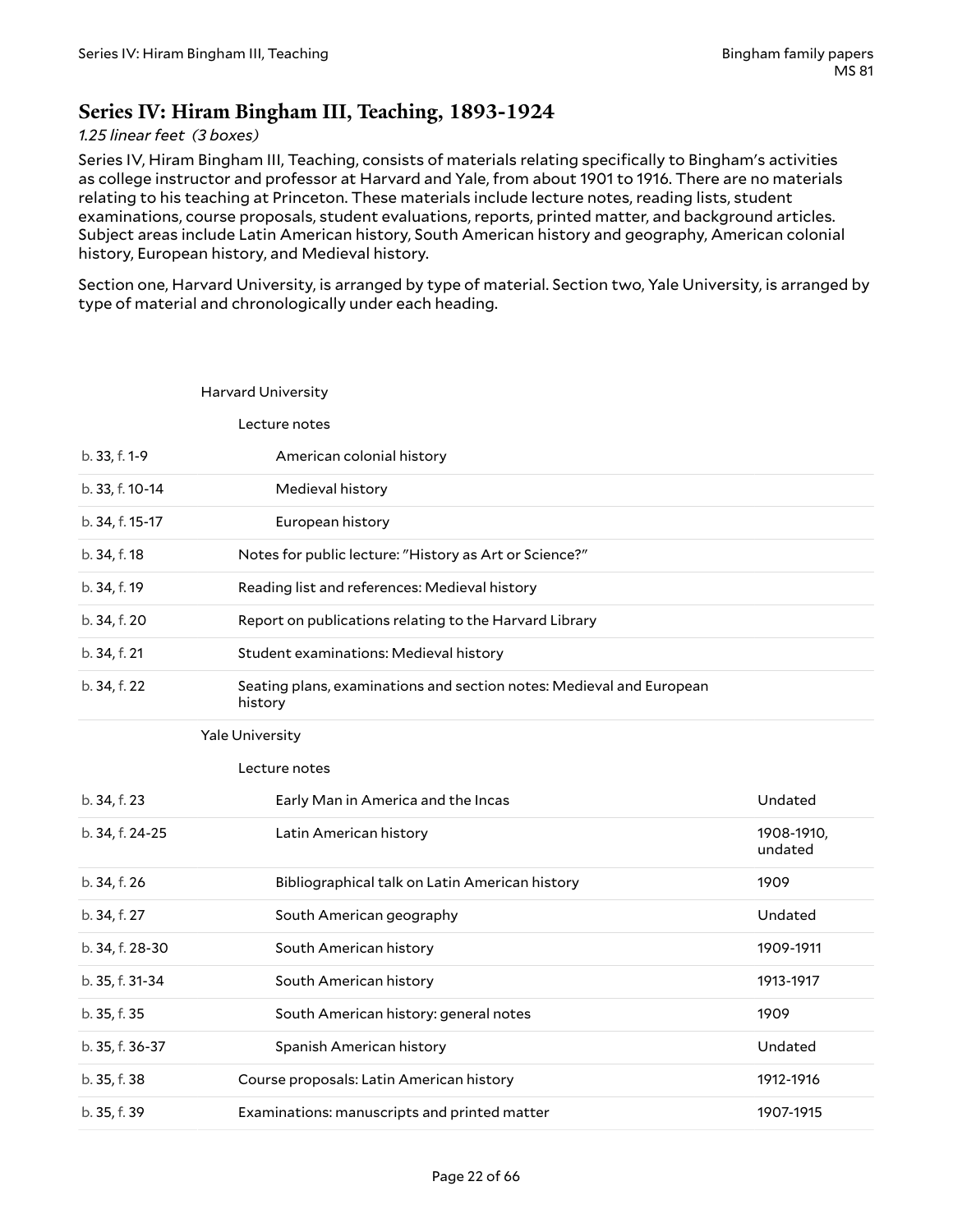#### Yale University (continued)

| b. 35, f. 40 | Student evaluations: South American history  | 1913      |
|--------------|----------------------------------------------|-----------|
| b. 35, f. 41 | Student examinations: Latin American history | 1913      |
| b. 35, f. 42 | Lantern slides: printed matter and notes     | 1906-1911 |
| b. 35, f. 43 | Printed matter<br>See also: folio 114        | 1912-1924 |
| b. 35, f. 44 | Background articles: South American history  | 1893-1915 |
| b. 35, f. 45 | Reports: Graduate Club Association           | 1916      |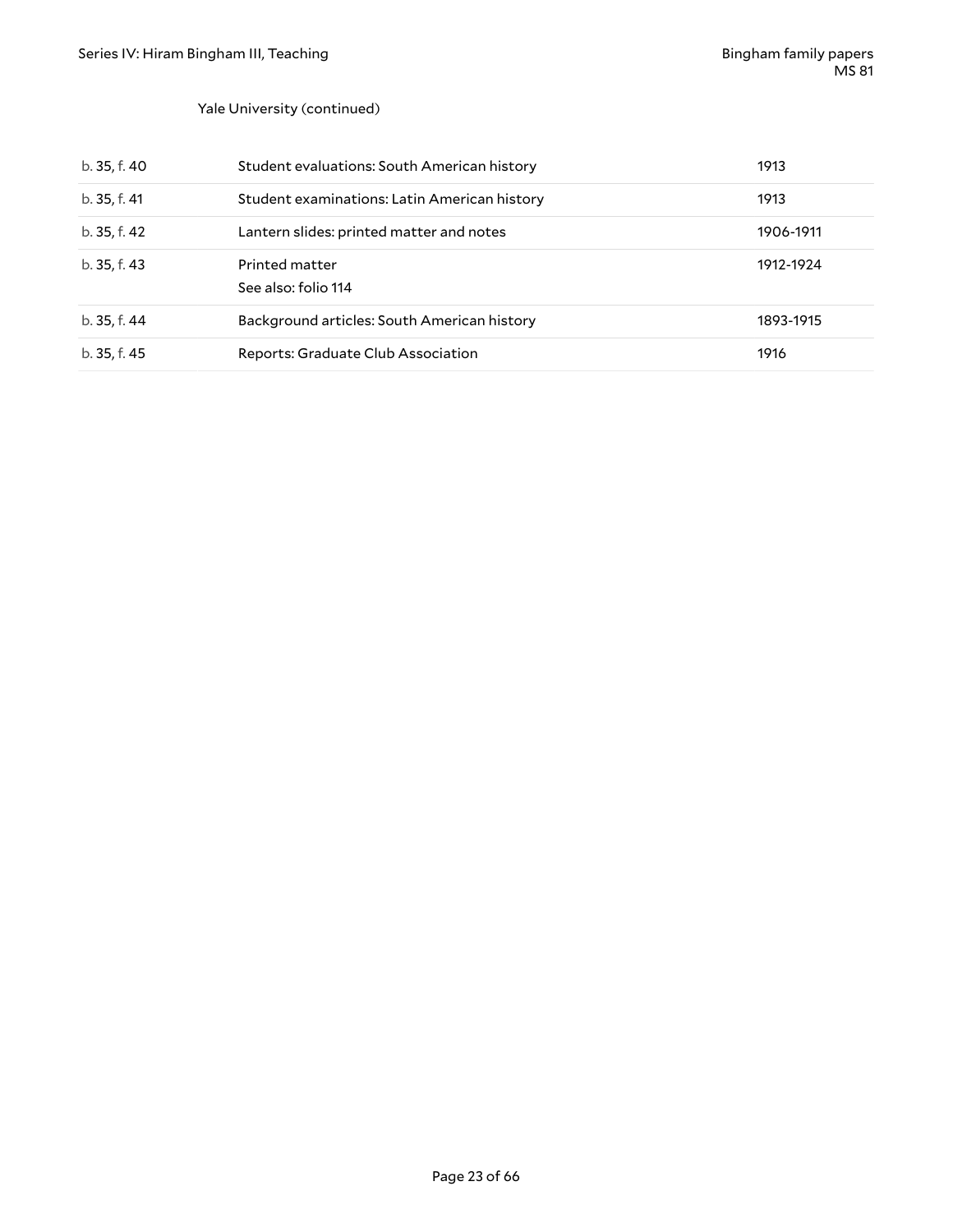### <span id="page-23-0"></span>**Series V: Hiram Bingham III, Latin America, 1842-1930**

#### *11.75 linear feet (28 boxes)*

Series V, Hiram Bingham III, Latin America, consists of materials relating to Bingham's scholarship in Latin American history, not including specific teaching functions and Peruvian exploration. The first section, Writings of Hiram Bingham III, consists of manuscripts, notes, and printed editions of his works, including articles on the Scots Darien colony, South American history, United States relations with Latin America, and the Monroe Doctrine. Bingham's writings represented in this section include *The Journal of an Expedition across Venezuela and Colombia* (1909), *The Monroe Doctrine: An Obsolete Shibboleth* (1913), and the manuscript of his lectures on the Scots Darien Company, delivered at Johns-Hopkins University in 1910. The second section, Scrapbooks, consists of scrapbooks containing newspaper clippings, photographs, and other material concerning Panama, Brazil, Venezuela, Colombia, South America, and Latin America. Pan-American Conferences contains invitations, reports, programs, articles, and other papers concerning the Pan-American Congress, 1908-1916, and correspondence, instructions for delegates, printed matter, and clippings concerning the Pan-American Day at Yale, 1916 January 14. The final section, Reference file, consists of research notes, pamphlets, articles, newsclippings, books, bibliographies, and other reference material concerning most of the countries in Latin America. This section also includes Bingham's note cards concerning place names in Peru, the Yale Peruvian Expedition, books, indexbibliography, and a chronological index.

Writings of Hiram Bingham III and Scrapbooks are arranged chronologically. Pan-American conferences is arranged by type of material. Reference file is arranged alphabetically by name of country, with note cards at the end.

| b.36, f.1       | "Virginia Letters on the Scots Darien Colony, 1699"<br>English                                                                                                                                        | 1905 July     |
|-----------------|-------------------------------------------------------------------------------------------------------------------------------------------------------------------------------------------------------|---------------|
| b.36, f.1       | "Early History of the Scots Darien Colony"<br>English                                                                                                                                                 | 1906          |
| b.36, f.2       | "The Possibilities of South American History and Politics as a Field for<br>Research": reprints<br>English                                                                                            | 1908 February |
|                 | The Journal of an Expedition across Venezuela and Colombia, 1906-1907                                                                                                                                 | 1909          |
| b.36, f.3       | MS Journal (bound)                                                                                                                                                                                    | 1906-1907     |
|                 | A copy of this material is available in digital form from<br>Manuscripts and Archives. Contact Manuscripts and Archives at<br>$\frac{mssa. assist(a)$ yale.edu to request access to the digital copy. |               |
| b. 36, f. 4-9   | TMs draft, Preface, Chapters 1-11                                                                                                                                                                     | 1909          |
| b. 37, f. 10-13 | TMs draft, Chapters 12-15, Postscript                                                                                                                                                                 | 1909          |
| b. 37, f. 14-18 | TMs draft, Preface, Chapters 1-15, postscripts and appendices                                                                                                                                         | 1909          |
| b. 37, f. 19    | Research notes                                                                                                                                                                                        |               |
| b. 37, f. 20    | "Cuzco and Sacsahuaman"<br>English                                                                                                                                                                    | 1909          |
| b. 37, f. 21    | Excerpts from "Yale Alumni Weekly"                                                                                                                                                                    | 1909 August   |
|                 |                                                                                                                                                                                                       |               |

**Writings** 

"The Scots Darien Company"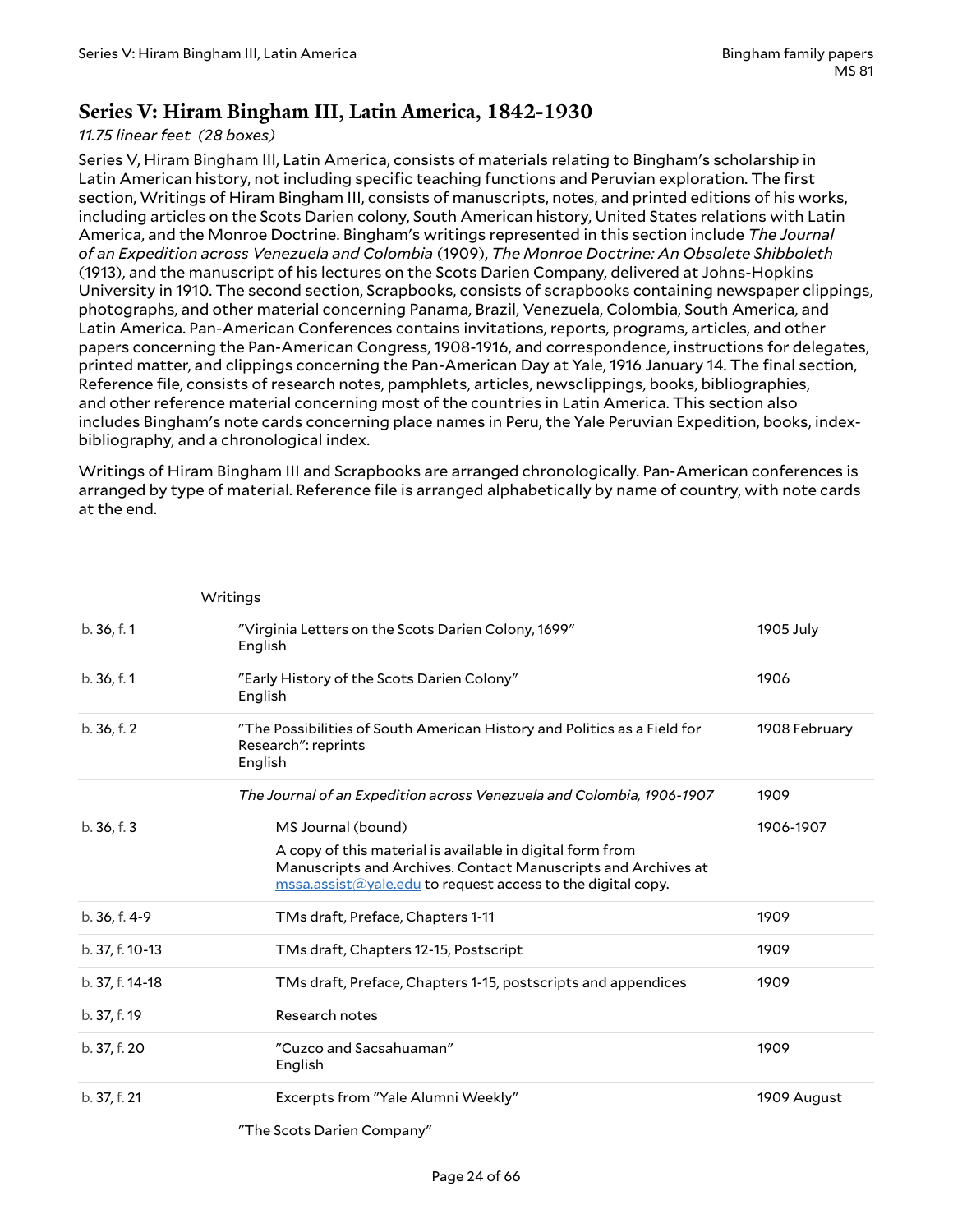### Writings > "The Scots Darien Company" (continued)

| b. 37, f. 22-25 | TMs draft, preface, chapters 1-10                                                                                                                   | 1910          |
|-----------------|-----------------------------------------------------------------------------------------------------------------------------------------------------|---------------|
| b. 38, f. 26-29 | TMs draft, chapters 11-15, footnotes, bibliography                                                                                                  | 1910          |
| b. 38, f. 30-36 | TMs, preface, chapters 1-13, bibliography, appendices                                                                                               | 1910          |
| b. 38, f. 37-38 | Research notes, chapters 1-17                                                                                                                       |               |
| b. 38, f. 39-41 | Research notes: "The Edinburgh Gazette"                                                                                                             |               |
| b. 39, f. 42-63 | Research notes                                                                                                                                      |               |
| b. 39, f. 64    | Illustrations                                                                                                                                       |               |
| b. 40, f. 65    | "Causes of Lack of Political Cohesion in South America"<br>English                                                                                  | 1910 November |
| b. 40, f. 65    | "Certain Characteristics of the South Americans of Today"<br>English                                                                                | 1910 December |
| b. 40, f. 66    | "Potosi"<br>English                                                                                                                                 | 1911 January  |
|                 | "The Monroe Doctrine: An Obsolete Shibboleth"                                                                                                       |               |
| b. 40, f. 67-70 | TMs drafts, preface, chapters 1-10                                                                                                                  | 1913          |
| b. 40, f. 71-75 | Research notes                                                                                                                                      |               |
| b. 40, f. 76    | "The Economic Future of the West Coast of South America"<br>English                                                                                 | 1914 January  |
| b. 40, f. 76    | "Should We Abandon the Monroe Doctrine?"<br>English                                                                                                 | 1914 January  |
| b. 40, f. 76    | "The Latin American Attitude toward the Monroe Doctrine"<br>English                                                                                 | 1914 April    |
| b. 40, f. 77    | "Latin America and the Monroe Doctrine"<br>English                                                                                                  | 1914 July     |
| b. 40, f. 78    | "The Probable Effect of the Opening of the Panama Canal on Our Economic<br>Relations with the People of the West Coast of South America"<br>English | 1914 July     |
| b. 40, f. 78    | "The Monroe Doctrine for the Caribbean"<br>English                                                                                                  | 1917 April    |
| b. 40, f. 79    | "The Future of The Monroe Doctrine"<br>English                                                                                                      | 1920 April    |
|                 | Scrapbooks                                                                                                                                          |               |
| b. 40, f. 80    | Panama notes                                                                                                                                        | 1901-1904     |
| b. 41, f. 81    | Photographs of Panama                                                                                                                               | Undated       |
| b. 41, f. 82    | Latin America                                                                                                                                       | 1902-1904     |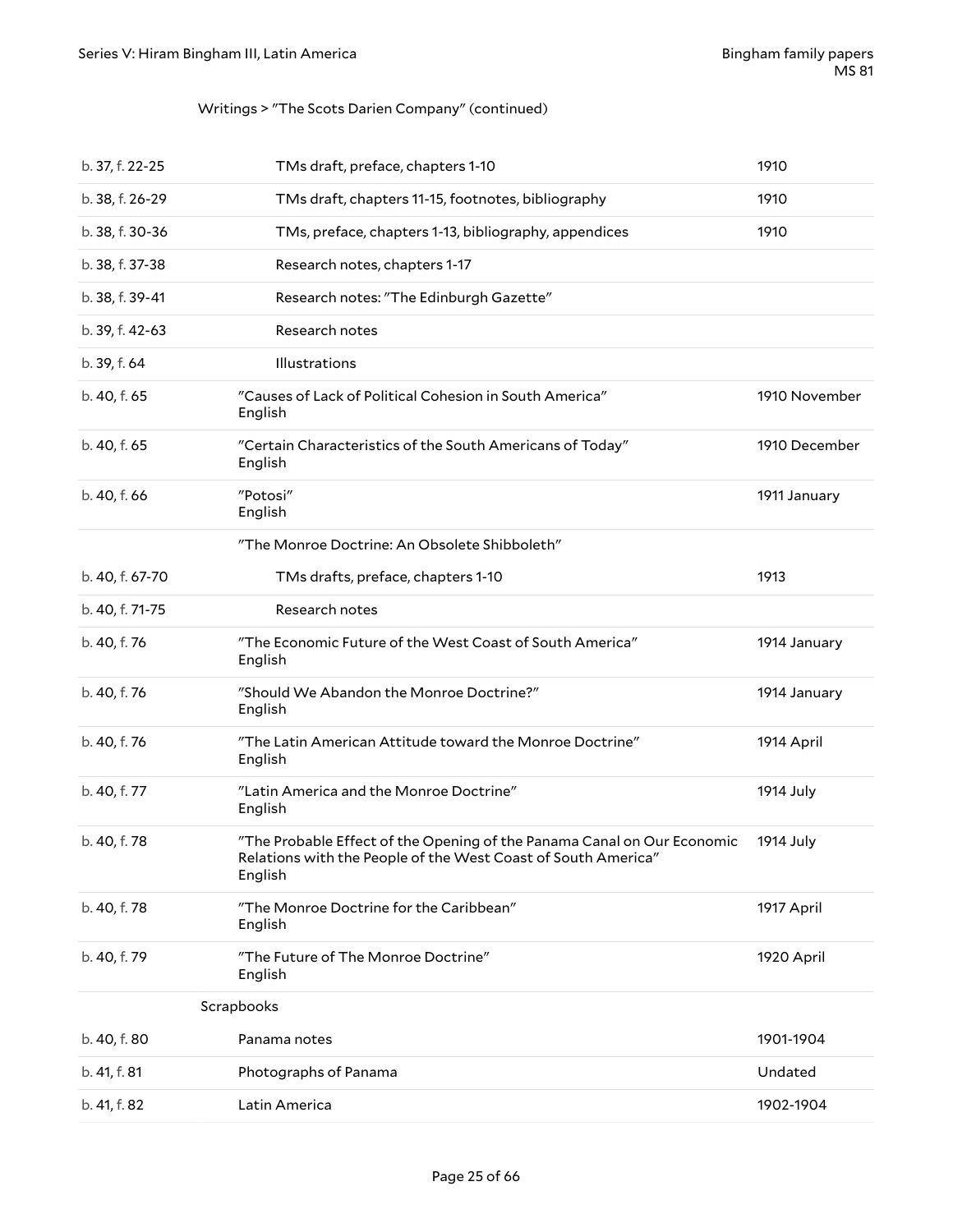#### Scrapbooks (continued)

| b. 41, f. 83      | <b>Brazil</b>                                        | 1907<br>November-1908<br>December |
|-------------------|------------------------------------------------------|-----------------------------------|
| b. 42, f. 83a-85  | "Brazilian memoranda"<br>English                     | 1853-1905                         |
| b. 43, f. 86      | "Brazilian memoranda"<br>English                     | 1906                              |
| b. 43, f. 87      | Views of South America: Index                        | 1906-1907                         |
| b. 43, f. 88-90   | Views of South America                               | 1906-1907                         |
| b. 44, f. 91-99   | Views of South America                               | 1906-1907                         |
| b. 45, f. 100-102 | Views of South America                               | 1906-1907                         |
| b. 45, f. 103     | Photos of Venezuela and Colombia                     | 1906-1907                         |
| b. 45, f. 104     | List of photos of Venezuela                          | Undated                           |
|                   | Clippings on Venezuela                               |                                   |
| b. 45, f. 105     | 1907-1908                                            | 1907-1908                         |
| b. 46, f. 106-108 | 1908-1909                                            | 1908-1909                         |
| b. 47, f. 109     | 1909<br>English                                      | 1909                              |
|                   | Clippings on South America                           |                                   |
| b. 47, f. 110     | 1906-1913                                            | 1906-1913                         |
| b. 48, f. 111     | 1907-1908                                            | 1907-1908                         |
| b. 48, f. 112-113 | Clippings on South American trade                    | 1907-1908                         |
| b. 48, f. 114-115 | Clippings on South America                           | 1912-1917                         |
| b. 48A            | Clippings relating to the war between Chile and Peru | 1885<br>December-1886<br>April    |
| b. 48A            | Clippings on South America                           | Circa 1903                        |
|                   | Pan-American Conferences                             |                                   |
|                   | Pan-American Congress                                |                                   |
| b. 49, f. 116     | Invitation and documents                             | 1913-1916                         |
| b. 49, f. 117     | Reports                                              | 1908-1915                         |
| b. 49, f. 118     | <b>Bulletins and programs</b>                        | 1910-1916                         |
| b. 49, f. 119     | Mailing lists                                        | Undated                           |
| b. 49, f. 120     | Articles and clippings                               | 1902-1910                         |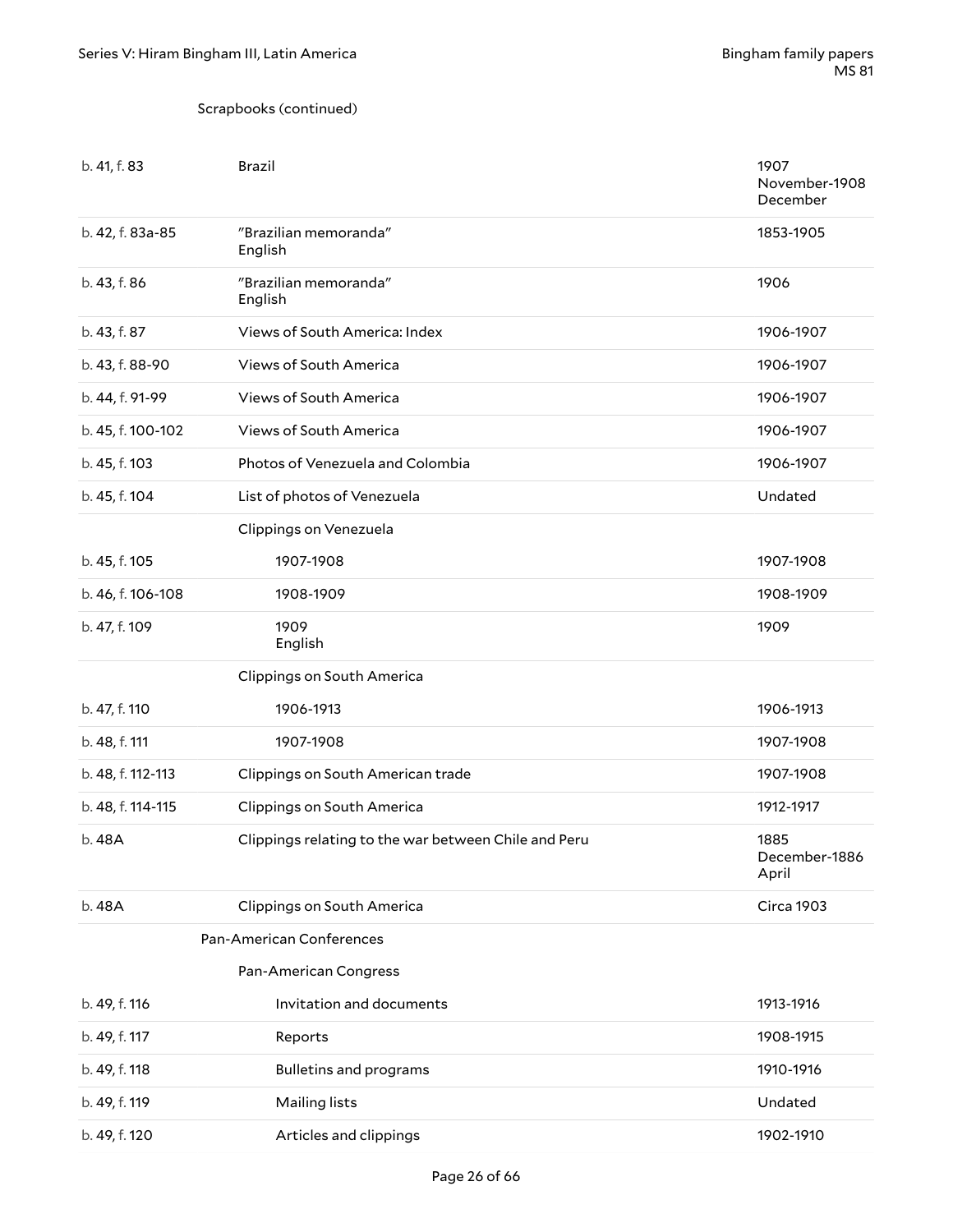#### Pan-American Conferences > Pan-American Congress (continued)

| b. 49, f. 121  | Souvenir buttons                                           | Undated                   |
|----------------|------------------------------------------------------------|---------------------------|
|                | Pan-American Day at Yale                                   |                           |
| b. 49, f. 122  | Correspondence                                             | 1915-1916                 |
| b. 49, f. 123  | Instructions for delegates and student reception committee | 1916                      |
| b. 49, f. 124  | Printed matter regarding Yale and New Haven                | 1916                      |
| b. 49, f. 125  | Clippings                                                  | 1916 January-<br>February |
| Reference file |                                                            |                           |
|                | Argentina                                                  |                           |
| b. 49, f. 126  | Research notes, articles                                   | 1907-1908                 |
| b. 49, f. 127  | Pamphlets                                                  | 1909-1916                 |
| b. 49, f. 128  | Newsclippings                                              | 1907-1908                 |
| b. 49, f. 129  | Biografia de Rosas                                         | $[1842]$                  |
| <b>Bolivia</b> |                                                            |                           |
| b. 49, f. 130  | Research notes                                             | Undated                   |
| b. 50, f. 131  | Articles                                                   | 1902-1909                 |
| b. 50, f. 132  | Pamphlets                                                  | 1905-1944                 |
| b. 50, f. 133  | Printed materials                                          | Undated                   |
| b. 50, f. 134  | Newsclippings                                              | 1907-1909                 |
| Brazil         |                                                            |                           |
| b. 50, f. 135  | <b>Research Notes</b>                                      | Undated                   |
| b. 50, f. 136  | Articles                                                   | 1902-1912                 |
| b. 50, f. 137  | Pamphlets                                                  | 1906                      |
| b. 50, f. 138  | Pamphlets by Joaquim Nabuco                                | 1909                      |
| b. 50, f. 139  | Book                                                       | 1909                      |
| b. 50, f. 140  | Trade articles                                             | 1908                      |
| b. 50, f. 141  | Newsclippings                                              | 1910-1912                 |
| b. 50, f. 142  | Canal Zone: pamphlets                                      | 1912                      |
|                | Central America                                            |                           |
| b. 50, f. 143  | Articles, maps                                             | 1908                      |
| b. 50, f. 144  | Research notes, correspondence                             | 1910                      |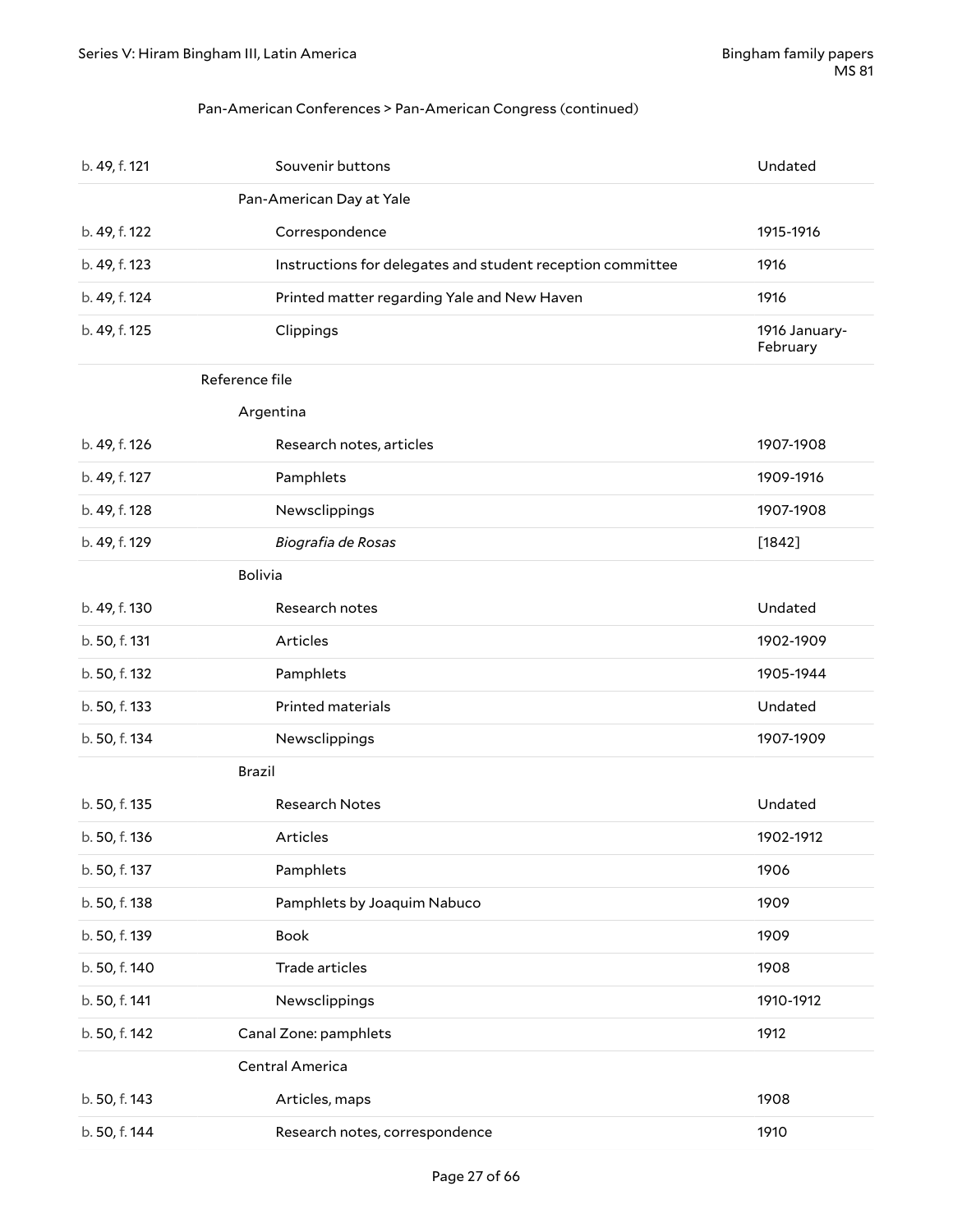#### Reference file > Central America (continued)

| b. 50, f. 145     | Pamphlets                                                | 1912                  |
|-------------------|----------------------------------------------------------|-----------------------|
| b. 50, f. 146     | Newsclippings                                            | 1907-1908             |
|                   | Chile                                                    |                       |
| b. 51, f. 147     | Research notes                                           | Undated               |
| b. 51, f. 148     | Articles                                                 | 1891-1909             |
| b. 51, f. 149     | Pamphlets                                                | 1911                  |
| b. 51, f. 150     | Newsclippings                                            | 1908                  |
|                   | Colombia                                                 |                       |
| b. 51, f. 151     | Research notes                                           | Undated               |
| b. 51, f. 152     | Articles: Travel Letters from W. Wheeler                 | 1923                  |
| b. 51, f. 153     | Articles                                                 |                       |
| b. 51, f. 154     | Pamphlets, clippings                                     | 1907-1909             |
| b. 51, f. 155     | Costa Rica: articles, newsclippings                      | 1910-1912             |
| b. 51, f. 156     | Cuba: research notes                                     | Undated               |
| b. 51, f. 157     | Cuba: articles, pamphlets, newsclippings                 | 1906-1912             |
| b. 51, f. 158     | Ecuador: research notes, articles, newsclippings         | 1907-1908             |
| b. 51, f. 159     | Falkland Islands: articles                               | 1907-1908             |
| b. 51, f. 160     | French West Indies: articles, newsclippings              | 1908-1909             |
| b. 51, f. 161     | Guatemala: research notes, newsclippings                 | 1907-1910             |
| b. 51, f. 162     | Haiti, Honduras: research notes, articles, newsclippings | 1875-1908             |
| b. 51, f. 163     | Jamaica: research notes, articles, map                   | 1907-1908             |
|                   | Latin America                                            |                       |
| b. 51, f. 164     | Research notes                                           | 1908-1913             |
| b. 51, f. 165-166 | Articles                                                 | 1908-1910,<br>undated |
| b. 52, f. 167-169 | Pamphlets                                                | 1887-1930,<br>undated |
| b. 52, f. 170-171 | Newsclippings                                            | 1902-1915             |
|                   | Mexico                                                   |                       |
| b. 52, f. 172     | Research notes                                           | Undated               |
| b. 52, f. 173-174 | Articles                                                 | 1870-1910             |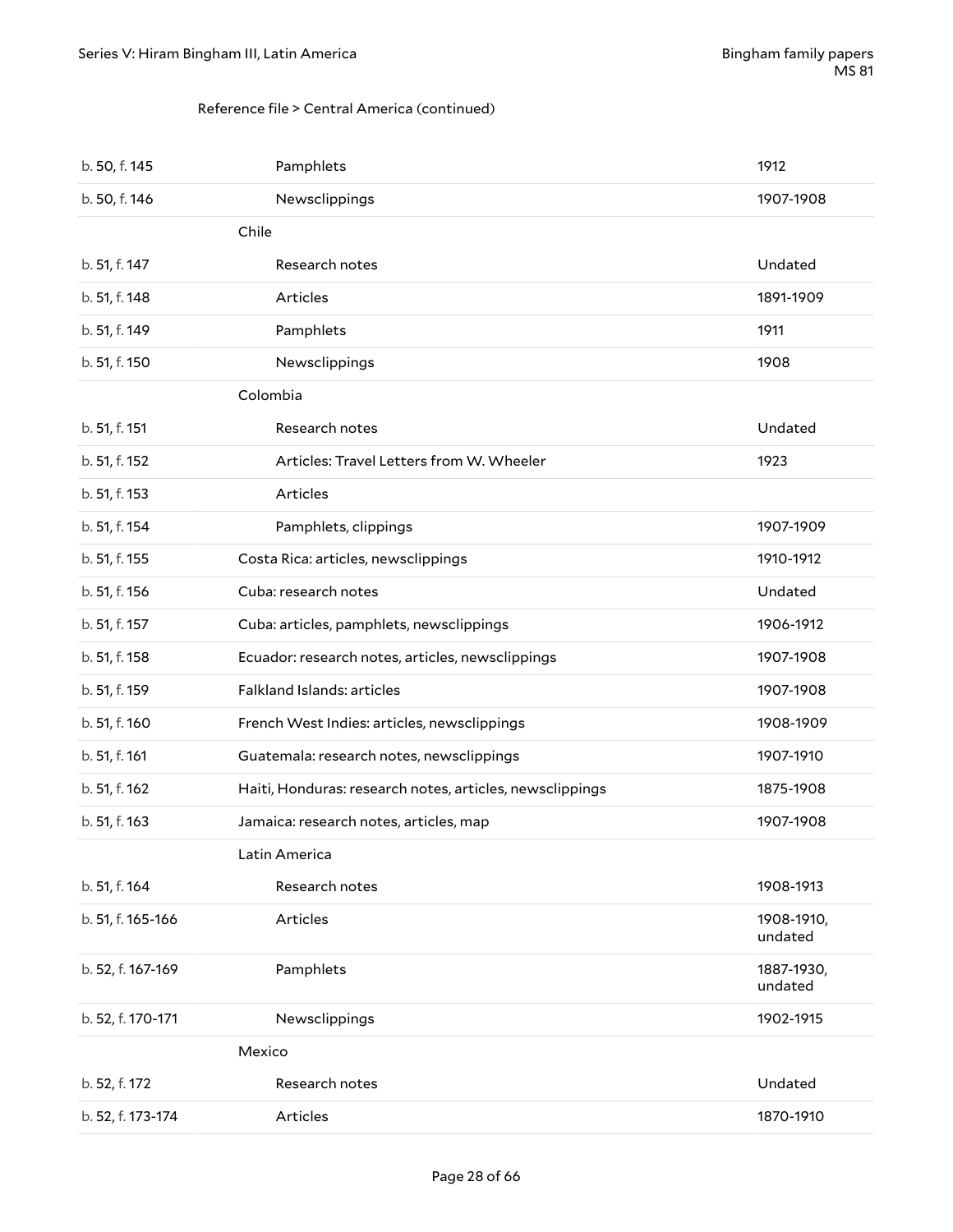#### Reference file > Mexico (continued)

| b. 52, f. 175     | Pamphlets                                        | 1909              |
|-------------------|--------------------------------------------------|-------------------|
| b. 52, f. 176     | Newsclippings                                    | 1907-1910         |
| b. 53, f. 177     | Un Siglo de Relaciones Internacionales de Mexico | 1878-1910         |
| b. 53, f. 178     | Nicaragua: articles, newsclippings               | 1878-1910         |
|                   | Panama                                           |                   |
| b. 53, f. 179     | Research notes, articles                         | 1905-1909         |
| b. 53, f. 180     | Pamphlets                                        | 1907-1912         |
| b. 53, f. 181-184 | Newsclippings                                    | 1903-1912         |
| b. 53, f. 185     | Pan America: pamphlets, newsclippings            | 1907-1908         |
|                   | Paraguay                                         |                   |
| b. 53, f. 186     | Research notes                                   | Undated           |
| b. 53, f. 187     | Articles, pamphlets, newsclippings               | 1904-1908         |
|                   | Peru                                             |                   |
| b. 53, f. 188     | Research notes                                   | Undated           |
| b. 53, f. 189     | Articles, newsclippings                          | 1908-1914         |
| b. 53, f. 190     | El Arte Peruano En La Escuela I, II              | <b>Circa 1926</b> |
|                   | Philippines                                      |                   |
| b. 54, f. 191     | Research notes                                   | 1910              |
| b. 54, f. 192     | Articles, pamphlets                              | 1904-1910         |
| b. 54, f. 193     | Salvador: articles                               | 1908              |
| b. 54, f. 194     | San Martin: research notes, newsclippings        | 1909              |
| b. 54, f. 194     | Santo Domingo: articles, newsclippings           | 1908-1909         |
|                   | Spain                                            |                   |
| b. 54, f. 195     | Research notes                                   | Undated           |
| b. 54, f. 196     | Articles                                         | 1874-1911         |
| b. 54, f. 197     | Pamphlets, newsclippings                         | 1909-1911         |
| b. 54, f. 198     | Trinidad: articles                               | 1908              |
| b. 54, f. 198     | West Indies: research notes, articles            | 1908              |
| b. 54, f. 199     | Uruguay: research notes, articles                | 1908-1911         |
|                   | Venezuela                                        |                   |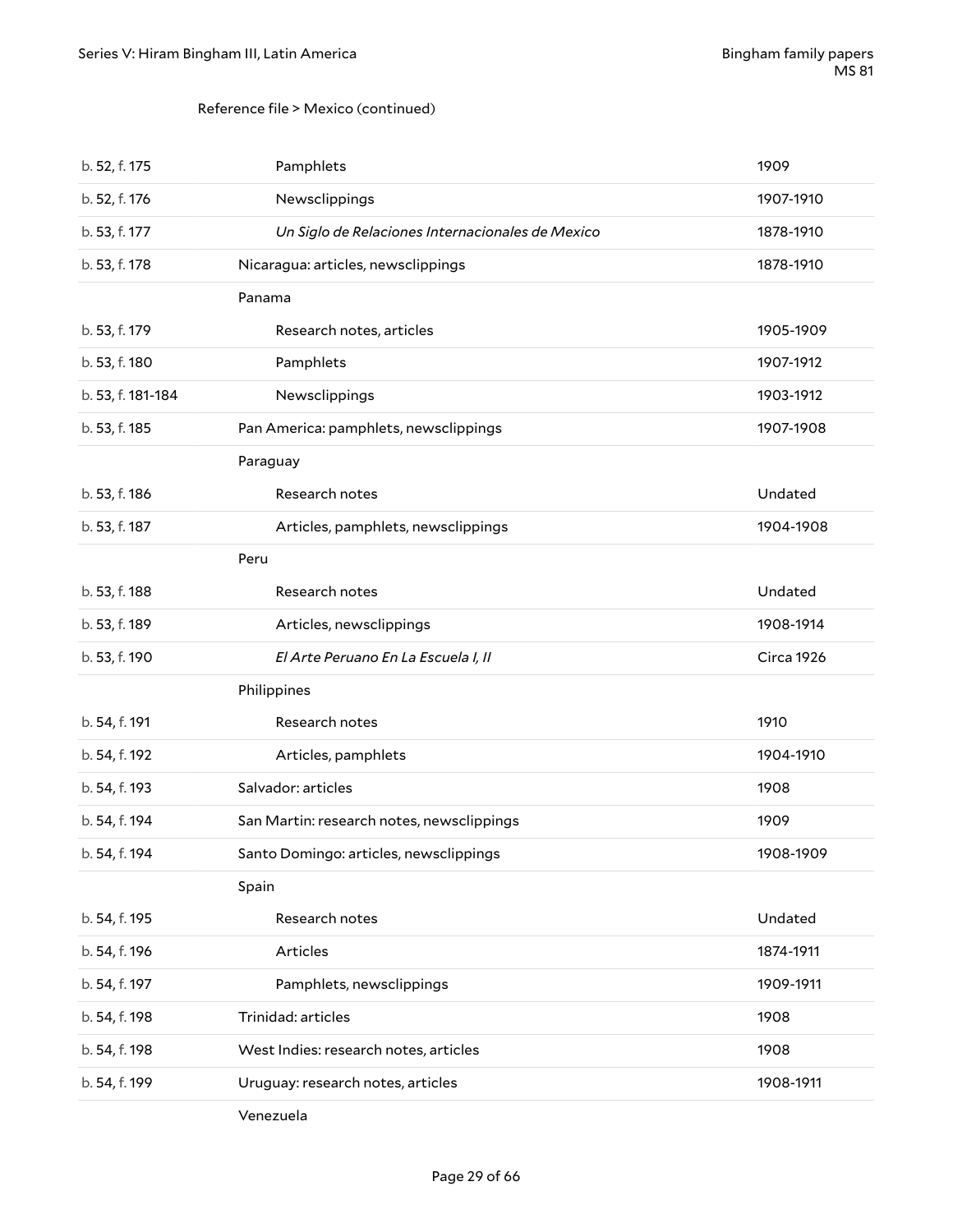#### Reference file > Venezuela (continued)

| b. 54, f. 200     | Research notes                                             | Undated               |
|-------------------|------------------------------------------------------------|-----------------------|
| b. 54, f. 201     | Articles, newsclippings                                    | 1908-1910             |
| b. 54, f. 202-203 | Bibliography                                               | Undated               |
| b. 54, f. 204     | Bibliography of Hiram Bingham III's books on Latin America | 1908-1913             |
| b. 54, f. 205-206 | Manuscript articles not by Hiram Bingham III               | 1909-1910,<br>undated |
| b. 54, f. 207     | Manuscript articles with critiques by Hiram Bingham III    | 1893-1916             |
|                   | Note cards                                                 |                       |
| b. 55, f. 208     | Place names in Peru                                        |                       |
| b. 56, f. 209     | Place names in Peru                                        |                       |
| b. 56, f. 210     | Name cards                                                 |                       |
| b. 56, f. 211     | Card address list                                          |                       |
| b. 57, f. 212     | Yale Peruvian Expedition                                   |                       |
| b. 58, f. 213     | Yale Peruvian Expedition                                   |                       |
| b. 59, f. 214     | Yale Peruvian Expedition                                   |                       |
| b. 60, f. 215     | Yale Peruvian Expedition                                   |                       |
| b. 61, f. 216     | Bibliography-Yale Peruvian Expedition                      |                       |
| b. 61, f. 217     | Place names in Peru                                        |                       |
| b. 61, f. 218     | Map cards and date file                                    |                       |
| b. 62, f. 219     | <b>Books</b>                                               |                       |
| b. 62, f. 220     | Index-bibliography                                         |                       |
| b. 63, f. 221     | Index-bibliography                                         |                       |
| b. 63, f. 222     | Chronology                                                 |                       |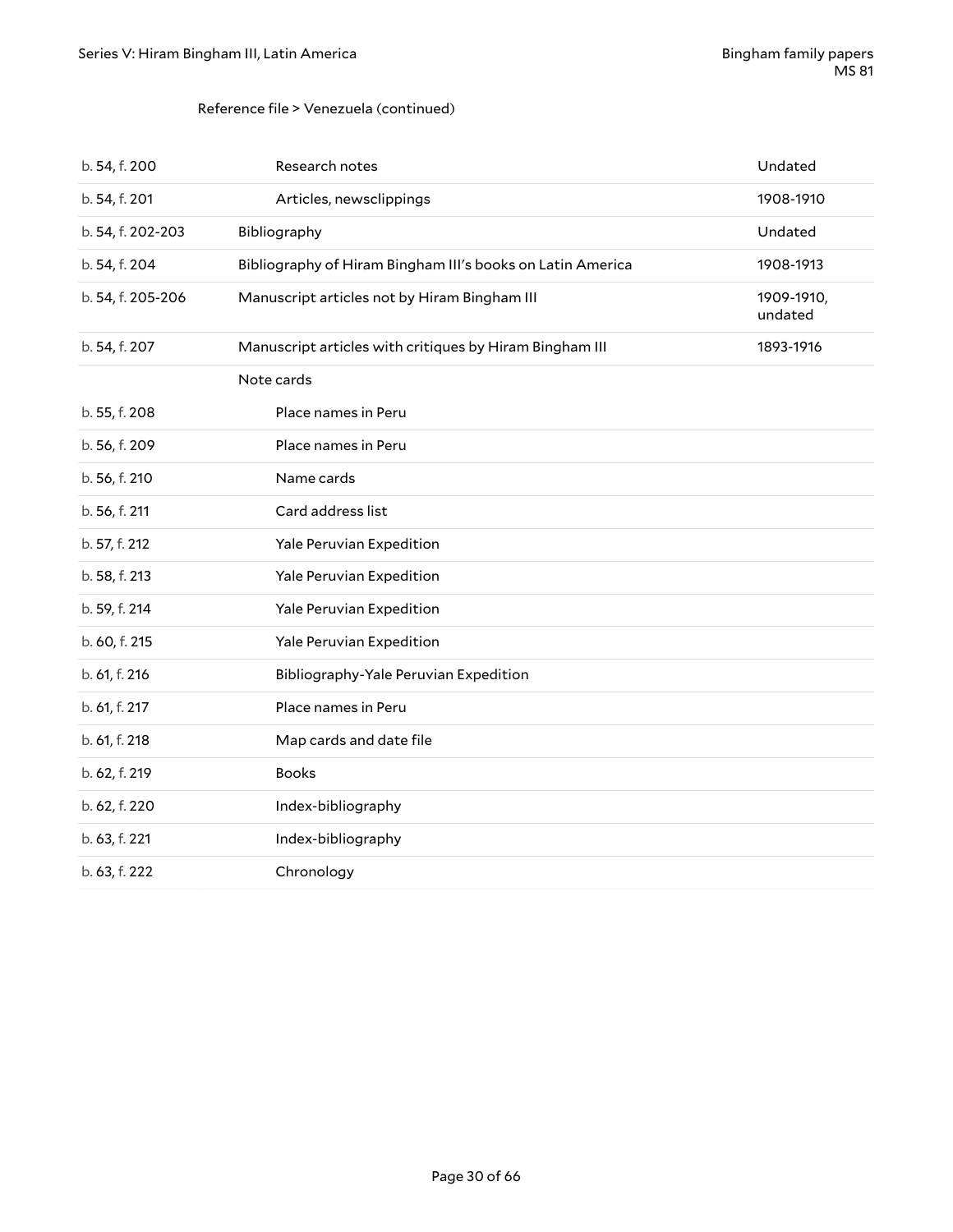### <span id="page-30-0"></span>**Series VI: Hiram Bingham III, War service and aviation, 1914-1943**

#### *3.25 linear feet (8 boxes)*

Series VI, Hiram Bingham III, War service and aviation, contains materials regarding Bingham's military activities, 1916-1918, and his interest in aviation. The first section, Correspondence, relates primarily to his service at the Connecticut National Guard encampment in Pennsylvania (1916), with a few letters dated 1917 January-1919 January. Company records consists of military orders, printed matter, and other papers related to the National Guard encampment. Financial records consists of vouchers, journals, receipts, and other financial papers of the National Guard during 1916. Marshall Foch's visit to Yale consists of newsclippings, a scrapbook, and accounts of Foch's visit in November 1921, by Hiram, Alfreda, and Woodbridge Bingham. The final section, Aviation, consists of materials relating to Bingham's service with the A.E.F., 1917-1918, and his involvement in aviation organizations and government committees dealing with aviation affairs from 1918 to 1935. This material includes some correspondence, lists of complimentary copies, photographs, and a scrapbook concerning his book, *An Explorer in the Air Service* (1920), but no manuscripts of the book. Many of his published articles about aviation, 1916-1934, are also contained in this section. Papers relating to the Air Service, American Expeditionary Force, 1917-1918, include reports, manuals, charts, notes, and bulletins. Other aviation materials include periodicals, newsclippings, scrapbooks, reports, and printed matter, dated 1914-1943.

Correspondence is arranged chronologically. All other sections arranged by type of material, then chronologically.

| b. 64, f. 1-9   | Correspondence                                   | 1916 July-1919<br>Jan, undated    |
|-----------------|--------------------------------------------------|-----------------------------------|
|                 | Company records                                  |                                   |
|                 | Military and Company orders                      |                                   |
| b. 64, f. 10-13 | 1916 June-September 20                           | 1916 June-<br>September 20        |
| b. 65, f. 14-16 | 1916 September 21-Dec, undated                   | 1916 September<br>21-Dec, undated |
| b. 65, f. 17    | Documents and forms: blanks                      |                                   |
| f. 114          | Commissions, certificates, and awards (oversize) |                                   |
| b. 65, f. 18    | <b>Officers' Mess</b>                            | 1916 July-<br>September           |
| b. 65, f. 19    | Personnel                                        | 1916                              |
| b. 65, f. 20    | Inventory                                        | 1916                              |
|                 | Printed matter                                   |                                   |
| b. 65, f. 21    | Camp newspapers                                  | 1916 Aug,<br>undated              |
| b. 65, f. 22    | Regimental Battery book                          | 1916-1917                         |
| b. 65, f. 23    | Miscellaneous                                    | 1915-1924                         |
|                 | <b>Financial records</b>                         |                                   |
| b. 65, f. 24-26 | Individual vouchers, Series A-C                  | 1916                              |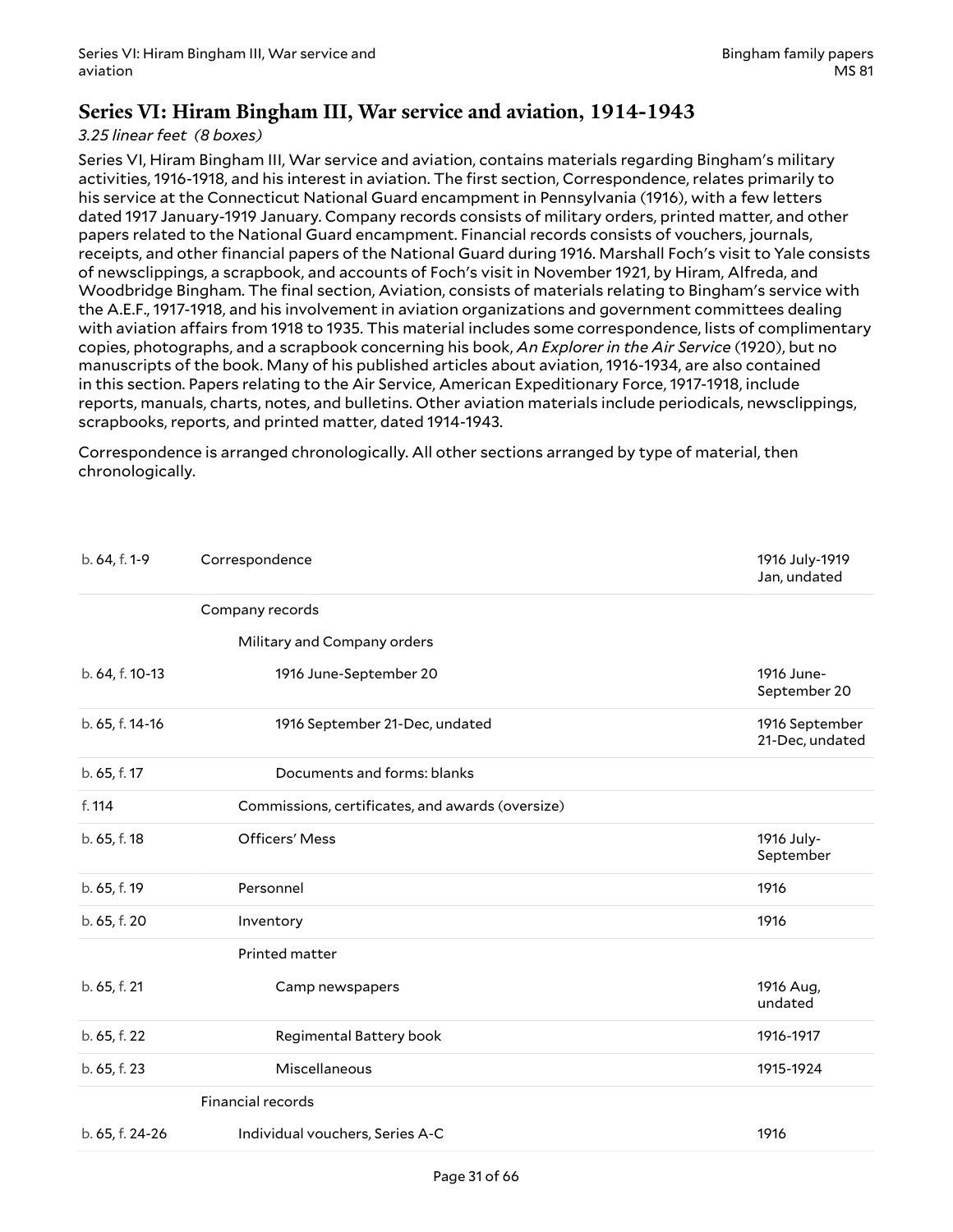#### Financial records (continued)

| b. 65, f. 27 | <b>Business vouchers</b>                | 1916                          |
|--------------|-----------------------------------------|-------------------------------|
| b. 65, f. 28 | Receipts and expenditures journal       | 1916 July 17-<br>November 16  |
| b. 66, f. 29 | Officers' Mess journal                  | 1916 July 22-<br>September 19 |
| b. 66, f. 30 | Wages journal                           | 1916 July 31-<br>November 15  |
| b. 66, f. 31 | Wages ledger                            | 1916 June 19-<br>September 21 |
| b. 66, f. 32 | Yale Battalion Fathers' Fund statements | 1916 July-<br>September       |
| b. 66, f. 33 | Yale Battalion Fathers' Fund journal    | 1916 July 1-<br>November 23   |
| b. 66, f. 34 | Fathers' and Alumni Fund journal        | 1916 July 3-<br>September 27  |
| b. 66, f. 35 | Cancelled checks                        |                               |
| b. 66, f. 36 | Cash record                             | 1916 July 8-<br>September 27  |
| b. 66, f. 36 | Record of Officers' Mess                | 1916 June-<br>September       |
| b. 67, f. 37 | Vouchers: General Mess Fund, Series A   | 1916 July 7-<br>November 15   |
| b. 67, f. 38 | Vouchers                                | 1916 August 28-<br>November 6 |
| b. 67, f. 39 | Record of vouchers                      | 1916 July 31-<br>September 22 |
|              | Receipts                                |                               |
| b. 67, f. 40 | Quartermaster Corps, U.S. Army          | 1916 July 17-<br>September 13 |
| b. 67, f. 41 | T.M. Lynch & Bros., Merchants           | 1916 August-<br>September     |
| b. 67, f. 42 | 1916 June 30-July 20                    | 1916 June 30-<br>July 20      |
| b. 67, f. 43 | 1916 July 21-31                         | 1916 July 21-31               |
| b. 67, f. 44 | 1916 August 1-15                        | 1916 August 1-15              |
| b. 67, f. 45 | 1916 August 16-31                       | 1916 August<br>$16 - 31$      |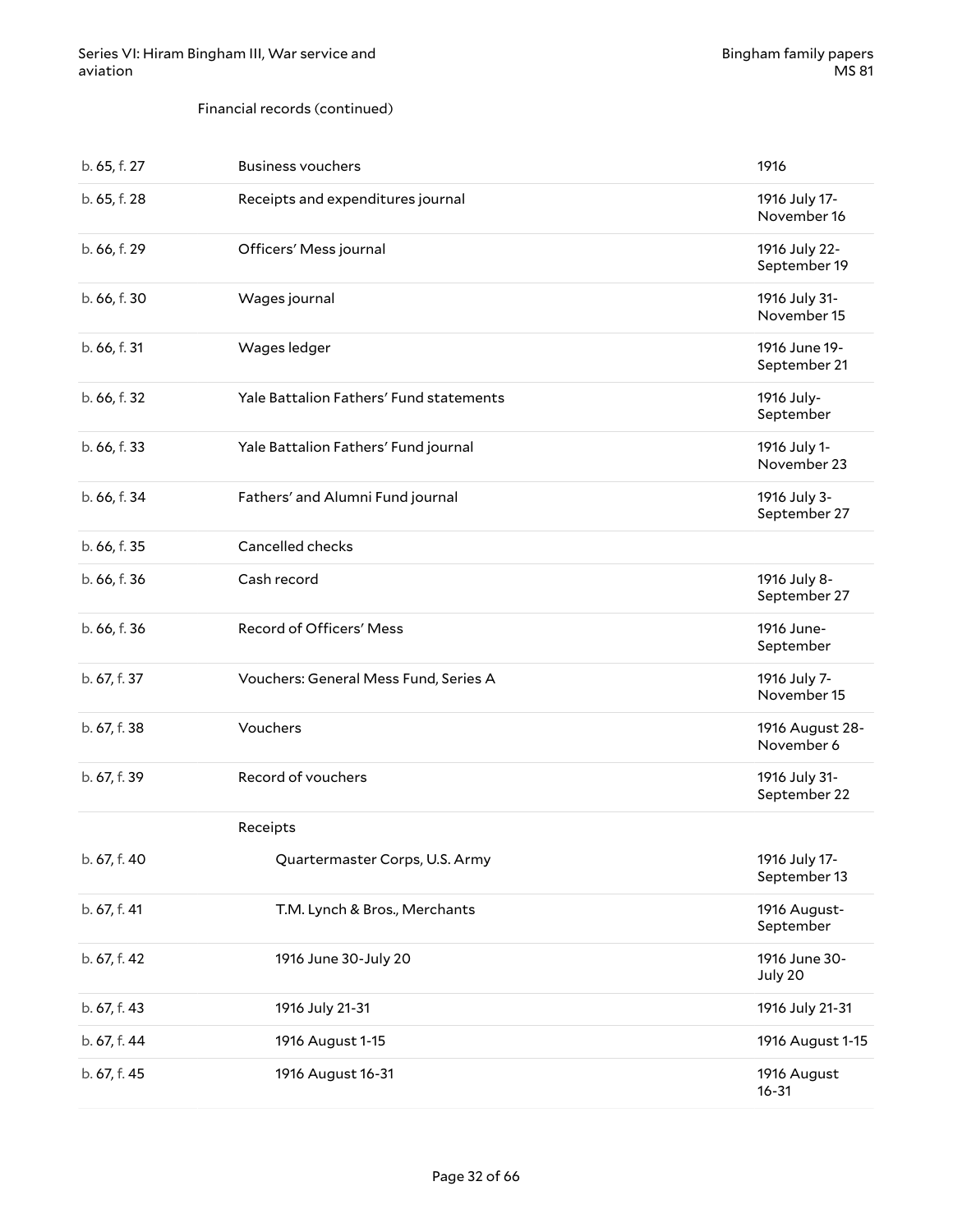#### Financial records > Receipts (continued)

| b. 67, f. 46    | 1916 September 1-15                                                                                                      | 1916 September<br>$1 - 15$        |
|-----------------|--------------------------------------------------------------------------------------------------------------------------|-----------------------------------|
| b. 67, f. 47    | 1916 September 16-30                                                                                                     | 1916 September<br>$16 - 30$       |
| b. 67, f. 48    | 1916 October-December                                                                                                    | 1916 October-<br>December         |
|                 | Marshall Foch's visit to Yale                                                                                            |                                   |
| b. 68, f. 49    | Accounts of visit by Hiram Bingham III, Alfreda Bingham, Woodbridge<br>Bingham                                           | 1921 November<br>$14 - 17$        |
| b. 68, f. 50    | Newsclippings                                                                                                            | 1921                              |
| b. 68, f. 51    | Scrapbook                                                                                                                | 1921                              |
|                 | Aviation                                                                                                                 |                                   |
|                 | An Explorer in the Air Service                                                                                           |                                   |
| b. 68, f. 52    | Correspondence                                                                                                           | 1920 November<br>23-1922 April 28 |
| b. 68, f. 53    | Lists of complimentary copies sent                                                                                       |                                   |
| b. 68, f. 54    | Printed matter and photographs                                                                                           |                                   |
| b. 68, f. 55    | Scrapbook                                                                                                                | 1920-1922                         |
| b. 68, f. 56    | Articles by Hiram Bingham III                                                                                            | 1916-1918                         |
| b. 69, f. 57    | Articles by Hiram Bingham III                                                                                            | 1920-1934                         |
| b. 69, f. 58    | Notes                                                                                                                    | 1920                              |
|                 | Air Service, American Expeditionary Force                                                                                |                                   |
| b. 69, f. 59    | Reports and manuals                                                                                                      | 1917-1918                         |
| b. 69, f. 60    | Charts and graphs                                                                                                        | Undated                           |
| b. 69, f. 61    | Notes on rank and procedure                                                                                              | 1917                              |
| b. 69, f. 62    | <b>Schools Division</b>                                                                                                  | 1917 November                     |
| b. 69, f. 62a   | Regulations-U.S. Schools of Military Aeronautics                                                                         | 1918                              |
| b. 69, f. 63-64 | <b>Bulletin of the Information Section</b>                                                                               | 1918 June-<br>August              |
| b. 69, f. 65-66 | Third Aviation Instruction Center, American Expeditionary Force:<br>administrative notes, flight charts and instructions | 1918 September-<br>December       |
| b. 69, f. 67-72 | Newsclippings: "Plane News"                                                                                              | 1918<br>August-1919<br>April      |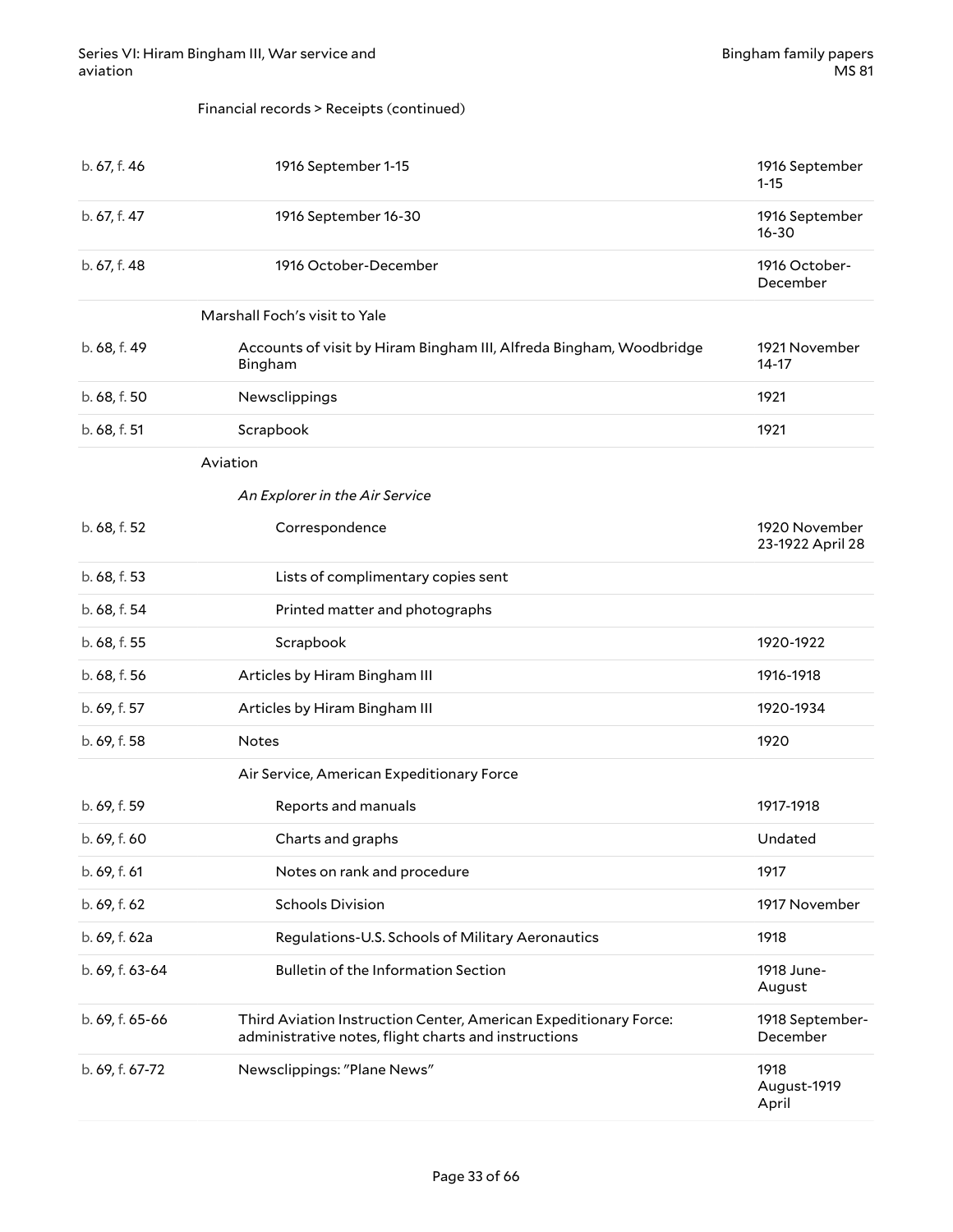Aviation (continued)

| b. 69, f. 73    | Newsclippings            | 1914-1931,<br>undated |
|-----------------|--------------------------|-----------------------|
| b. 70, f. 74-75 | Scrapbook                | 1925-1930             |
| b. 71, f. 76    | Government reports       | 1918, 1923, 1935      |
| b. 71, f. 77    | Non-government reports   | 1917, 1942-1943       |
| b. 71, f. 78    | Magazines                | 1917-1934             |
| b. 71, f. 79    | The Aviation Pocket-Book | 1917                  |
| b. 71, f. 80    | Printed matter           | 1918-1924             |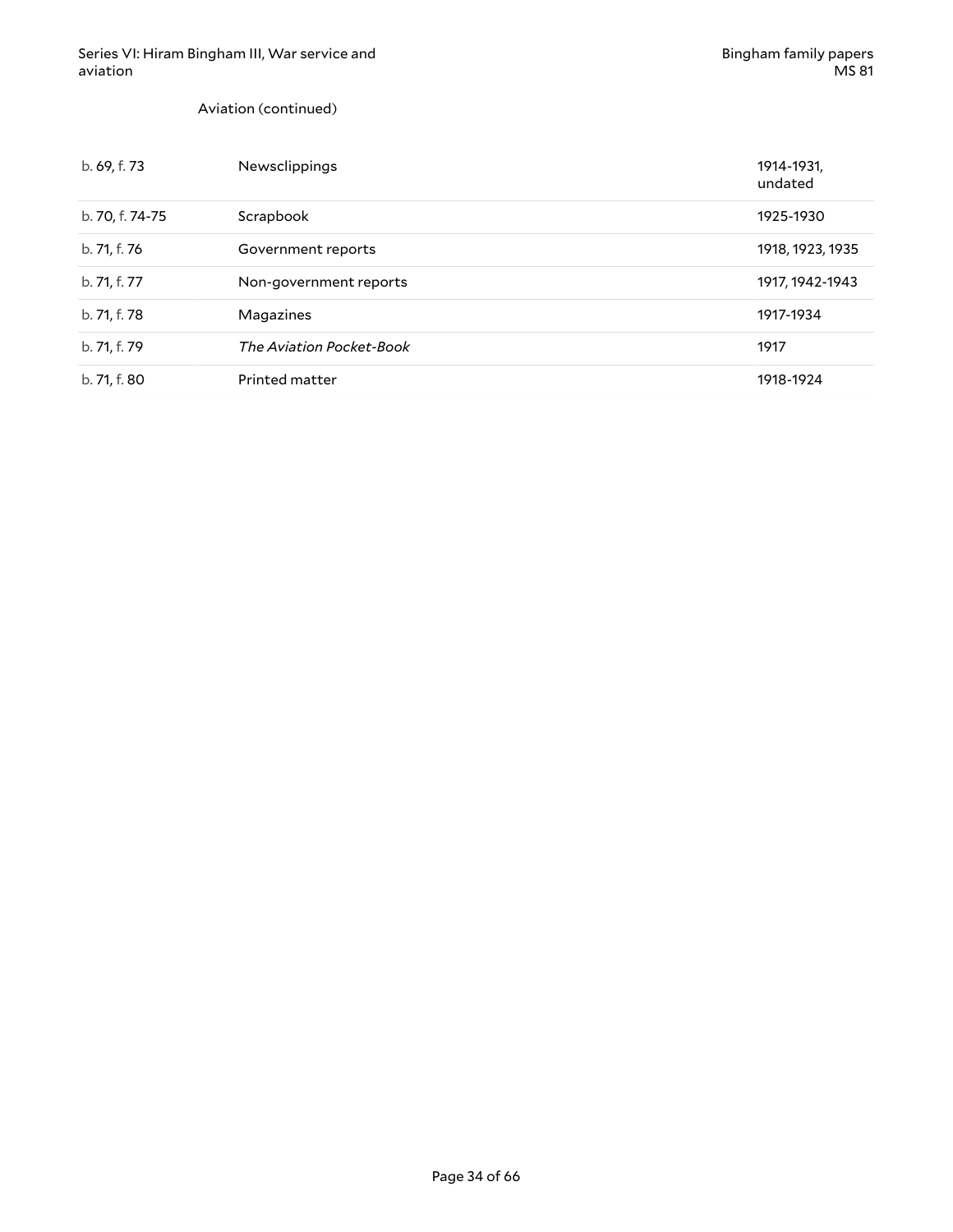### <span id="page-34-0"></span>**Series VII: Hiram Bingham III, Politics, 1901-1935**

#### *7.5 linear feet (17 boxes)*

Series VII, Hiram Bingham III, Politics, consists of papers relating to Bingham's political activities, including his service as Lieutenant Governor and Governor of Connecticut and as United States Senator. There are relatively few papers from this period--and also very little correspondence (Series III) relating to his political career. The first section in this series, Speeches and essays, consists of manuscripts of Bingham's political writings, 1922-1935; a small speech reference file; and background articles. Published speeches and articles consists of writings, 1922-1934; Bingham's remarks in the *Congressional Record*, 1925-1929; and campaign literature about Bingham. Newsclippings about Hiram Bingham III consists of newspaper articles and notices from 1923 to 1935, with some general clippings dated 1917-1935. Scrapbooks consists of volumes documenting Bingham's political career and interests from 1919 to 1935. The fifth section, National Hughes Alliance, contains papers relating to Bingham's activities as head of the 1916 Republican presidential campaign in Connecticut, including a large file of Hughes Alliance membership cards giving the name, address, and occupation of members. Connecticut state politics consists of legislative manuals and bills, state government reports, market bulletins, and other papers on selected subjects and on several towns in the state. The final section, Printed matter, consists of campaign literature, dinner programs, government reports and publications, and printed matter relating to foreign affairs, particularly regarding the Dominican Republic, Mexico, and Nicaragua. There are also papers concerning the National Economic League, and Bingham's annotated copy of Josiah Royce's *The Hope of the Great Community* (1916).

Speeches and essays, Published speeches and articles, Newsclippings, and Scrapbooks are each arranged chronologically. National Hughes Alliance is arranged by type of material. Connecticut state politics and Printed matter are arranged alphabetically by subject.

|                 | Speeches and Essays                                                                                                                                                                       |               |
|-----------------|-------------------------------------------------------------------------------------------------------------------------------------------------------------------------------------------|---------------|
| b. 72, f. 1-7   | 1922 May-1935                                                                                                                                                                             | 1922 May-1935 |
|                 | A copy of this material is available in digital form from Manuscripts and<br>Archives. Contact Manuscripts and Archives at mssa.assist@yale.edu to<br>request access to the digital copy. |               |
| b. 72, f. 8-9   | Undated speeches                                                                                                                                                                          |               |
| b. 72, f. 10-11 | <b>Notes</b>                                                                                                                                                                              |               |
|                 | Speech reference file                                                                                                                                                                     |               |
| b. 72, f. 12    | Calvin Coolidge                                                                                                                                                                           |               |
| b. 72, f. 13    | Warren G. Harding                                                                                                                                                                         |               |
| b. 72, f. 14    | Child labor                                                                                                                                                                               |               |
| b. 72, f. 15    | Sheppard-Towner bill                                                                                                                                                                      |               |
| b. 72, f. 16    | Nicaragua                                                                                                                                                                                 |               |
| b. 72, f. 17    | Highway advertising                                                                                                                                                                       |               |
| b. 72, f. 18    | Taxation                                                                                                                                                                                  |               |
| b. 72, f. 19    | Political platforms                                                                                                                                                                       |               |
| b. 72, f. 20    | Forestry                                                                                                                                                                                  |               |
| b. 73, f. 21-22 | Miscellaneous                                                                                                                                                                             |               |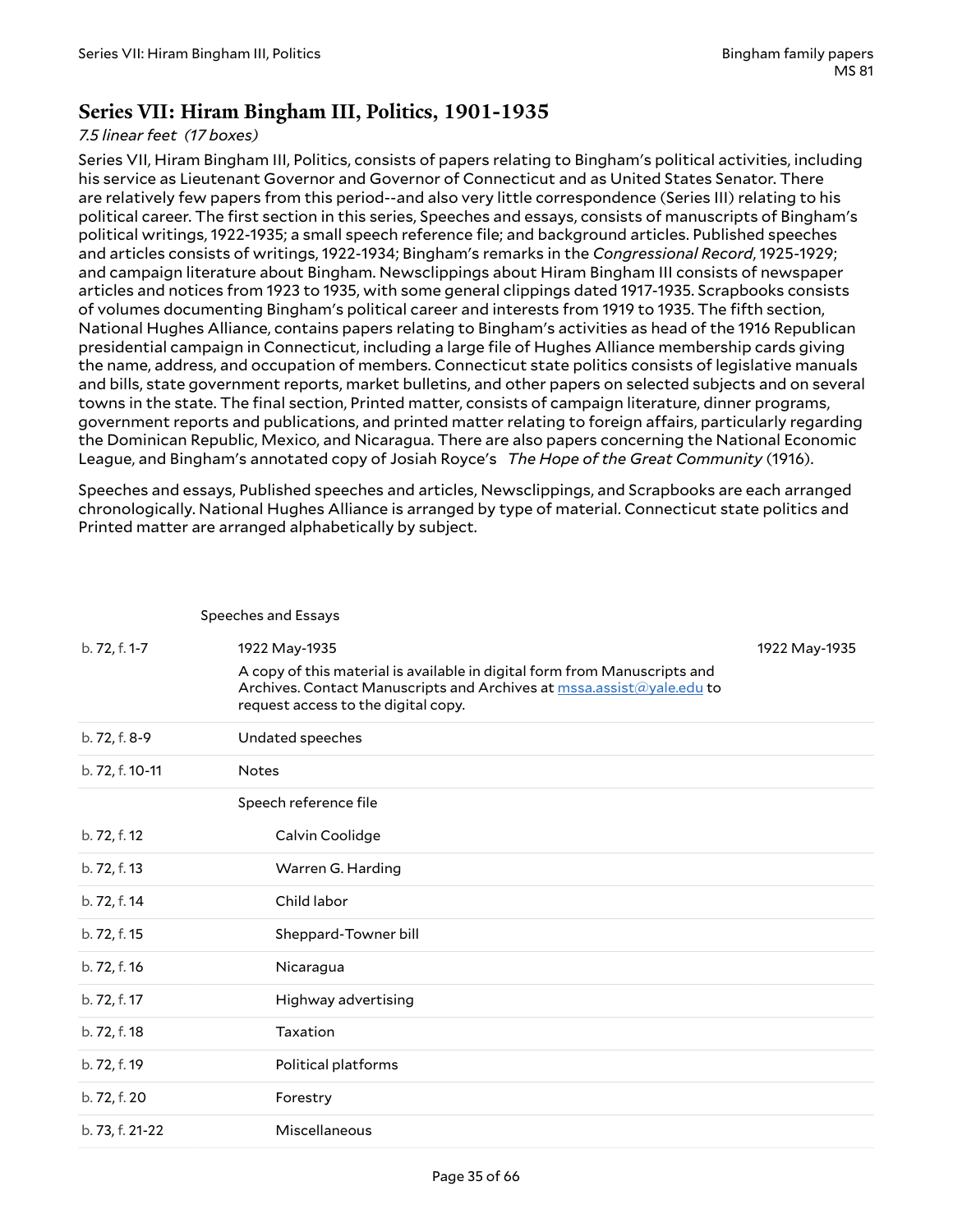#### Speeches and Essays (continued)

| b. 73, f. 23-24 | <b>Background articles</b>                                                                                                                                                                                       | 1923-1924                            |
|-----------------|------------------------------------------------------------------------------------------------------------------------------------------------------------------------------------------------------------------|--------------------------------------|
|                 | Published speeches and articles                                                                                                                                                                                  |                                      |
| b. 73, f. 25-27 | 1922-1934                                                                                                                                                                                                        | 1922-1934                            |
| b. 73, f. 28-31 | Congressional Record                                                                                                                                                                                             | 1925 January<br>19-1929 October<br>9 |
| b. 73, f. 32    | Campaign literature<br>A copy of this material is available in digital form from Manuscripts and<br>Archives. Contact Manuscripts and Archives at mssa.assist@yale.edu to<br>request access to the digital copy. |                                      |
|                 | Newsclippings about Hiram Bingham III                                                                                                                                                                            |                                      |
| b. 74, f. 33-42 | 1923-1935, undated                                                                                                                                                                                               | 1923-1935,<br>undated                |
| b. 74, f. 43    | General (not about HB III)                                                                                                                                                                                       | 1917-1935                            |
|                 | Scrapbooks                                                                                                                                                                                                       |                                      |
| b. 74, f. 44    | 1919 October-1925 April                                                                                                                                                                                          | 1919<br>October-1925<br>April        |
| b. 75, f. 45    | Calvin Coolidge                                                                                                                                                                                                  | 1923-1932                            |
| b. 75, f. 46    | 1921 September-1924 August                                                                                                                                                                                       | 1921<br>September-1924<br>August     |
| b. 76, f. 47-48 | 1924<br>English                                                                                                                                                                                                  | 1924                                 |
| b. 76, f. 49    | Far East                                                                                                                                                                                                         | 1927 February-<br>December           |
| b. 77, f. 50-52 | 1927-1929                                                                                                                                                                                                        | 1927-1929                            |
| b. 78, f. 53-54 | 1930-1931 June                                                                                                                                                                                                   | 1930-1931 June                       |
| b. 79, f. 55-56 | Oversize                                                                                                                                                                                                         | 1920-1928                            |
| b. 80, f. 57    | 1932 July-December                                                                                                                                                                                               | 1932 July-<br>December               |
|                 | <b>National Hughes Alliance</b>                                                                                                                                                                                  |                                      |
| b. 80, f. 58    | Constitution and membership lists                                                                                                                                                                                | 1916                                 |
| b. 80, f. 59    | Printed matter                                                                                                                                                                                                   | 1916                                 |
| b. 80, f. 60    | Correspondence, stationery, publicity                                                                                                                                                                            | 1916                                 |
| b. 81, f. 61    | Hughes Alliance membership cards                                                                                                                                                                                 | 1916                                 |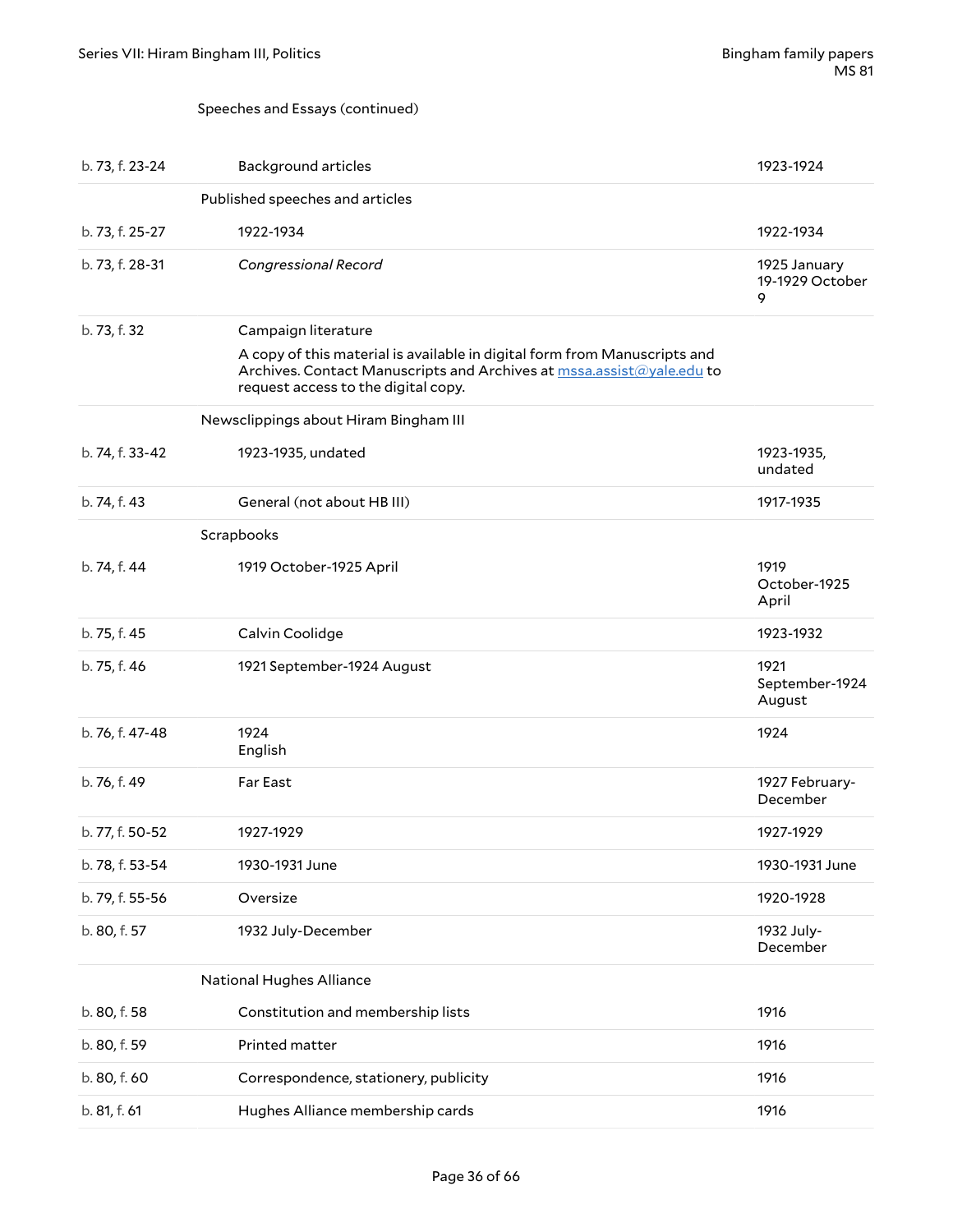#### National Hughes Alliance (continued)

| b. 82, f. 62    | Hughes Alliance membership cards                                 | 1916                       |
|-----------------|------------------------------------------------------------------|----------------------------|
| b. 83, f. 63    | Hughes Alliance membership cards                                 | 1916                       |
| b. 84, f. 64    | Hughes Alliance membership cards                                 | 1916                       |
| b. 85, f. 65    | Hughes Alliance membership cards                                 | 1916                       |
|                 | Connecticut state politics                                       |                            |
| b. 86, f. 66    | <b>Athletics Commission</b>                                      | Undated                    |
| b. 86, f. 66    | Automobiles                                                      | 1912-1914                  |
| b. 86, f. 67    | <b>Connecticut Market Bulletins</b>                              | 1924 November-<br>December |
| b. 86, f. 68    | <b>Connecticut Tercentenary</b>                                  | 1935                       |
| b. 86, f. 69    | Legislation                                                      | 1923                       |
| b. 86, f. 70    | Legislative manual and bills                                     | 1923                       |
| b. 86, f. 71    | Legislative memoranda                                            | 1916-1925                  |
| b. 86, f. 72    | Reports on farms                                                 | 1922 July-1923<br>June     |
| b. 86, f. 72    | Sewing room report                                               | 1922 July-1923<br>June     |
|                 | Reports on health                                                |                            |
| b. 86, f. 73    | <b>Connecticut Infirmary Commission</b>                          | 1923 February 1            |
| b. 86, f. 73    | Connecticut State Hospital                                       | 1924 June 30               |
| b. 86, f. 73    | Connecticut Workmen's Compensation and Employers' Liability Acts | 1913                       |
|                 |                                                                  |                            |
| b. 86, f. 74    | Reports on highways                                              | 1923-1924                  |
| b. 86, f. 75    | Report on Public Utilities Commission                            | 1924                       |
| b. 86, f. 76    | Report on tax exemptions                                         | 1923 June 4                |
|                 | Towns                                                            |                            |
| b. 86, f. 77    | A-Ne                                                             |                            |
| b. 86, f. 78-79 | Norwich                                                          |                            |
| b. 86, f. 80    | Salem                                                            |                            |
| b. 86, f. 81    | Salisbury-South Coventry                                         |                            |
|                 | Printed matter                                                   |                            |
| b. 87, f. 82    | Campaign literature: national                                    | 1916-1924                  |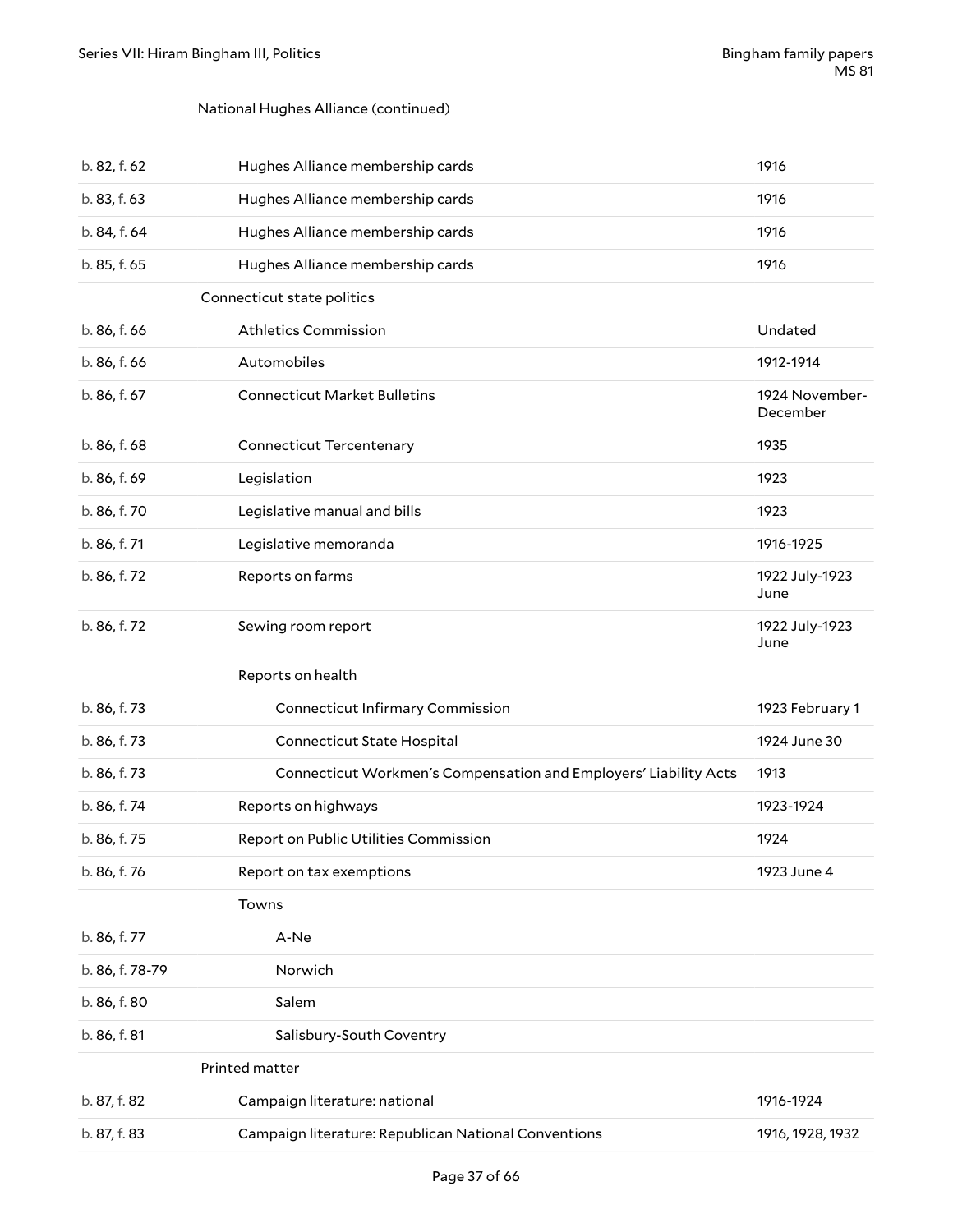#### Printed matter (continued)

| b. 87, f. 84    | Dinner programs                               | 1924, 1932       |
|-----------------|-----------------------------------------------|------------------|
|                 | Foreign affairs                               |                  |
| b. 87, f. 85-87 | Government reports                            | 1923-1930        |
| b. 87, f. 88    | Non-government reports                        | 1924-1927        |
| b. 87, f. 89    | Dominican Republic                            | 1901, 1920, 1926 |
| b. 87, f. 90    | Mexico                                        | 1917-1920        |
| b. 88, f. 91    | Mexico                                        | 1926-1927        |
| b. 88, f. 92-93 | Nicaragua                                     | 1902-1928        |
| b. 88, f. 94-95 | Government publications                       | 1915-1929        |
| b. 88, f. 96    | The National Economic League                  | 1916             |
| b. 88, f. 97    | Josiah Royce, The Hope of the Great Community | 1916             |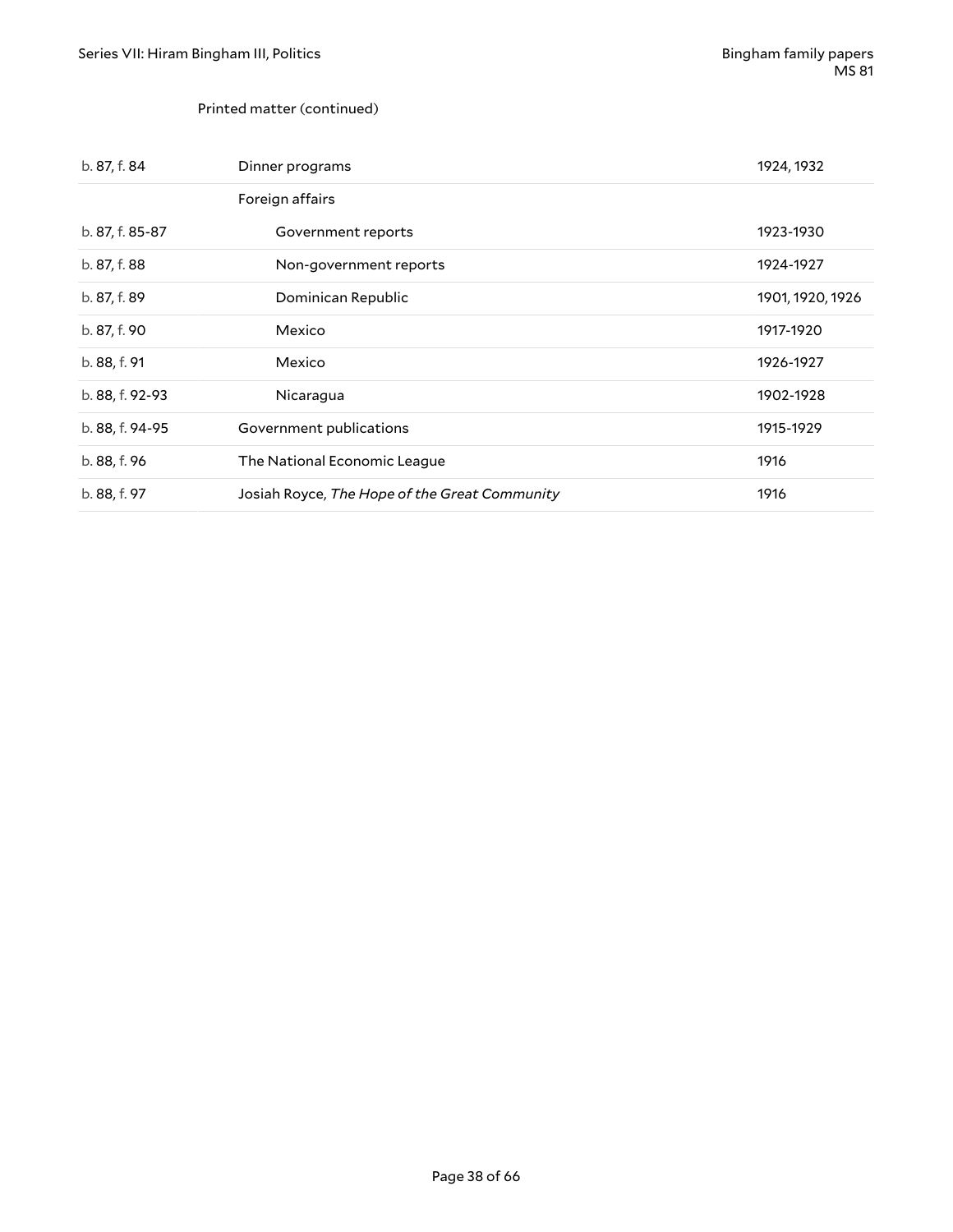### <span id="page-38-0"></span>**Series VIII: Hiram Bingham III, Elihu Yale biography, 1671-1939, bulk 1937–1939**

#### *3 linear feet (7 boxes)*

Series VIII, Hiram Bingham III, Elihu Yale biography, consists of materials relating to Bingham's research and writing about the early benefactor of Yale College. The first section, Writings of Hiram Bingham III, consists of printed editions of his two articles about Elihu Yale, drafts of one of these articles, and drafts, photographs, and illustrations for his book, *Elihu Yale, the American Nabob of Queen Square* (1939). Research material includes photostatic copies of India Office documents, records from the British Museum and other repositories, and printed articles and other materials relating to Yale. The final section, Research notes, includes Bingham's notes on various subjects relating to Yale's life. Notes filed under the heading "Elihu Yale chronology" were arranged by year, but Bingham's headings do not always correspond with the dates of materials in the folders. This section also contains maps, research correspondence, a bibliography, and other reference material.

Writings by Hiram Bingham III is arranged chronologically. The other sections in the series are arranged by type of material and by subject.

|                 | Writings of Hiram Bingham III                                                                  |           |
|-----------------|------------------------------------------------------------------------------------------------|-----------|
| b. 89, f. 1     | "Elihu Yale, the American Nabob of Queen Square"<br>English                                    | 1938 June |
| b. 89, f. 2     | "Elihu Yale: Governor, Collector and Benefactor"<br>English                                    | 1938      |
| b. 89, f. 3-5   | "Elihu Yale: Governor, Collector and Benefactor": preliminary and partial<br>drafts<br>English | 1938      |
|                 | Elihu Yale, the American Nabob of Queen Square                                                 |           |
| b. 89, f. 6-10  | First and second drafts                                                                        | 1939      |
| b. 90, f. 11-16 | Manuscript draft                                                                               | 1939      |
| b. 90, f. 17    | Lists of photographs and illustrations                                                         | 1939      |
| b. 90, f. 18-19 | Photographs and illustrations                                                                  | 1939      |
| b. 90, f. 20    | Photographs: The Wallace Collection                                                            | 1939      |
|                 | Research material                                                                              |           |
| b. 91, f. 21-22 | Elihu Yale's diary, 1681-1682; India Office documents (photostatic<br>copies)                  |           |
| b. 91, f. 23-24 | Correspondence, Thomas Pitt to Elihu Yale, 1700-1709; British Museum<br>(photostatic copies)   |           |
| b. 91, f. 25    | Charges against Governor Yale (photostatic copies)                                             |           |
| b. 91, f. 26    | Abstract of charges against Elihu Yale (photostatic copies)                                    |           |
| b. 91, f. 27    | Charges made against Elihu Yale (photostatic copies)                                           |           |
| b. 91, f. 28-30 | Yale papers; British Museum (photostatic copies)                                               |           |
| b. 91, f. 31    | Yale papers (photostatic copies)                                                               |           |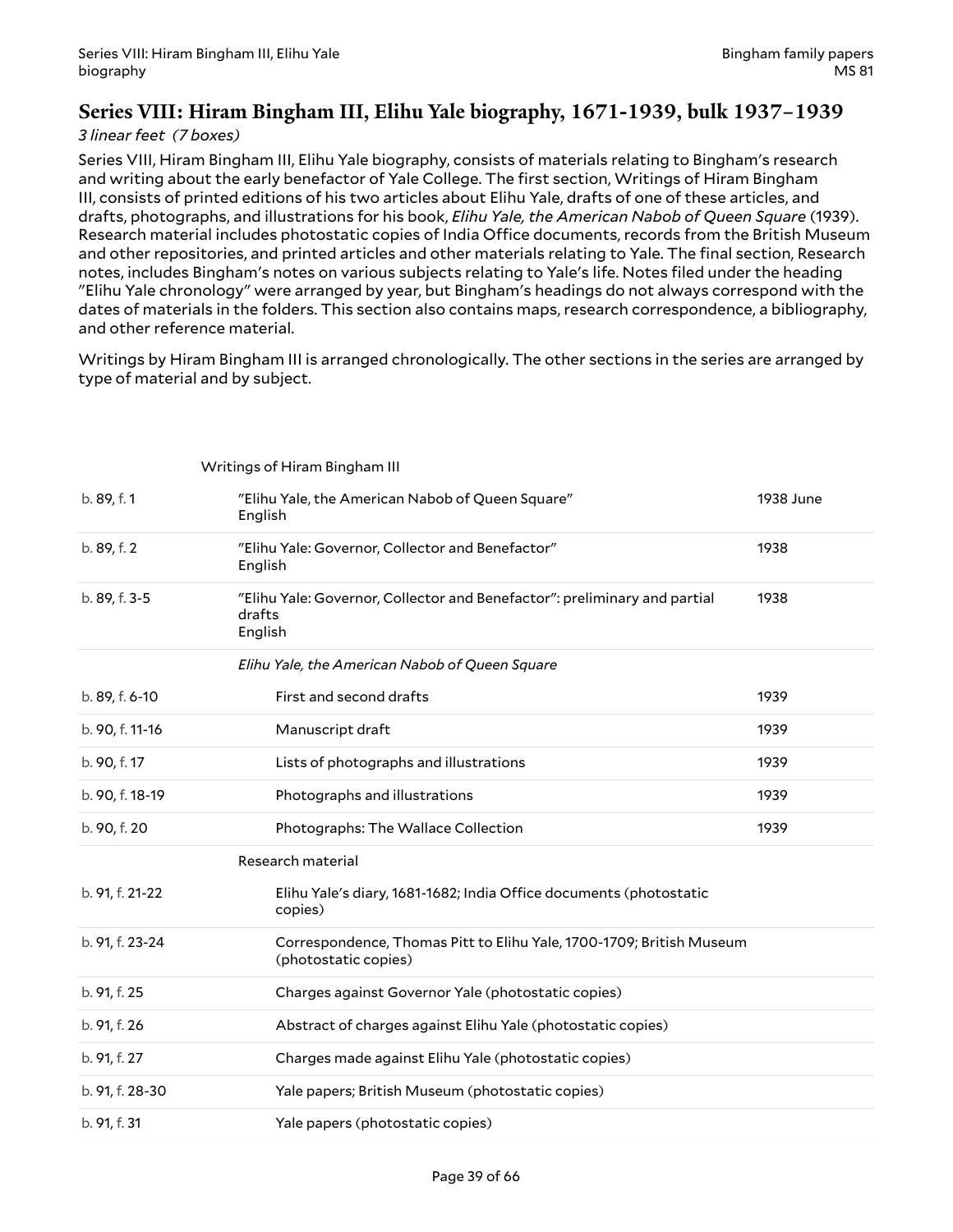#### Writings of Hiram Bingham III > Research material (continued)

| b. 91, f. 32    | Yale family wills (photostatic copies)                                                  |                        |
|-----------------|-----------------------------------------------------------------------------------------|------------------------|
| b. 91, f. 33    | Articles relating to Elihu Yale's gift to the College (photostatic copies)              |                        |
| b. 91, f. 34    | Articles on Wrexham (photostatic copies)                                                |                        |
| b. 91, f. 35-37 | India Office documents (photostatic copies)                                             |                        |
| b. 92, f. 38-40 | India Office correspondence (photostatic copies)                                        |                        |
| b. 92, f. 41    | Auction catalogues of Elihu Yale's collection; British Museum<br>(photostatic copies)   |                        |
| b. 92, f. 42    | "The Weekly Journal," "The Daily Courant," 1721; British Museum<br>(photostatic copies) |                        |
| b. 92, f. 43    | "The Daily Post," "The Daily Courant," 1722; British Museum<br>(photostatic copies)     |                        |
| b. 92, f. 44    | "The Daily Courant," 1723; British Museum (photostatic copies)                          |                        |
| b. 92, f. 45    | Society for the Propagation of the Gospel, documents, 1717<br>(photostatic copies)      |                        |
| b. 92, f. 46    | Diary, 1693, from the Lambeth Palace Library (photostatic copies)                       |                        |
| b. 92, f. 47    | Public Record Office documents (photostatic copies)                                     |                        |
| b. 92, f. 48    | Massachusetts Historical Society documents (photostatic copies)                         |                        |
| b. 92, f. 49    | Chester City Record Office, documents (photostatic copies)                              |                        |
| b. 92, f. 50    | Articles on Elihu Yale (photostatic copies)                                             |                        |
| b. 92, f. 51    | Articles concerning the East India Company and schools (photostatic<br>copies)          |                        |
| b. 92, f. 52    | Ezra Stiles' diary (photostatic copies)                                                 |                        |
| b. 92, f. 53    | Printed articles                                                                        | 1903, 1937             |
| b. 93, f. 54    | Oversize documents (photostatic copies)                                                 |                        |
|                 | Research notes                                                                          |                        |
|                 | Elihu Yale chronology                                                                   |                        |
| b. 94, f. 55-68 | 1671-1707                                                                               | 1671-1707              |
| b. 95, f. 69-71 | 1708-1728                                                                               | 1708-1728              |
| b. 95, f. 72    | Letters of Elihu Yale                                                                   | 1687 July-<br>December |
| b. 95, f. 73    | Elihu Yale: "Daughters and sons-in-law, Dudley North and Lord James<br>Cavendish"       |                        |
| b. 95, f. 74    | Elihu Yale's gift to the College                                                        |                        |
| b. 95, f. 75    | Elihu Yale's estate: auction items                                                      |                        |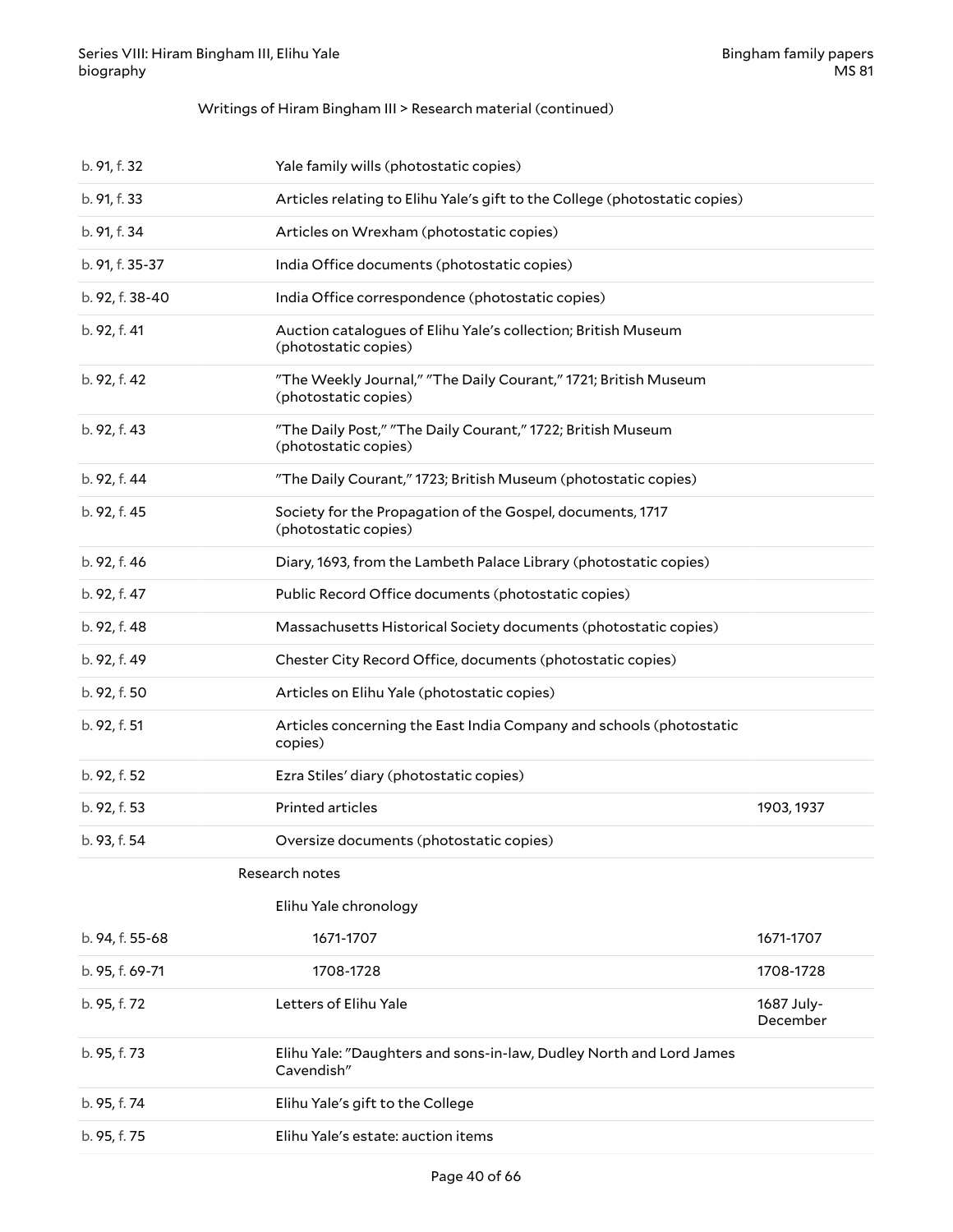#### Writings of Hiram Bingham III > Research notes (continued)

| b. 95, f. 76 | Elihu Yale's financial dealings            |
|--------------|--------------------------------------------|
| b. 95, f. 77 | Elihu Yale's ancestral home                |
| b. 95, f. 78 | Yale family history                        |
| b. 95, f. 79 | Maps of London, 1677, 1741-1745            |
| b. 95, f. 80 | Research correspondence                    |
| b. 95, f. 81 | Chronology                                 |
| b. 95, f. 82 | Bibliography compiled by Hiram Bingham III |
| b. 95, f. 83 | Reference file                             |
| b. 95, f. 84 | Miscellaneous                              |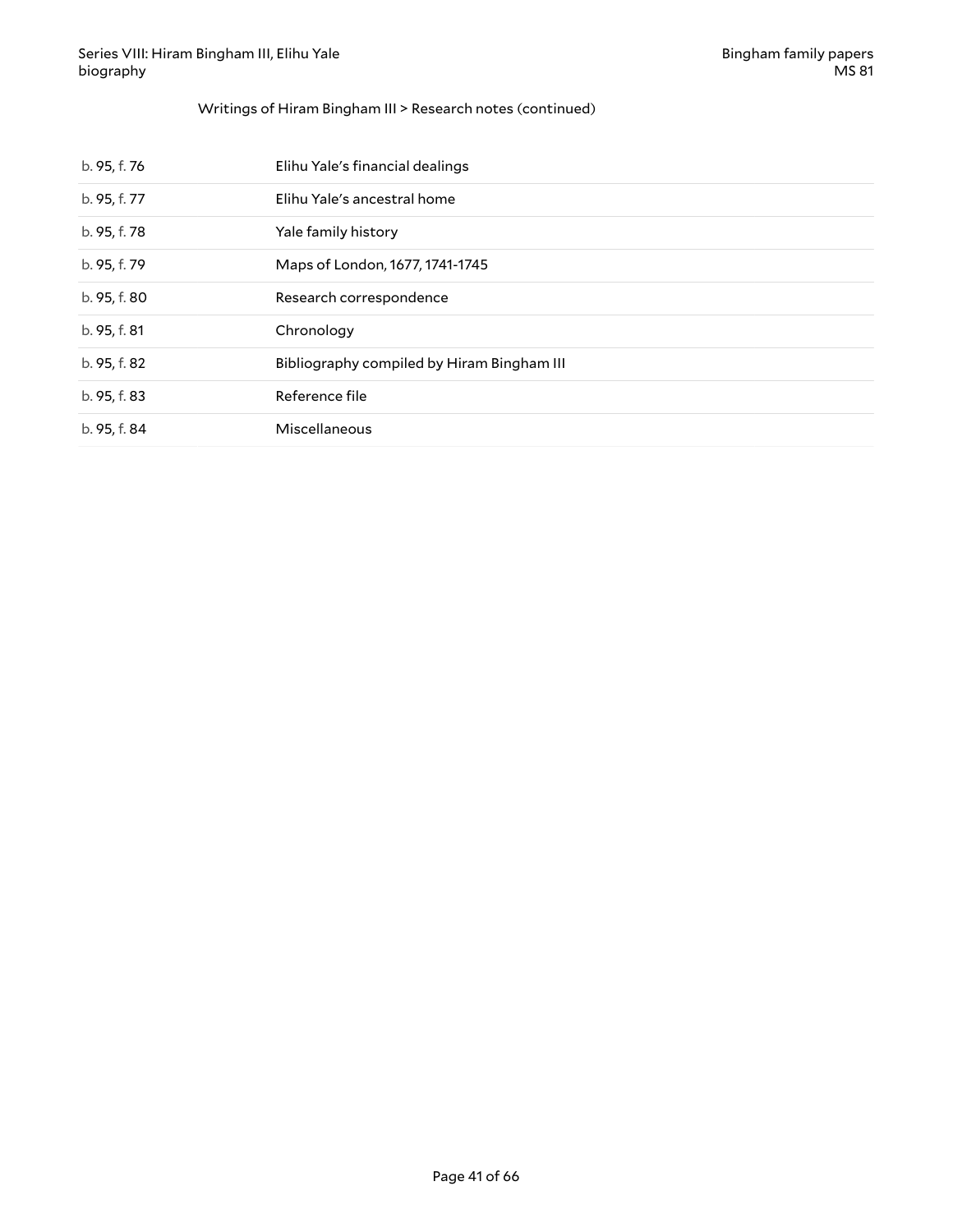### <span id="page-41-0"></span>**Series IX: Hiram Bingham III, Personal papers, 1875-1975, bulk 1875–1957**

#### *3.5 linear feet (9 boxes)*

Series IX, Hiram Bingham III, Personal papers, contains other papers of general biographical interest. Diaries consists of Bingham's diaries for the years 1905 to 1916 (one diary has notations extending to 1931); typewritten extracts from the diaries, 1910-1915, made by Woodbridge Bingham; and a notebook dated 1915-1916. Writings consists of Bingham's manuscripts, book reviews, articles, and speeches on subjects not related to Latin America, politics, aviation, or Elihu Yale. Scrapbooks consists of personal scrapbooks, dated 1880 and 1915-1917, a guest book, and newsclippings, 1897-1928. Biographical material contains materials of general biographical interest, including autobiographical statements, daily schedule records, diplomas and certificates, medical records, and obituaries. Family history consists of notes and partial drafts for Bingham's proposed biography of his grandfather, Hiram Bingham I; newsclippings and printed matter concerning Hawaii and the Bingham family; and genealogical material concerning the Bingham, Brewster, and Grant families. Juvenilia consists of Bingham's notes and letters, 1875-1883, and a book which he used as a child. Education consists of material relating to his studies at Oahu College, Phillips Academy, Yale, the University of California at Berkeley, and Harvard. Most of these papers are lecture notes and student essays. Clubs and organizations contains papers relating to various groups with which Bingham was associated, including one folder of materials concerning schools to which he considered sending his sons. General book circulars, invitations, menus, Christmas cards, and printed matter follow the alphabetical sequence of groups. Legal and financial comprises wills, legal agreements and papers, a small amount of financial correspondence, tax and insurance papers, account ledgers, bills and receipts, stocks and securities, and printed matter. The final section, Photographs, includes portraits of Hiram Bingham II, Hiram Bingham III, and other family members; photographs concerning aviation; and other miscellaneous subjects.

Diaries, Writings, Scrapbooks, Juvenilia, and Education are arranged chronologically. Biographical material, Family history, and Legal and financial are arranged by type of material. Clubs and organizations and Photographs are arranged by subject.

|               | <b>Diaries</b>                                     |                         |
|---------------|----------------------------------------------------|-------------------------|
| b. 96, f. 1-4 | 1905-1931                                          | 1905-1931               |
| b. 96, f. 5   | Typewritten extracts                               | 1910-1915               |
| b. 96, f. 6   | Notebooks                                          | 1902-1904,<br>1915-1916 |
|               | Writings                                           |                         |
| b. 96, f. 7   | Parables                                           | 1898-1899               |
| b. 96, f. 8   | "Five Straws from Revolutionary Fields"<br>English | 1901                    |
| b. 96, f. 9   | Book reviews for "The Nation"                      | 1914-1915               |
| b. 96, f. 10  | "Problems of the Pacific"<br>English               | 1916                    |
| b. 96, f. 10  | "Yale in Public Life"<br>English                   | 1916                    |
| b. 96, f. 10  | "Yale in Public Service"<br>English                | 1916                    |
| b. 96, f. 11  | Speeches                                           | 1921-1923               |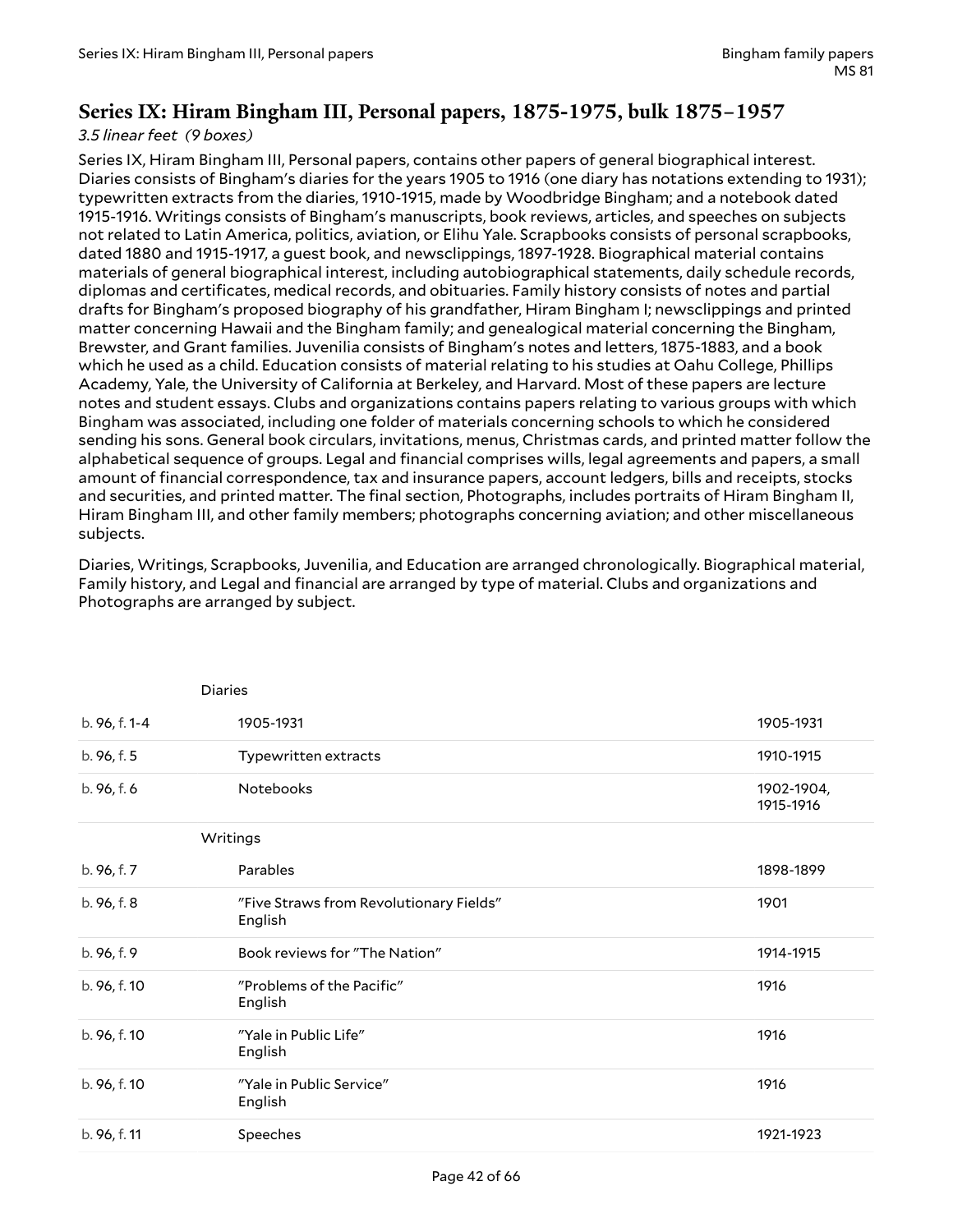|                 | Scrapbooks                                               |                   |
|-----------------|----------------------------------------------------------|-------------------|
| b. 97, f. 12-13 | 1880, 1915-1917                                          | 1880, 1915-1917   |
| b. 97, f. 14    | Guest book                                               | 1910, 1924, 1936  |
| b. 97, f. 15    | Newsclippings                                            | 1897-1928         |
|                 | <b>Biographical material</b>                             |                   |
| b. 97, f. 16    | Autobiographical statements                              | <b>Circa 1915</b> |
| b. 97, f. 17    | Daily schedules and miscellaneous manuscripts            | 1902-1915         |
| f. 115          | Diplomas, certificates (oversize)                        |                   |
| b. 97, f. 18    | Medical records                                          | 1954-1956         |
| b. 97, f. 19    | Printed articles                                         | 1923, 1925        |
| b. 97, f. 20    | Obituaries                                               | 1956 January      |
|                 | Family history                                           |                   |
| b. 97, f. 21    | Notes and excerpts on life of Hiram Bingham I            |                   |
| b. 97, f. 22    | Notes for a biography of Hiram Bingham I                 |                   |
| b. 98, f. 23-25 | Notes for a biography of Hiram Bingham I                 |                   |
| b. 98, f. 26    | Bingham and Brewster family records (photostatic copies) |                   |
| b. 98, f. 27    | Notes on Hawaiian commerce, arms and ammunition          |                   |
| b. 98, f. 28-29 | <b>Notes</b>                                             |                   |
| b. 98, f. 30    | Letters describing Bingham family history                | 1930, 1957        |
| b. 98, f. 31-32 | Newsclippings                                            | 1900-1939         |
| b. 98, f. 33-36 | Printed matter<br>See also: Box 115                      | 1884-1952         |
| b. 99, f. 37    | <b>Bingham Day programs</b>                              | 1975              |
| b. 99, f. 38    | Inventory of Gilbertinia House                           |                   |
| b. 99, f. 39    | The Brewster family: genealogical material               |                   |
| b. 99, f. 40    | The Grant family: genealogical material                  |                   |
|                 | Juvenilia                                                |                   |
| b. 99, f. 41    | Notes and letters                                        | 1875-1883         |
| b. 99, f. 42    | The Queen of Picture Books for Boys and Girls            |                   |
|                 |                                                          |                   |

Education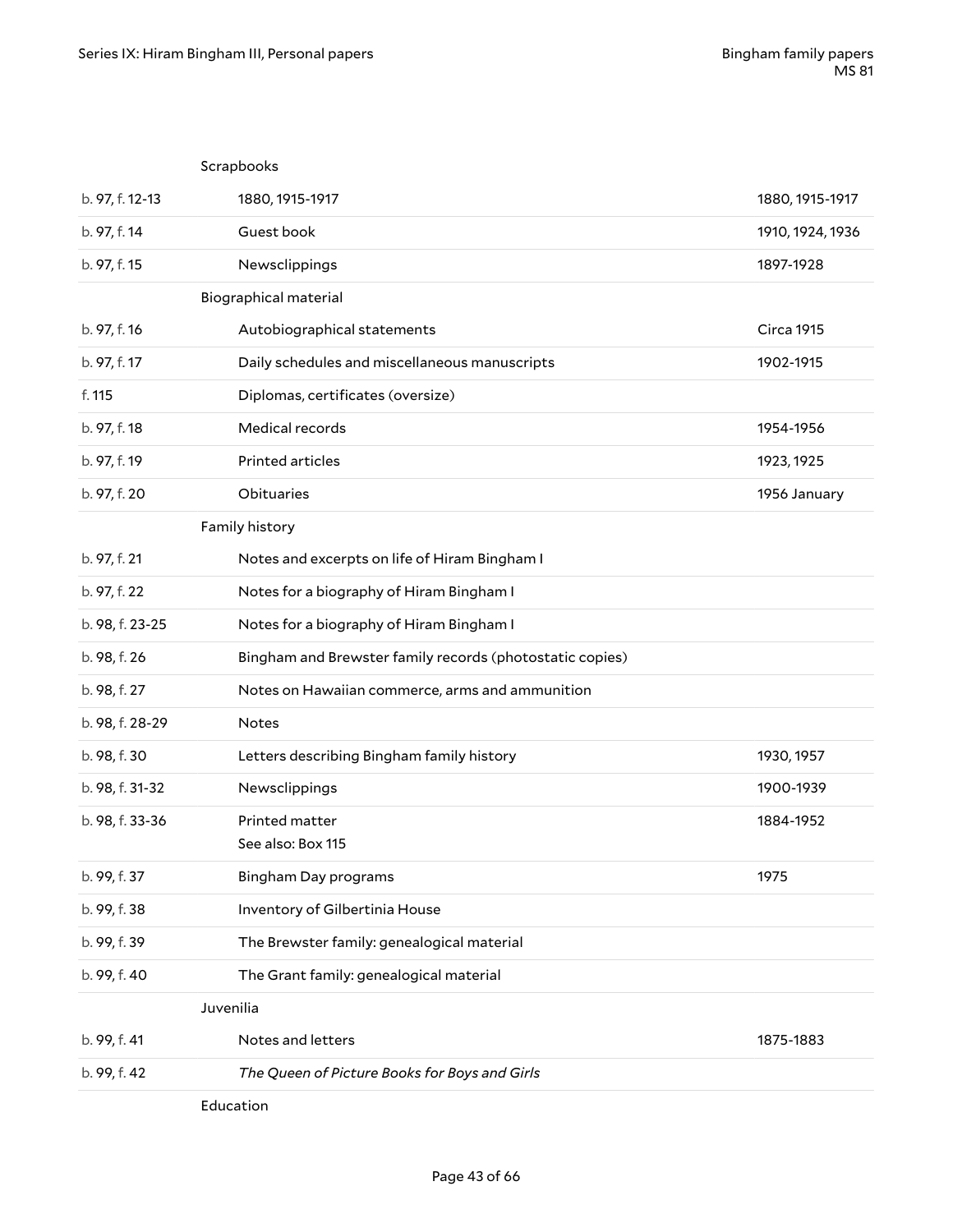#### Education (continued)

| b. 99, f. 43    | Oahu College Rhetorical Exercises                                                     | 1890          |
|-----------------|---------------------------------------------------------------------------------------|---------------|
| b. 99, f. 43    | Phillips Academy Classical Department                                                 | 1893          |
| b. 99, f. 44    | Yale College: lecture notes, English literature                                       | 1895-1896     |
| b. 99, f. 45    | Yale College: student essays                                                          | 1898          |
| b. 99, f. 46    | University of California, Berkeley: Chapter of Hiram Bingham III's master's<br>thesis | 1900          |
|                 | Harvard University: lecture notes                                                     |               |
| b. 99, f. 47    | Military history                                                                      |               |
| b. 99, f. 48-50 | International law                                                                     | 1900-1901     |
| b. 100, f. 51   | International law                                                                     | 1901          |
| b. 100, f. 52   | Harvard University: thesis on international law                                       | 1901 April 29 |
|                 | Clubs and organizations                                                               |               |
| b. 100, f. 53   | Academy of Science                                                                    |               |
| b. 100, f. 54   | Advisory Committee on Archeology of Phillips Academy                                  | 1913-1916     |
| b. 100, f. 55   | Aero Club of America                                                                  |               |
| b. 100, f. 56   | American Antiquarian Society                                                          |               |
| b. 100, f. 56   | American Geological Society                                                           |               |
| b. 100, f. 56   | American Historical Association                                                       |               |
| b. 100, f. 57   | <b>Brick Row Print and Book Store</b>                                                 | 1916          |
| b. 100, f. 57   | <b>Index Visible</b>                                                                  | 1916          |
| b. 100, f. 58   | Cosmos Club                                                                           |               |
| b. 100, f. 59   | The Graduates Club                                                                    |               |
| b. 100, f. 59   | The University Club                                                                   |               |
| b. 100, f. 60   | Harvard Club                                                                          |               |
| b. 100, f. 61   | Libraries                                                                             |               |
| b. 100, f. 62   | Masonic lodges                                                                        |               |
| b. 100, f. 63   | New Haven organizations                                                               |               |
| b. 100, f. 64   | The Rockefeller Foundation                                                            |               |
| b. 101, f. 65   | Schools                                                                               |               |
| b. 101, f. 66   | Yale organizations                                                                    |               |
| b. 101, f. 67   | Book circulars                                                                        |               |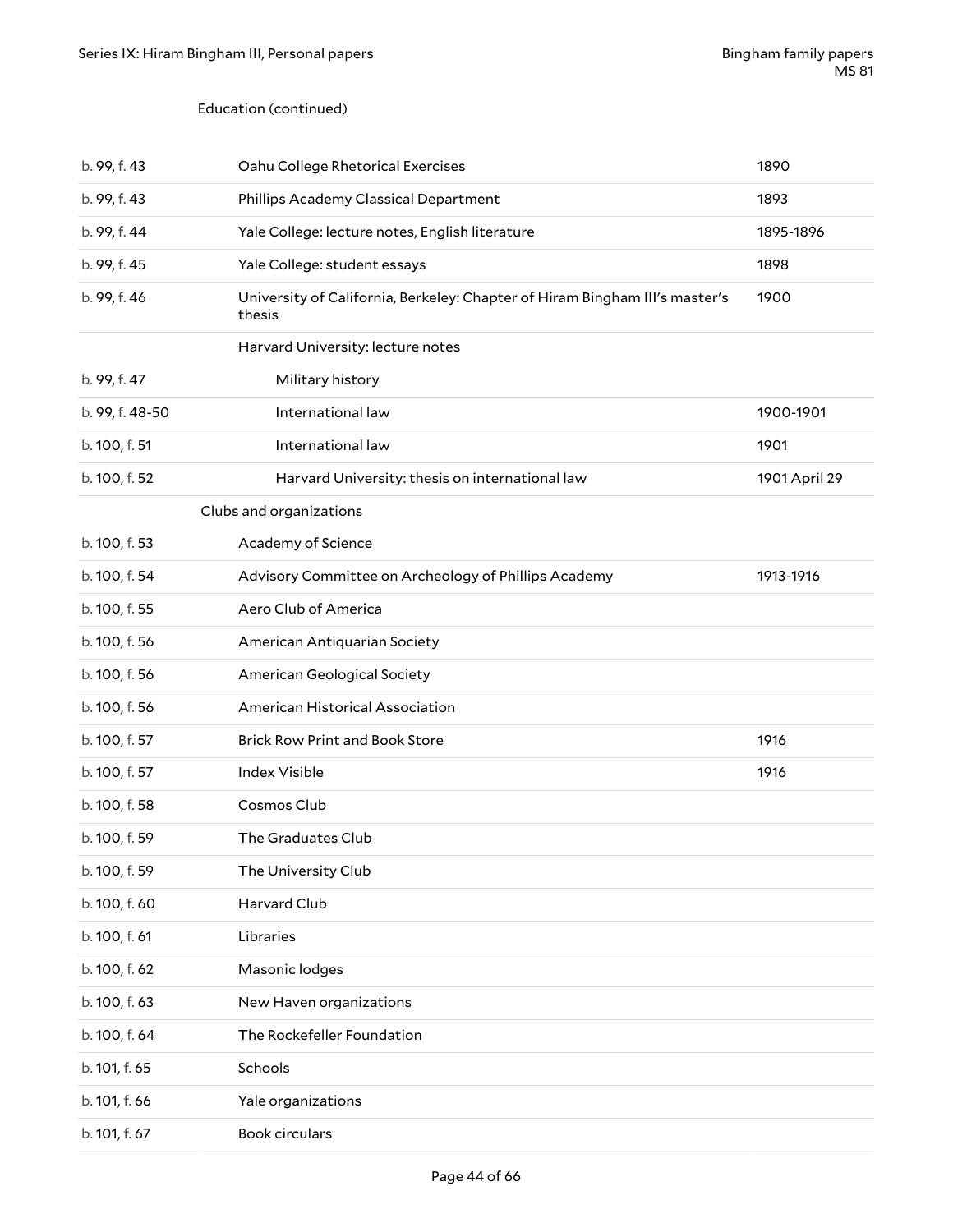#### Clubs and organizations (continued)

| b. 101, f. 68    | Invitations; menus; Christmas cards                                                                                                                                   |                 |
|------------------|-----------------------------------------------------------------------------------------------------------------------------------------------------------------------|-----------------|
| b. 101, f. 69-71 | Printed matter                                                                                                                                                        |                 |
|                  | Legal and financial                                                                                                                                                   |                 |
| b. 102, f. 72    | Wills                                                                                                                                                                 | 1907-1909       |
| b. 102, f. 73    | Court proceedings concerning will of Charles L. Tiffany                                                                                                               | 1908-1909       |
| b. 102, f. 74    | Legal agreements                                                                                                                                                      | 1900-1917       |
| b. 102, f. 75    | Financial correspondence                                                                                                                                              | 1913-1916       |
| b. 102, f. 76    | <b>Taxes</b>                                                                                                                                                          | 1916-1919       |
| b. 102, f. 77    | Insurance                                                                                                                                                             | 1908-1915       |
| b. 102, f. 78    | Family ledger                                                                                                                                                         | 1909-1926       |
| b. 102, f. 79    | Ledger                                                                                                                                                                | 1915-1916       |
| b. 102, f. 80    | Special accounts: Lawrence Beebe, Kate Reynolds, Lydia Bingham Coan,<br>Brewster Bingham, Tommy Davis                                                                 | 1900-1916       |
| b. 103, f. 81    | <b>Bank accounts</b>                                                                                                                                                  | 1915, 1922-1923 |
| b. 103, f. 82-83 | <b>Bills and receipts</b>                                                                                                                                             | 1903-1923       |
| b. 103, f. 84    | Stocks and securities                                                                                                                                                 | 1876-1916       |
| b. 103, f. 85-86 | Printed matter                                                                                                                                                        |                 |
|                  | Photographs                                                                                                                                                           |                 |
| b. 103, f. 87    | Hiram Bingham II and other family members                                                                                                                             |                 |
| b. 103, f. 88-89 | Portraits of Hiram Bingham III                                                                                                                                        | 1876-1921       |
| b. 103, f. 90    | Hiram Bingham III: family photographs                                                                                                                                 |                 |
| b. 103, f. 91    | Group portraits including Hiram Bingham III                                                                                                                           |                 |
| f. 115           | Oversize                                                                                                                                                              |                 |
| b. 103, f. 92    | Aviation                                                                                                                                                              |                 |
| b. 103, f. 93    | Miscellaneous                                                                                                                                                         |                 |
| f. 115           | Oversize                                                                                                                                                              |                 |
| f. 103A          | Chiang Kai-shek<br>1 oval photograph (sepia), 27 x 21 cm. Framed 46 x 29 cm. Mat inscribed in<br>Chinese characters by Chian Kai-shek for Hiram Bingham, summer 1927. | 1927            |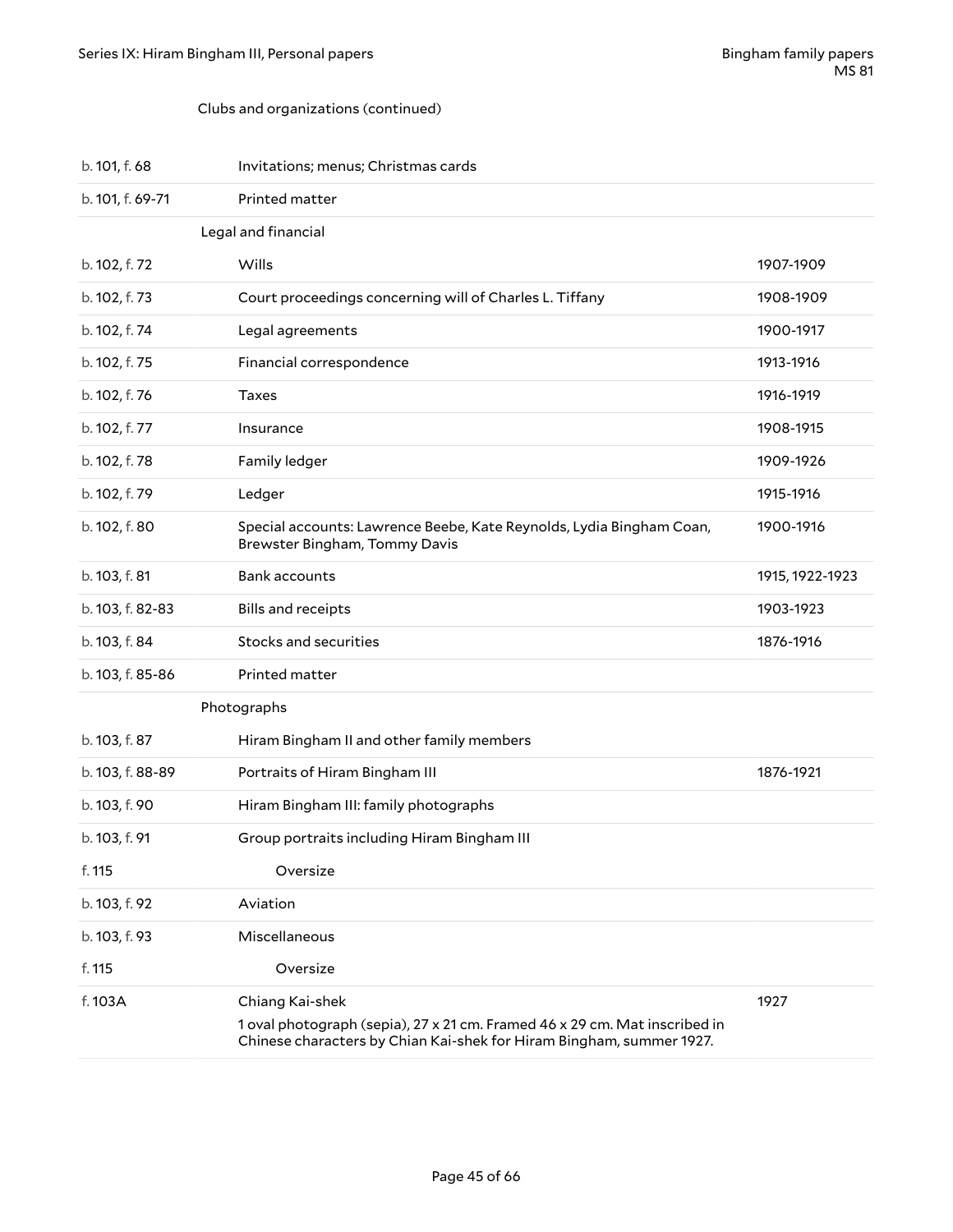### <span id="page-45-0"></span>**Series X: Alfreda (Mitchell) Bingham, 1882-1976**

### *2.5 linear feet (6 boxes)*

Series X, Alfreda M. Bingham, contains papers of Alfreda (Mitchell) Bingham and a small amount of material relating to her seven sons. There is a small amount of her personal correspondence here, although letters from Hiram Bingham and other family members are located with Family correspondence in Series III, and some letters addressed to Alfreda Bingham are in the General correspondence in Series III. A small amount of her correspondence and other personal papers dated before her first marriage is located in the Mitchell-Tiffany Family Papers (MS 701). This series also contains her writings (mostly poems and notes); her diaries from 1886 to 1946, including several early diaries written in German; appointment calendars, 1926-1933; books of souvenirs, autographs, notes, and addresses; her wedding invitation, 1900, and calling cards; concert programs; photographs; and newsclippings. Her financial records include account books, budget books, journal and payroll books, bills and receipts, a copy of her will, and notes concerning disposition of her property. Materials relating to her children include newsclippings, scrapbooks, school papers, and juvenilia. Of particular interest are several articles by Alfred M. Bingham, particularly "Sybil's Bones, a Chronicle of the Three Hiram Binghams" (1975).

The series is arranged by type of material.

| b. 104, f. 1     | Correspondence                                                          | 1899-1966               |
|------------------|-------------------------------------------------------------------------|-------------------------|
| b. 104, f. 2-4   | Writings                                                                | 1891-1940               |
| b. 104, f. 5-8   | <b>Diaries</b>                                                          | 1886-1898               |
| b. 105, f. 9-12  | <b>Diaries</b>                                                          | 1900-1918,<br>1941-1946 |
| b. 105, f. 13-15 | Appointment calendars                                                   | 1926-1931               |
| b. 106, f. 16    | Appointment calendars                                                   | 1932-1933               |
| b. 106, f. 17    | Souvenir book                                                           | 1882-1885               |
| b. 106, f. 18    | Autograph book                                                          | 1887-1893               |
| b. 106, f. 19    | Scrapbook                                                               | 1889-1891               |
| b. 106, f. 20    | Notebook                                                                | 1895                    |
| b. 106, f. 21    | Address books                                                           | Undated                 |
| b. 106, f. 22    | Miscellaneous manuscripts                                               | 1906-1960               |
| b. 106, f. 23    | Wedding invitation of Alfreda Mitchell and Hiram Bingham; calling cards | 1900 November           |
| b. 106, f. 24    | Concert programs and certificate                                        | 1900-1921               |
| b. 106, f. 25    | Photographs                                                             |                         |
|                  | Financial records                                                       |                         |
| b. 106, f. 26    | Household details, engagement schedules                                 | 1892-1926               |
| b. 106, f. 27    | Will                                                                    | 1960                    |
| b. 106, f. 27    | Notes concerning disposition of property                                | 1961                    |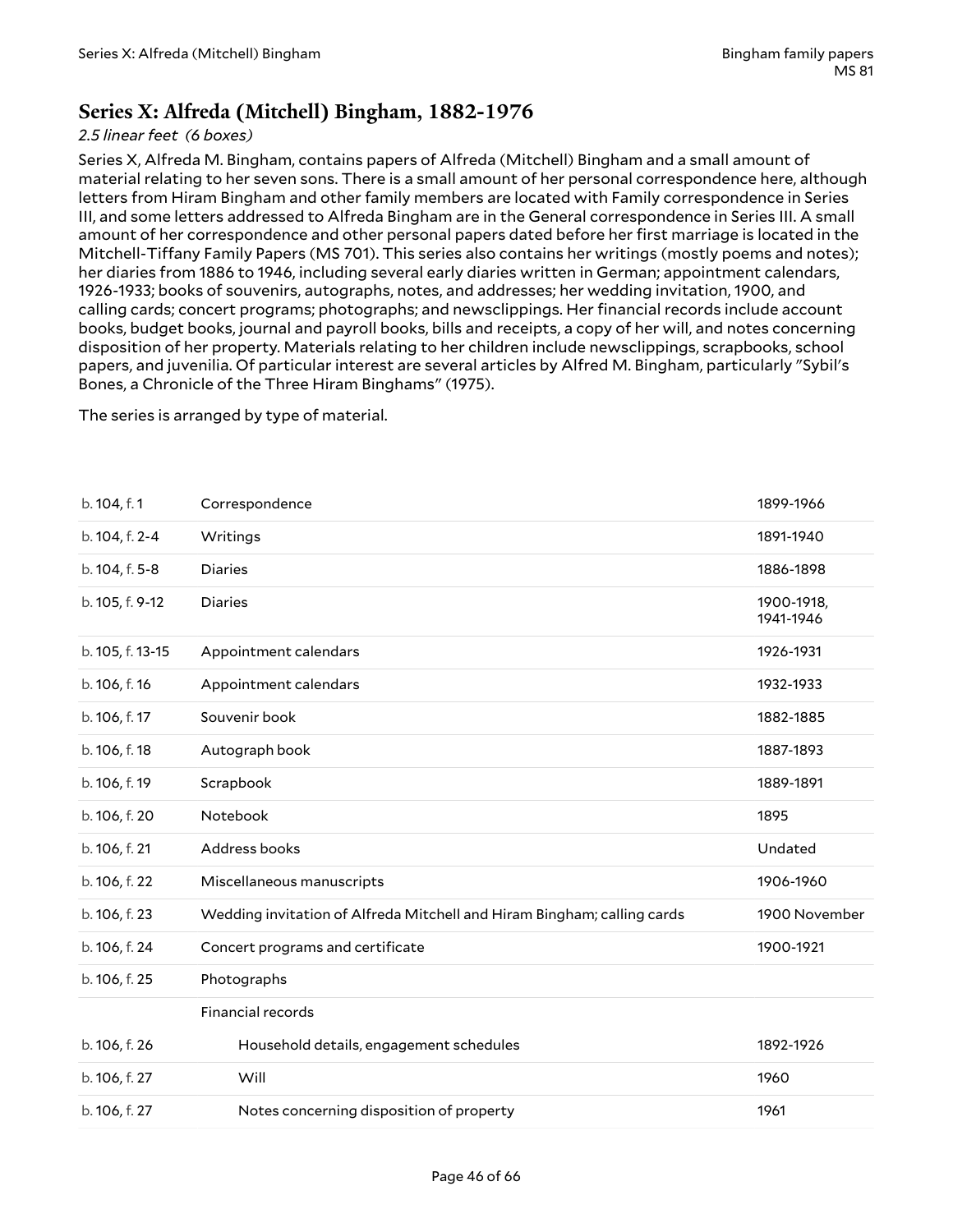#### Financial records (continued)

| b. 107, f. 28-29 | Account books                                                        | 1897-1900,<br>1946-1965 |
|------------------|----------------------------------------------------------------------|-------------------------|
| b. 107, f. 30-32 | <b>Budget books</b>                                                  | 1941-1967               |
| b. 107, f. 33    | Journal                                                              | 1937-1967               |
| b. 107, f. 34    | Payrolls                                                             | 1964-1967               |
| b. 107, f. 35    | <b>Bills and receipts</b>                                            | 1900-1912               |
| b. 108, f. 36    | Selections from the writings of others collected by Alfreda Mitchell | 1900                    |
| b. 108, f. 37    | Quotations and writings by others                                    | Undated                 |
| b. 108, f. 38-45 | Newsclippings                                                        | 1922-1937,<br>undated   |
|                  | Bingham, Alfred M.                                                   |                         |
| b. 108, f. 46    | Articles and letters about family history                            | 1965-1975               |
| b. 108, f. 47    | Articles                                                             | 1930, 1976              |
| b. 108, f. 48    | Newsclippings                                                        | 1931-1935               |
| b. 108, f. 49    | Bingham, Charles Tiffany: newsclippings                              | 1925-1928               |
| b. 108, f. 50    | Bingham, Hiram IV, Brewster and Mitchell: newsclippings              | 1930-1935               |
| b. 109, f. 51-52 | Bingham, Hiram IV: scrapbooks                                        | 1903-1915               |
| b. 109, f. 53    | Bingham, Jonathan Brewster: drawing book                             | 1921-1922               |
| b. 109, f. 54    | Bingham, Jonathan Brewster: newsclippings                            | 1933-1936               |
| b. 109, f. 55    | Bingham, Woodbridge: newsclippings                                   | 1927                    |
| b. 109, f. 56    | Bingham, Woodbridge: school papers                                   | 1908-1968               |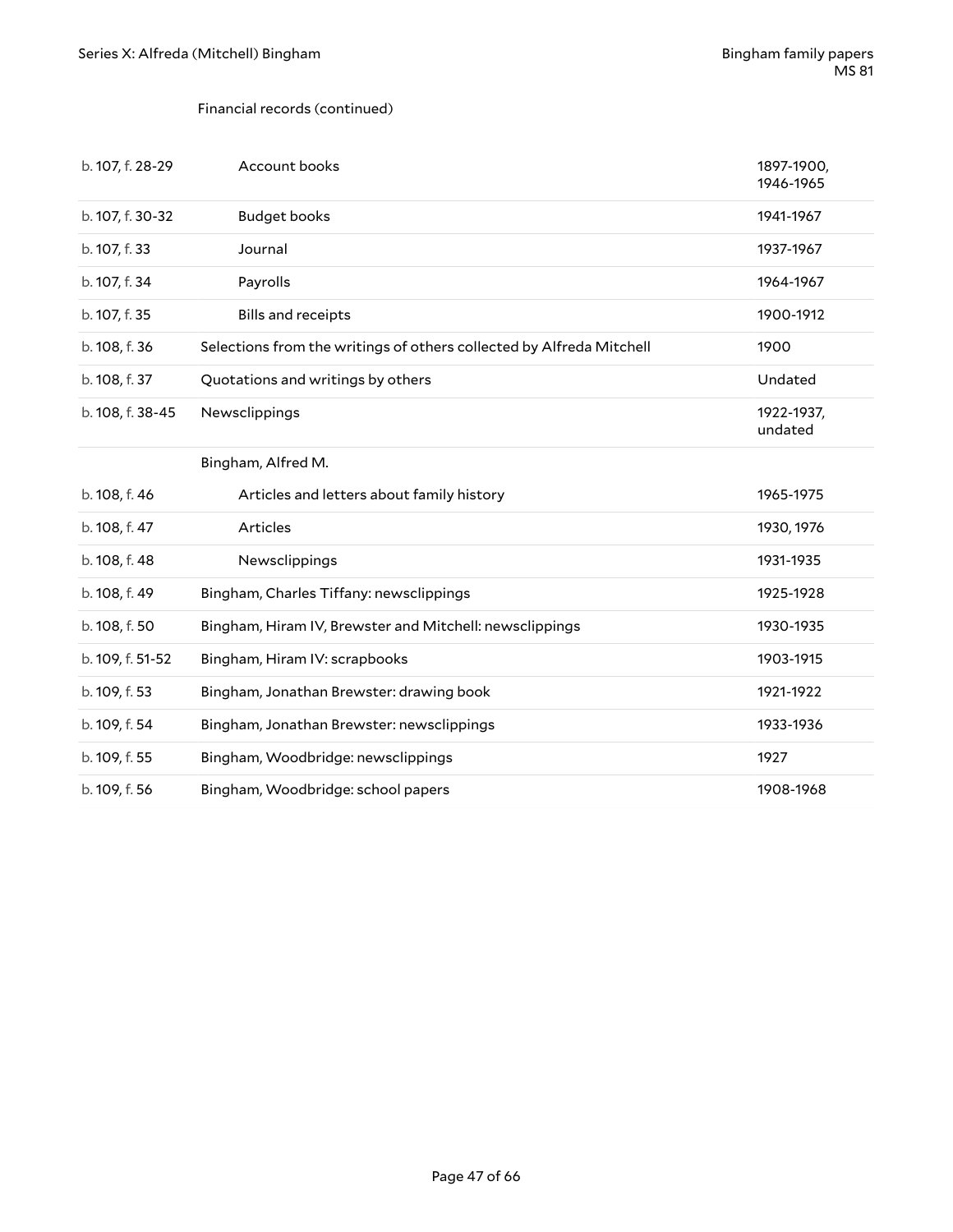### <span id="page-47-0"></span>**Series XI: Henry S. Gregor, 1894-1967**

#### *1 linear foot (2 boxes)*

Series XI, Henry S. Gregor, consists of papers of Alfreda (Mitchell) Bingham's second husband, Henry S. Gregor. His papers include: correspondence from Alfreda Bingham before their marriage, 1935-1937; general correspondence, 1906-1960; diaries, 1894-1895, 1938, 1951; appointment calendars, 1956-1957; notebooks, undated; legal correspondence, 1956-1964; legal, financial, and estate papers, 1957-1967; marriage certificate and papers, 1937; obituaries, 1964; concert programs, 1941-1956; anti-war cartoons, 1941; newsclippings, 1937-1964; and photographs.

The series is arranged by type of material.

| b. 110, f. 1-4   | Correspondence from Alfreda (Mitchell) Bingham                                        | 1935-1937,<br>undated             |
|------------------|---------------------------------------------------------------------------------------|-----------------------------------|
| b. 110, f. 5-6   | General correspondence                                                                | 1906-1960                         |
| b. 110, f. 7     | Correspondence about barking dogs                                                     | 1951-1956                         |
| b. 110, f. 8     | <b>Diaries</b>                                                                        | 1894-1895, 1938,<br>1951          |
| b. 110, f. 9-10  | Appointment calendar                                                                  | 1956-1957                         |
| b. 110, f. 11    | Notebooks                                                                             | Undated                           |
| b. 110, f. 12-14 | Legal correspondence                                                                  | 1956<br>October-1961<br>September |
| b. 111, f. 15-17 | Legal correspondence                                                                  | 1961<br>October-1964              |
| b. 111, f. 18    | Correspondence concerning estate                                                      | 1965-1967                         |
| b. 111, f. 19    | Wills and codicils                                                                    | 1957-1961                         |
| b. 111, f. 20    | Trust agreements; power of attorney; deeds                                            | 1961                              |
| b. 111, f. 21    | Securities                                                                            | 1961-1965                         |
| b. 111, f. 22    | Estate papers                                                                         | 1960-1964                         |
| b. 111, f. 23    | Marriage certificate and papers                                                       | 1937 August 6                     |
| b. 111, f. 24    | Obituaries                                                                            | 1964 January                      |
| b. 111, f. 25    | Concert programs                                                                      | 1941-1956                         |
| b. 111, f. 26    | Chamber music: programs and papers of benefit concert given with Alfreda M.<br>Gregor | 1953                              |
| b. 111, f. 27    | Anti-war cartoons collected by Henry Gregor                                           | 1941                              |
| b. 111, f. 28    | Newsclippings                                                                         | 1937-1964                         |
| b. 111, f. 29    | Photographs                                                                           |                                   |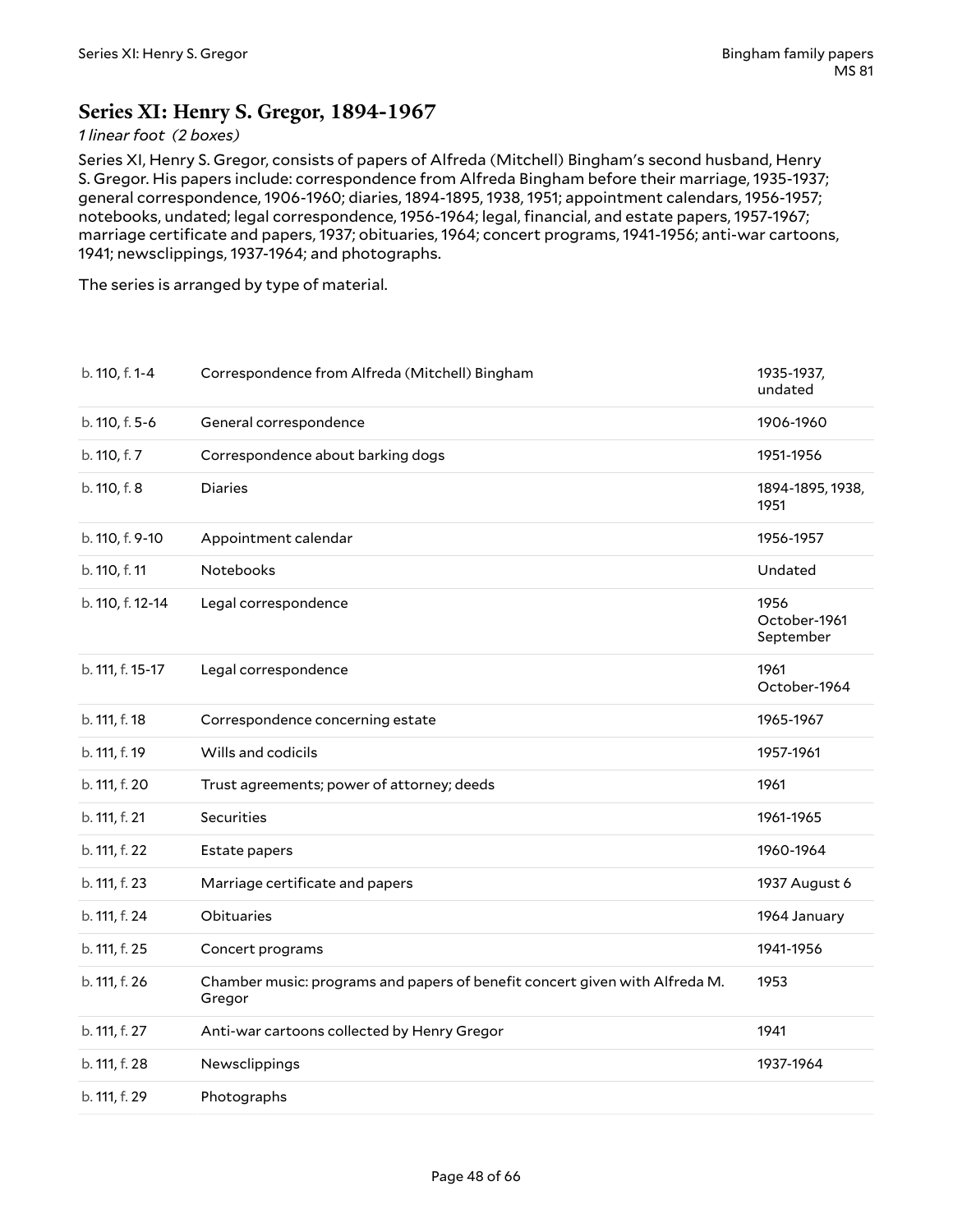# <span id="page-48-0"></span>**Series XII: Hiram Bingham IV, 1942-1945, 1972**

| b. 112, f. 1-3 | Correspondence                                                                                           | 1942-1945     |
|----------------|----------------------------------------------------------------------------------------------------------|---------------|
|                | Writings                                                                                                 |               |
| b. 112, f. 4   | Balanced distributionby Carlos B. Rovere [i.e. Hiram Bingham IV] and Robert 1943<br>A. Rennie. n.p. 23p. |               |
| b. 112, f. 4   | Proyecto de un nuevo mecanismo destinado a combatir la inflacion<br>(typescript carbon), 6 p.            | Undated       |
| b. 112, f. 4   | [On distribution], (typescript carbon), 6 p.<br>English                                                  | Undated       |
| b. 112, f. 5   | [On Rudolf Steiner], (typescript mimeographed), 1 p.<br>English                                          | Undated       |
| b. 112, f. 6   | Business brochures - Sportatron, Inc.                                                                    | 1972, undated |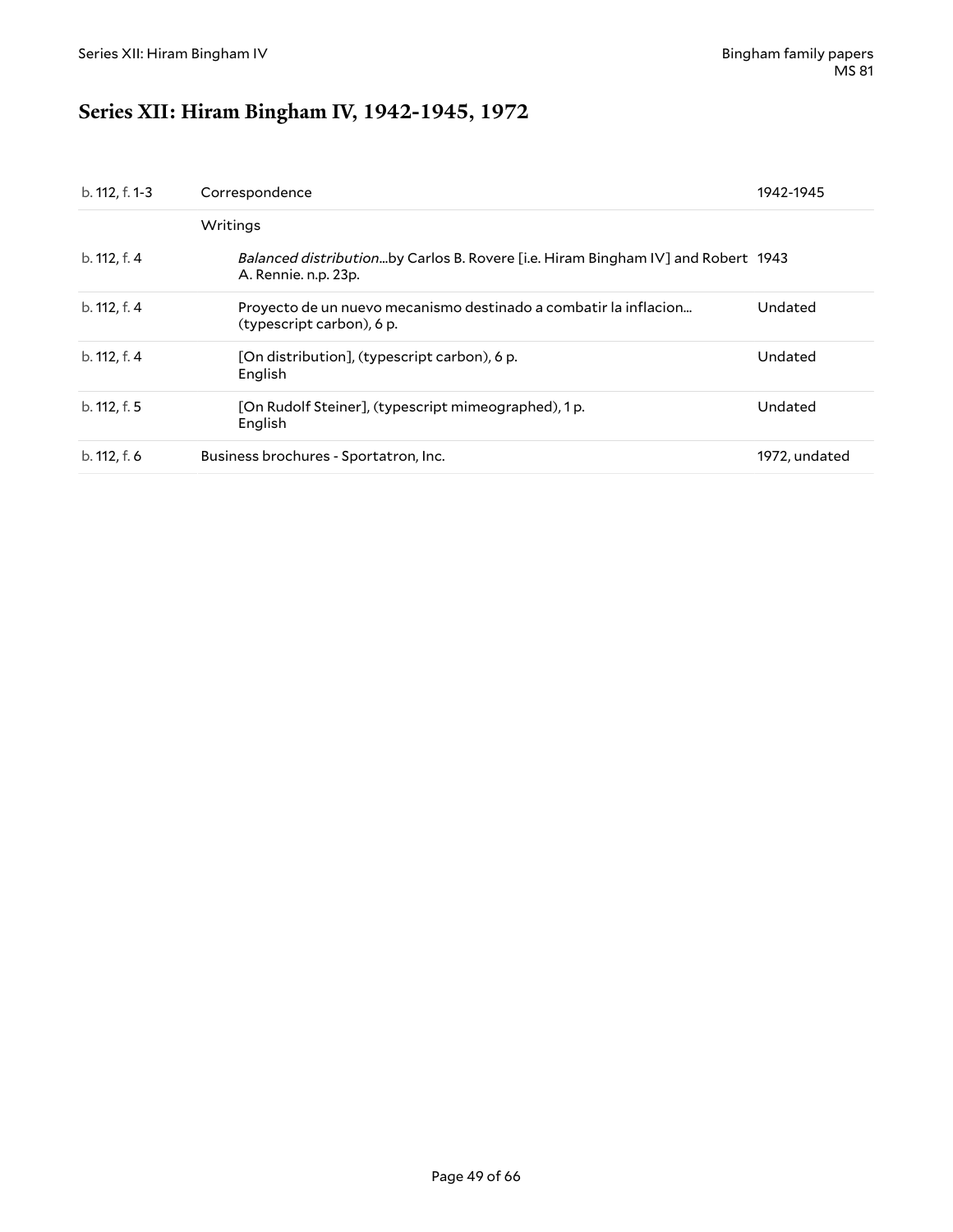Index to Select Correspondents, Series I, II, III, General correspondence b. 113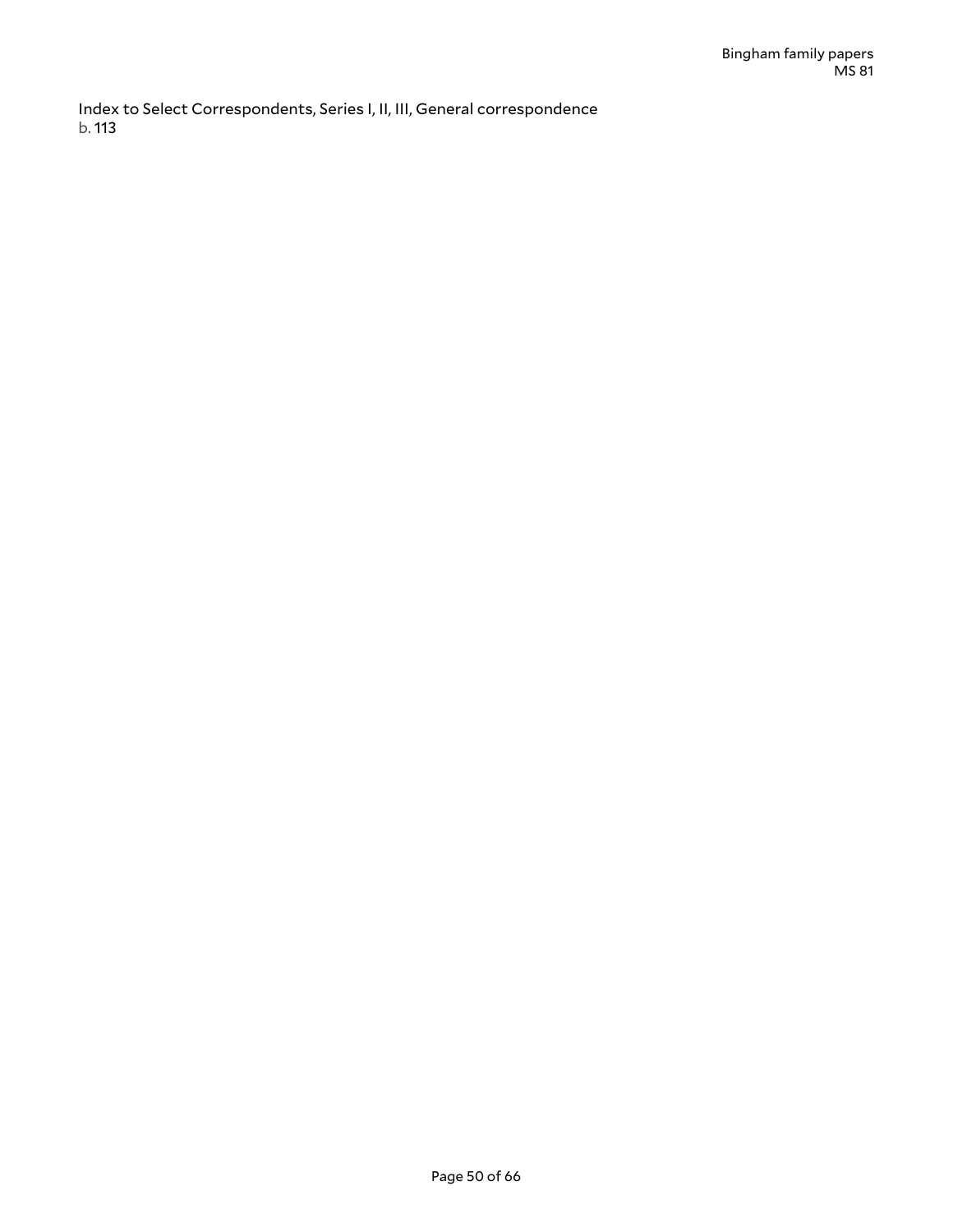### <span id="page-50-0"></span>**Accession 1987-M-031: Additional Material, 1874-1984**

Includes previous additions. The addition is comprised of five series: Correspondence, Family history, Personal, Writings, and Photographs. Most of the materials in the addition document some aspect of the life of Hiram Bingham III. There is valuable information concerning changing dynamics and shifting allegiances within his family over several decades. The marriage of Hiram and Alfreda Mitchell Bingham is well documented, from its beginning in 1900 to its demise in the 1930s. There is much documentation on Hiram Bingham III's various careers, especially his years in electoral politics and his chairmanship of President Truman's Loyalty Board, and his attendant political beliefs. There are interesting biographical narratives by Bingham family members which focus largely on Hiram Bingham III and his life accomplishments. Various writings convey Bingham's strongly held political beliefs and his general thinking on matters of government, especially as they involved some of the important debates of the first half of the twentieth century.

#### <span id="page-50-1"></span>Series I: Correspondence

This series, the largest in the addition, is organized into two sections: Family and General. Letters in the Family section are comprised of those written from one member of the Bingham family to another. They are organized alphabetically by sender and, subsequently, alphabetically by recipient. Among the Family letters, there are four main senders: Alfred Bingham, Alfreda Mitchell Bingham; Hiram Bingham III; and Woodbridge Bingham. The three largest sets of letters are those from Hiram Bingham III to his mother, Mrs. Hiram Bingham II; letters from Alfreda Mitchell Bingham to her son, Woodbridge Bingham; and letters from Hiram Bingham III to Woodbridge Bingham. The letters from Hiram Bingham III to Mrs. Hiram Bingham II cover the years from 1892 to 1903, which include the time Bingham spent as a student at Phillips Academy, Yale University, and Harvard University, and his marriage to Alfreda Mitchell in 1900. These letters impart a sense of Bingham's movement away from his strict religious upbringing and into varied, and generally more secular, social environments. His relationship with Alfreda Mitchell prior to their marriages, and a 1902 trip to Europe, are also among the subjects of Bingham's letters to his mother. The letters from Alfreda Mitchell Bingham to Woodbridge Bingham, written between 1927 and 1938, are largely routine, but some of the letters disclose information about the decline and eventual end of Hiram and Alfreda Mitchell Bingham's marriage. The letters from Hiram Bingham III to his first son, Woodbridge Bingham, range from 1914 to 1955. These letters too contain information about the Bingham divorce and other personal matters, but they also provide insights into Hiram Bingham III's public life. During these years, he was a Yale professor, governor of Connecticut, United States senator, president of the National Aeronautics Association, and chairman of President Harry Truman's Loyalty Board. In informal ways, the letters to his son express Bingham's political beliefs over several decades and his views of world events. In 1930, for instance, he writes about the amendments he introduced to the Volstead Act which sought to reduce the harshness of Prohibition regulations, and in the 1950s he writes in defense of his leadership of the Loyalty Board.

The general section is arranged alphabetically and primarily contains letters between Hiram Bingham III and non-family members. Many of the letters involve Bingham's trip to China and the Far East in the late 1920s and detail the related foreign policy issues which concerned him. A 1910 document, written to members of the Carnegie Institution, is a proposal for the development of "scientific" studies of Central and South America.

Family

Bingham, Alfred, to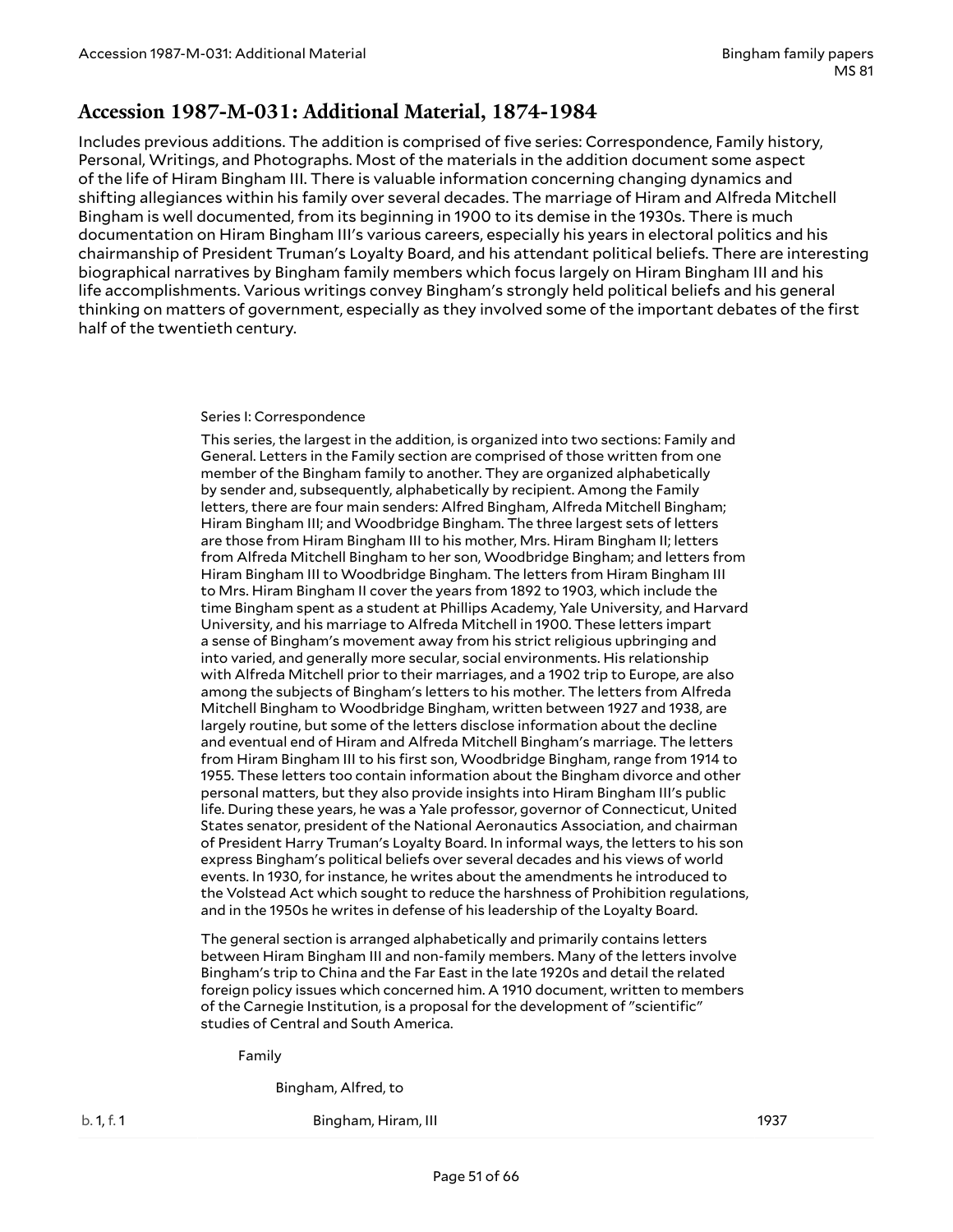#### Series I: Correspondence > Family > Bingham, Alfred, to (continued)

| b. 1, f. 2       | Bingham, Hiram, III and Alfreda Mitchell Bingham | 1924                  |
|------------------|--------------------------------------------------|-----------------------|
| b. 1, f. 3-14    | Bingham, Woodbridge                              | 1927-1953             |
|                  | Bingham, Alfreda Mitchell, to                    |                       |
| b. 1, f. 15      | Bingham, Bruce                                   | 1936                  |
| b. 1, f. 16-17   | Bingham, Harry                                   | 1925-1936             |
| b. 1, f. 18-19   | Bingham, Hiram, III                              | 1911-1916             |
| b. 1, f. 20-28   | Bingham, Woodbridge                              | 1927-1938             |
|                  | Bingham, Hiram, III, to                          |                       |
| b. 2, f. 29-32   | Bingham, Alfreda Mitchell                        | 1911-1927             |
| b. 2, f. 33      | Bingham, Bruce                                   | 1921                  |
| b. 2, f. 34-36   | Bingham, Harry                                   | 1924-1954             |
| b. 2, f. 37      | Bingham, Hiram II                                | 1878-1891             |
| b. 2, f. 38-44   | Bingham, Mrs. Hiram II                           | 1892-1897             |
| b. 3, f. 45-54   | Bingham, Mrs. Hiram II                           | 1898-1903             |
| b. 3, f. 55      | "Family" letters<br>English                      | 1927                  |
| b. 3, f. 56-57   | "Sons"<br>English                                | 1915-1918             |
| b. 4, f. 58-85   | Bingham, Woodbridge                              | 1914-1955             |
| b. 4, f. 86      | Miscellaneous [childhood letters]                | 1880-1889             |
|                  | Bingham, Woodbridge, to                          |                       |
| b. 4, f. 87      | Bingham, Alfred                                  | 1961-1974             |
| b. 4, f. 88-90   | Bingham, Alfreda Mitchell                        | 1931-1961             |
| b. 5, f. 91-98   |                                                  |                       |
|                  | Bingham, Hiram, III                              | 1924-1956             |
| b. 5, f. 99      | "Brothers"<br>English                            | 1954                  |
| b. 5, f. 100     | Miscellaneous                                    | 1956-1979             |
|                  | Other family members to                          |                       |
| b. 5, f. 101     | Bingham, Hiram, III                              | 1879-1899             |
| b. 5, f. 102-106 | Bingham, Woodbridge                              | 1928-1937,<br>undated |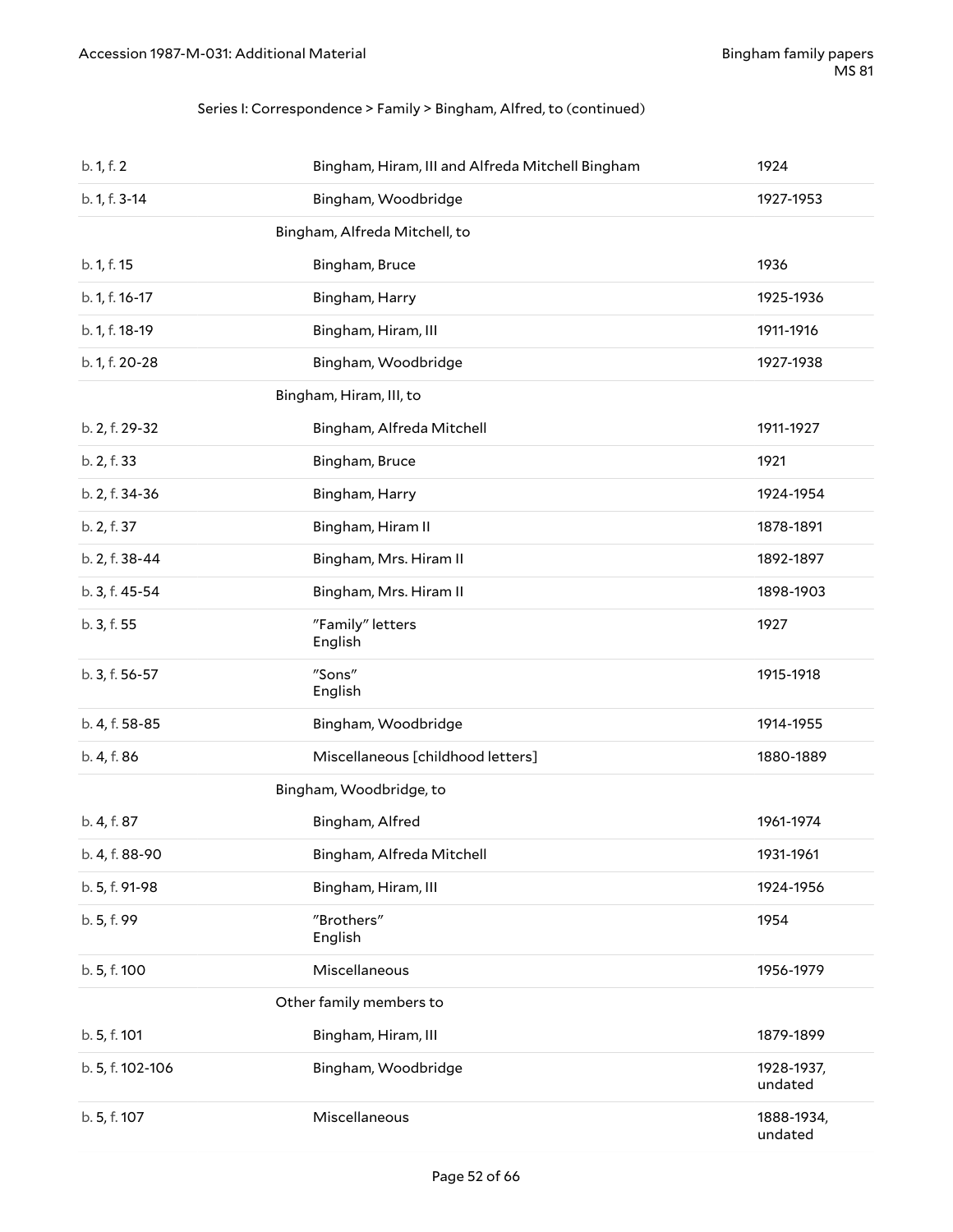#### Series I: Correspondence (continued)

#### General

#### Bingham, Hiram, III

| b. 5, f. 108     | Carnegie Institution [proposal for research in Latin America]                                                                                                                                                                                                                                                                                                                                             | 1910                  |
|------------------|-----------------------------------------------------------------------------------------------------------------------------------------------------------------------------------------------------------------------------------------------------------------------------------------------------------------------------------------------------------------------------------------------------------|-----------------------|
| b. 5, f. 109     | Crist, Raymond                                                                                                                                                                                                                                                                                                                                                                                            | 1935-1936             |
| b. 5, f. 110-114 | China/Far East trip [various recipients]                                                                                                                                                                                                                                                                                                                                                                  | 1927-1929             |
| b. 5, f. 115-116 | Cunningham, Edwin S.                                                                                                                                                                                                                                                                                                                                                                                      | 1927-1928             |
| b. 5, f. 117     | Loyalty Board                                                                                                                                                                                                                                                                                                                                                                                             | 1951-1952             |
| b. 5, f. 118     | Roosevelt, Theodore [several short, photocopied letters<br>regarding Roosevelt's admiration for Bingham]                                                                                                                                                                                                                                                                                                  | 1916-1917             |
| b. 5, f. 119     | Ta Kung-pao                                                                                                                                                                                                                                                                                                                                                                                               | 1931                  |
| b. 5, f. 120     | <b>Yale University</b>                                                                                                                                                                                                                                                                                                                                                                                    | 1899-1901,<br>undated |
| b. 5, f. 121     | Miscellaneous                                                                                                                                                                                                                                                                                                                                                                                             | 1915-1924<br>undated  |
| b. 5, f. 122     | Bingham, Woodbridge                                                                                                                                                                                                                                                                                                                                                                                       | 1924-1979             |
|                  | Series II: Family history                                                                                                                                                                                                                                                                                                                                                                                 |                       |
|                  | This series is arranged alphabetically by family member. The materials found<br>under each name are by or about that person. The documents contribute to an<br>historical understanding of the Bingham family, especially Hiram Bingham III.<br>Woodbrige Bingham's study of his father, "Hiram Bingham: A Personal History,"<br>stands out as an attempt to construct a comprehensive biography of Hiram |                       |

<span id="page-52-0"></span>stands out as an attempt to construct a comprehensive biography of Hiram Bingham III. An extensive interview with Woodbridge, conducted in 1972, is also included in which he discusses such topics as Hiram Bingham III's activities in Latin America and his father's relationship to his sons. Woodbridge's wife, Ursula Bingham, recounts her life in an oral history entitled "A Lady's Life: New England, Berkeley, China." "Sybil's Bones" is an interesting historical narrative which underscores the significance of the early Binghams. Some of the materials included in the series come from non-family sources. Often they are publications that have examined individual Bingham family members in historical perspective, such as "Bingham: A Loving Tribute," an account of Mrs. Hiram Bingham II's life.

| b.6, f.1   | Bingham, Alfred, "The Generation Gap" [transcription of letters between<br>Hiram Bingham II and Hiram Bingham III, 1899-1900] | 1973          |
|------------|-------------------------------------------------------------------------------------------------------------------------------|---------------|
| b. 6, f. 2 | Bingham, Alfreda Mitchell, Laccount of Mayflower cruise                                                                       | 1926          |
| b. 6, f. 3 | Bingham, Hiram I [Kawaiahao Church]                                                                                           | 1940, undated |
|            | Bingham, Hiram II                                                                                                             |               |
| b.6, f.4   | "Divines -- Hiram Bingham" [biographical sketch]<br>English                                                                   | Undated       |
| b. 6, f. 5 | Scrapbook                                                                                                                     |               |
| b. 6, f. 6 | Miscellaneous                                                                                                                 |               |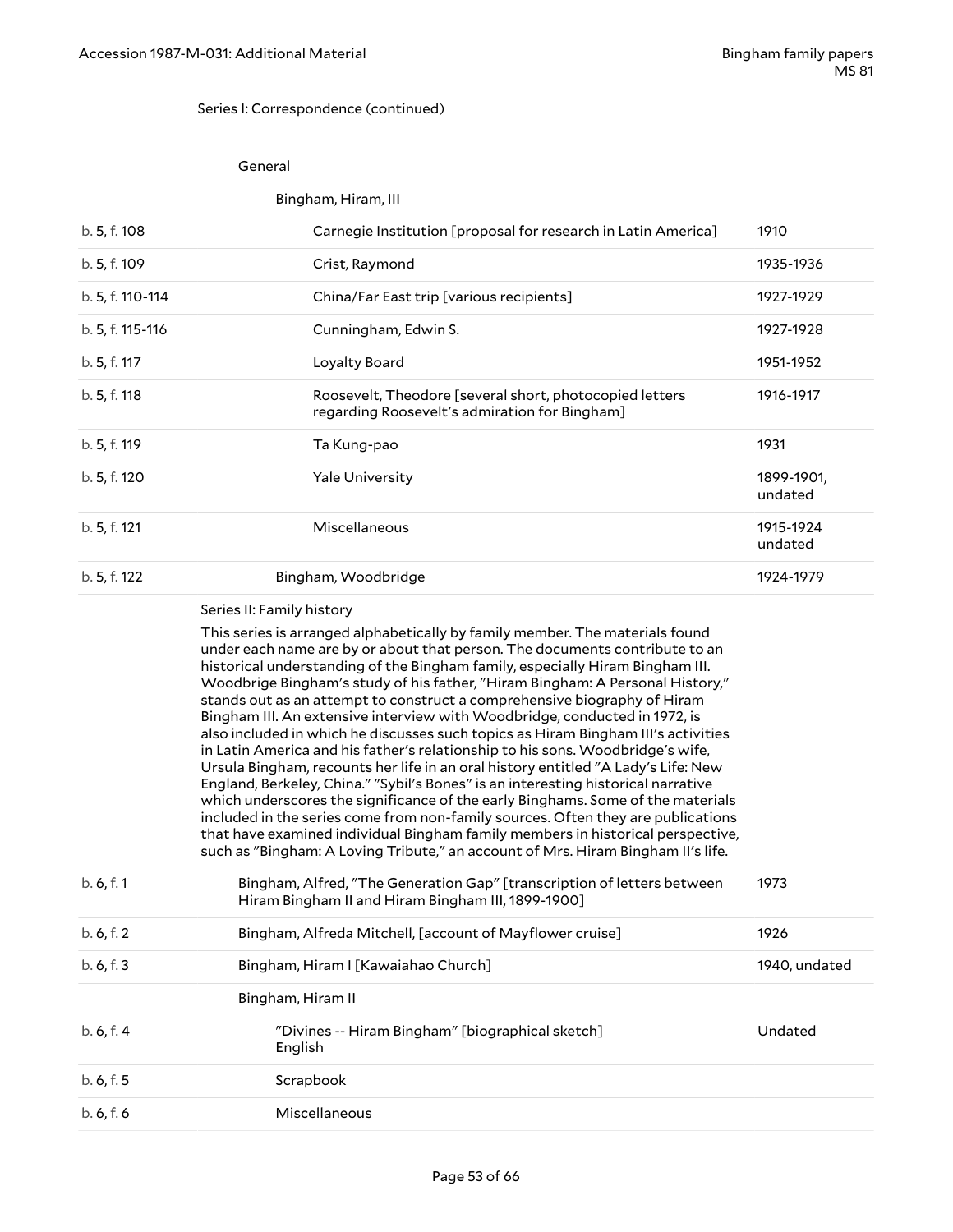#### Series II: Family history (continued)

<span id="page-53-0"></span>

| b. 6, f. 7     | Bingham, Mrs. Hiram, II, "Bingham: A Loving Tribute"                                                                                                                    | [1905!]       |
|----------------|-------------------------------------------------------------------------------------------------------------------------------------------------------------------------|---------------|
|                | Bingham, Hiram III                                                                                                                                                      |               |
| b. 6, f. 8     | Correspondence about                                                                                                                                                    | 1948, 1951    |
| b. 6, f. 9     | "The Grant Family"<br>English                                                                                                                                           | 1931          |
| b. 6, f. 10    | Illness and death                                                                                                                                                       | 1956          |
| b. 6, f. 11    | Oahu college                                                                                                                                                            | 1921          |
|                | Peru                                                                                                                                                                    |               |
| b. 6, f. 12    | Interview with Dr. Albert A. Giesecke                                                                                                                                   | [1963?]       |
| b. 6, f. 13    | The National Geographic Magazine [excerpts]                                                                                                                             | 1950          |
| b. 6, f. 14    | "Sir Knight Hiram Bingham"<br>English                                                                                                                                   | 1983          |
| b. 6, f. 15    | Miscellaneous                                                                                                                                                           |               |
| b. 6, f. 16    | Bingham, Jonathan [award nomination]                                                                                                                                    | 1983          |
| b. 6, f. 17    | Bingham, Lizzie [newspaper clipping of funeral]                                                                                                                         | 1899          |
| b. 6, f. 18    | Bingham, Ursula [oral history, Ursula Bingham, A Lady's Life: New England,<br>Berkeley, China]                                                                          | 1983          |
|                | Bingham, Woodbridge                                                                                                                                                     |               |
| b. 6, f. 19    | Family historical letters [nos. 2 and 4]                                                                                                                                | 1961, 1972    |
| b. 6, f. 20    | <b>Grove Street Cemetery</b>                                                                                                                                            | 1956          |
| b. 7, f. 21-26 | "Hiram Bingham: A Personal History"<br>English<br>A 1982 copy of the biography is available in Accession 2019-M-0055.<br>See: "Hiram Bingham: A Personal History," 1982 | 1984          |
| b. 7, f. 27    | Interview about Hiram Bingham III                                                                                                                                       | 1972          |
| b. 7, f. 28    | Notebook                                                                                                                                                                | 1984          |
| b. 7, f. 29    | "Personal Recollections of my Father's Interest in Latin America"<br>English                                                                                            | 1972          |
| b. 7, f. 30-31 | Research notes                                                                                                                                                          | 1972, undated |
| b. 7, f. 32    | Brown, Lillian [letter on early Binghams]                                                                                                                               | 1957          |
|                | Other                                                                                                                                                                   |               |
| b. 7, f. 33    | Map of Micronesia                                                                                                                                                       | Undated       |
| b. 8, f. 34    | Scrapbook [account of European vacation, author/compiler unkown]                                                                                                        | 1922          |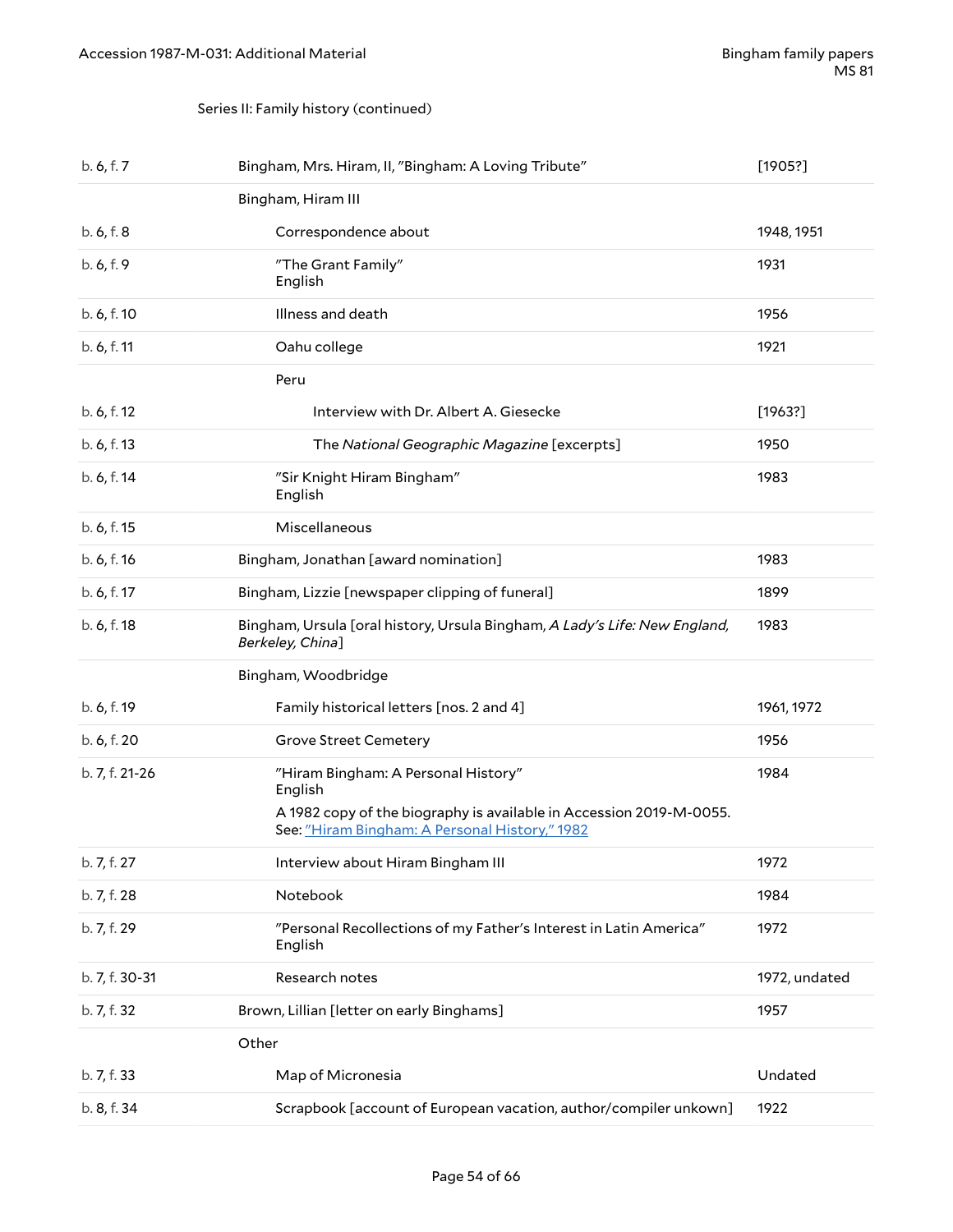#### <span id="page-54-0"></span>Series II: Family history > Other (continued)

| b. 8, f. 35   | "Sybil's Bones"<br>English                                                      | Undated         |
|---------------|---------------------------------------------------------------------------------|-----------------|
|               | Series III: Personal                                                            |                 |
|               | <b>Diaries</b>                                                                  |                 |
| b. 9, f. 1-5  | 1887-1898                                                                       | 1887-1898       |
| b. 9, f. 6-10 | 1910-1916 [transcription by Woodbridge Bingham, originals in main<br>accession] | 1976            |
|               | Education                                                                       |                 |
| b. 9, f. 11   | General                                                                         |                 |
| b. 9, f. 12   | <b>Harvard University</b>                                                       | 1900-1901       |
|               | Oahu College                                                                    |                 |
| b. 9, f. 13   | Catalogues                                                                      | 1884-1891       |
| b. 9, f. 14   | Ranking notices                                                                 | 1889-1891       |
|               | Phillips Academy                                                                |                 |
| b. 9, f. 15   | Composition                                                                     | [1893 or 1894?] |
| b. 9, f. 16   | Program                                                                         | [1893 or 1894?] |
| b. 9, f. 17   | Scholarship report                                                              | 1894            |
| b. 9, f. 18   | Scrapbook                                                                       | 1894            |
|               | Punahou                                                                         |                 |
| b. 9, f. 19   | Compositions                                                                    | [1891 or 1892?] |
| b. 9, f. 20   | Drawing book                                                                    | [1891 or 1892?] |
| b. 9, f. 21   | Ranking notices                                                                 | 1883-1885       |
|               | Yale University                                                                 |                 |
| b. 9, f. 22   | Entrance exams                                                                  | 1894-1896       |
| b. 9, f. 23   | Lecture notes                                                                   | 1897            |
| b. 9, f. 24   | Miscellaneous                                                                   |                 |
| b. 10, f. 25  | Height/weight charts                                                            | 1894-1896       |
| b. 10, f. 26  | Honolulu Young Men's Christian Association                                      | 1882, 1886      |
| b. 10, f. 27  | Loyalty Board                                                                   | 1951            |
| b. 10, f. 28  | Notebook                                                                        | 1899            |
| b. 10, f. 29  | Notebook and regimen                                                            | [1883?]         |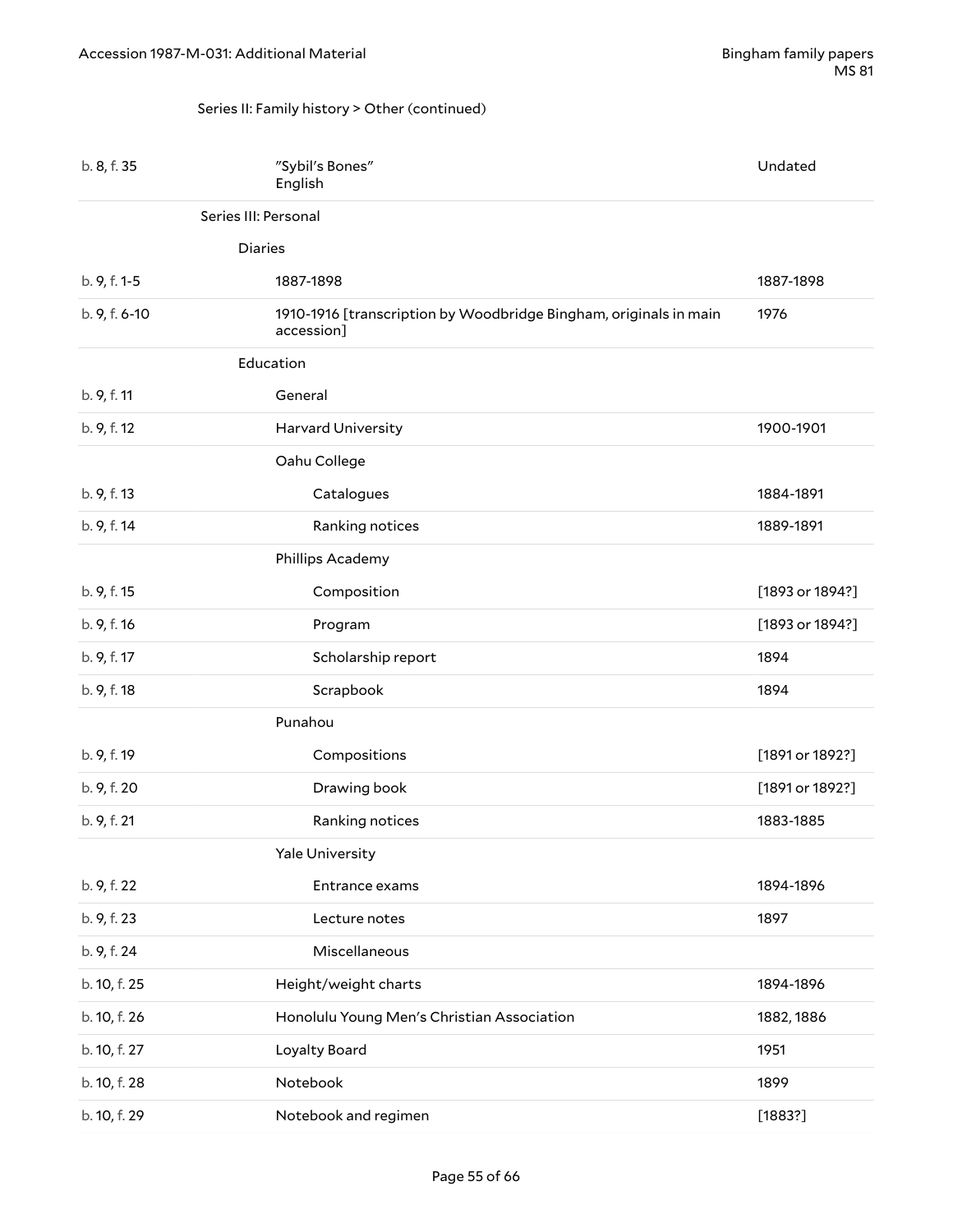#### Series III: Personal > Education (continued)

| b. 10, f. 30 | Religion                                                       | Undated   |
|--------------|----------------------------------------------------------------|-----------|
| b. 10, f. 31 | Rocking chair                                                  | Undated   |
| b. 10, f. 32 | Scrapbooks [compiled by Hiram Bingham II or Hiram Bingham III] | 1880s     |
| b. 10, f. 33 | "Views of the Hudson" [souvenir book]<br>English               | Undated   |
| b. 10, f. 34 | Writing book                                                   | 1879-1880 |

#### <span id="page-55-0"></span>Series IV: Writings

This series is arranged by type of writing and is primarily comprised of speeches, lectures and addresses written in the early 1930s. All of the writings are by Hiram Bingham III. Most of the documents were composed during Bingham's tenure as United States senator (1924-1932) and in the years immediately following, and they broadly reflect his views on government. His anti-big government stances are evinced in these writings, especially in his criticisms of federal government's taxation policies and "paternalistic" regulations. Many of the pieces offer historical contexts for the problems of Bingham's day, as in "Why I Believe in Modification" in which Bingham offers a history of beer and wine drinking which served to criticize Prohibition laws. In this way, the writings are suggestive not only of Bingham's views on government, but also his understanding of American history. A few of the pieces relate to Bingham's interest and work in the field of aeronautics.

| b. 11, f. 1  | <b>Book reviews</b>                                         | $[1942 - 1943]$ |
|--------------|-------------------------------------------------------------|-----------------|
|              | Speeches, lectures, addresses - titled                      |                 |
| b. 11, f. 2  | "Aeronautics and U.S. Defense"<br>English                   | 1933            |
| b. 11, f. 3  | "Beware of the Donkey in the Lion's Skin"<br>English        | 1935            |
| b. 11, f. 4  | "The Connecticut Idea of Government"<br>English             | 1935            |
| b. 11, f. 5  | "How to Escape From More Taxes"<br>English                  | 1932            |
| b. 11, f. 6  | "Introducing the Chinese Minister"<br>English               | 1930            |
| b. 11, f. 7  | "A Missionary Romance"<br>English                           | 1919            |
| b. 11, f. 8  | "Must We Have More Taxation?"<br>English                    | 1931            |
| b. 11, f. 9  | "Reconstruction of U.S. Government"<br>English              | 1932            |
| b. 11, f. 10 | "Representative Government vs. Dictatorship"<br>English     | 1936            |
| b. 11, f. 11 | "Rigid Airships and Transoceanic Air Navigation"<br>English | 1928            |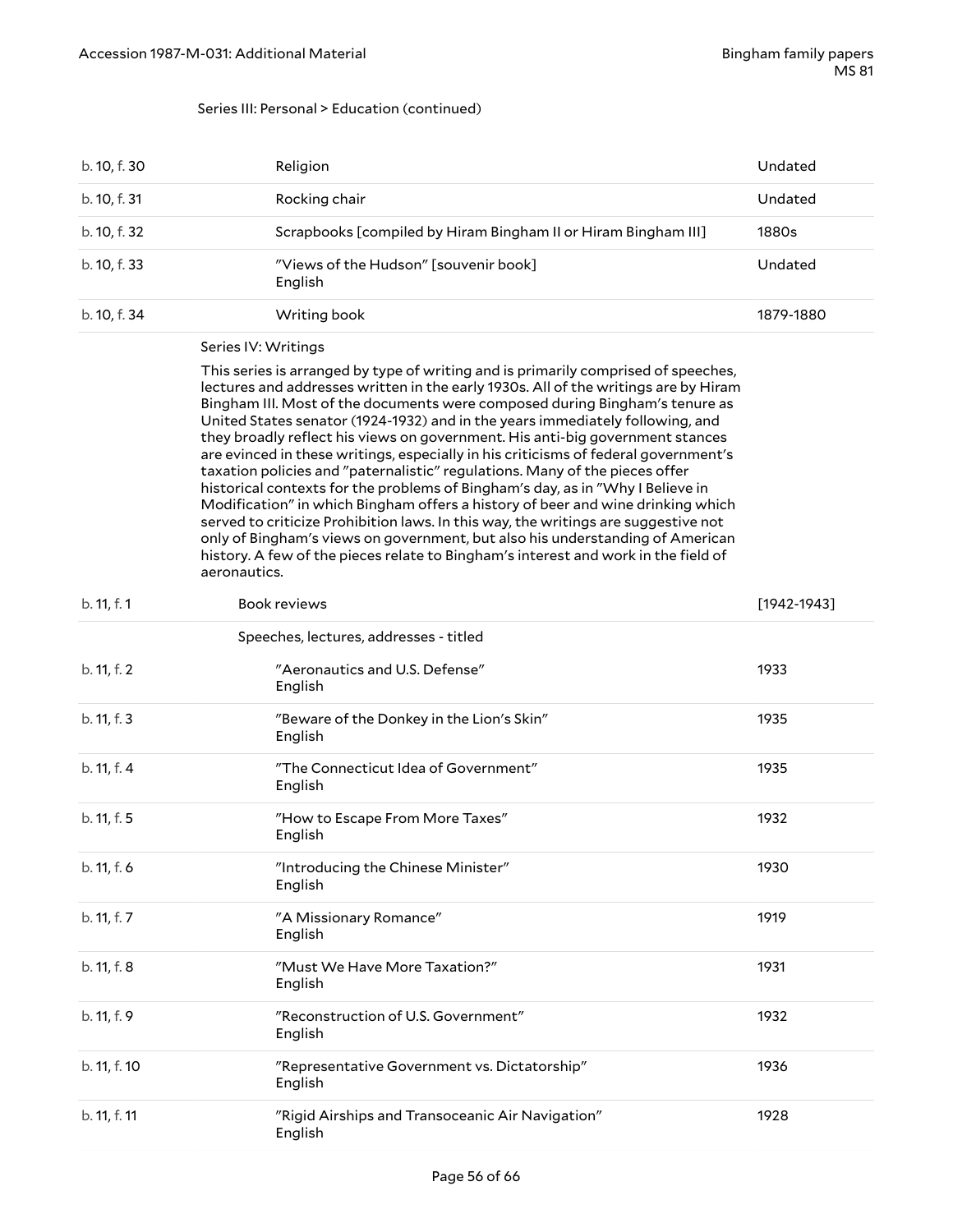#### Series IV: Writings > Speeches, lectures, addresses - titled (continued)

| b. 11, f. 12 | "The St. Lawrence Waterway"<br>English                                              | 1932 |
|--------------|-------------------------------------------------------------------------------------|------|
| b. 11, f. 13 | "Shall We Make Attractive Loans to the Veterans Who Are Not in<br>Need?"<br>English | 1931 |
| b. 11, f. 14 | "Simon Bolivar, the George Washington of South America"<br>English                  | 1930 |
| b. 11, f. 15 | "Too Much Government"<br>English                                                    | 1931 |
| b. 11, f. 16 | "Underlying Principles of the Constitution"<br>English                              | 1931 |
| b. 11, f. 17 | "Why I Believe in Modification"<br>English                                          | 1931 |
|              | Speeches, lectures, addresses - untitled                                            |      |
| b. 11, f. 18 | Connecticut state republican convention                                             | 1924 |
| b. 11, f. 19 | Psi Upsilon Centenary                                                               | 1933 |
| b. 11, f. 20 | New York dinner                                                                     | 1924 |
| b. 11, f. 21 | Testimonies [before United States Senate committees]                                | 1934 |

#### <span id="page-56-0"></span>Series V: Photographs

This series is arranged in two sections: Persons and Places. All of the photographs in the series are black and white images. Persons is organized alphabetically by individual and each folder contains photographs of the individual named, alone or with other persons. The largest number of photographs for one individual is the selection of Alfreda Mitchell Bingham, many of them from the early part of her marriage to Hiram Bingham III. Places is also organized alphabetically and includes interesting photographs of Hawaii, where Hiram Bingham III was born, as well as photographs of scenes and dorm life at Yale University in the late nineteenth century.

#### Persons

| b. 12, f. 1 | Billings, Luther [classmate of Hiram Bingham III]                       | Undated               |
|-------------|-------------------------------------------------------------------------|-----------------------|
| b. 12, f. 2 | Bingham, Alfred [one black and white portrait]                          | 1936                  |
| b. 12, f. 3 | Bingham, Alfreda Mitchell [includes some portraits with children]       | 1893-1938             |
| b. 12, f. 4 | Bingham, Hiram II [class of Yale, 1853, several years after graduation] | Undated               |
| b. 12, f. 5 | Bingham, Hiram III [with members of family]                             | 1906-1935.<br>undated |
| b. 12, f. 6 | Bingham, Suzanne                                                        | 1937                  |
| b. 12, f. 7 | Bingham, Woodbridge [baby picture]                                      | Undated               |
| b. 12, f. 8 | Brewster family [parents of Mrs. Hiram Bingham II]                      | [1865?]               |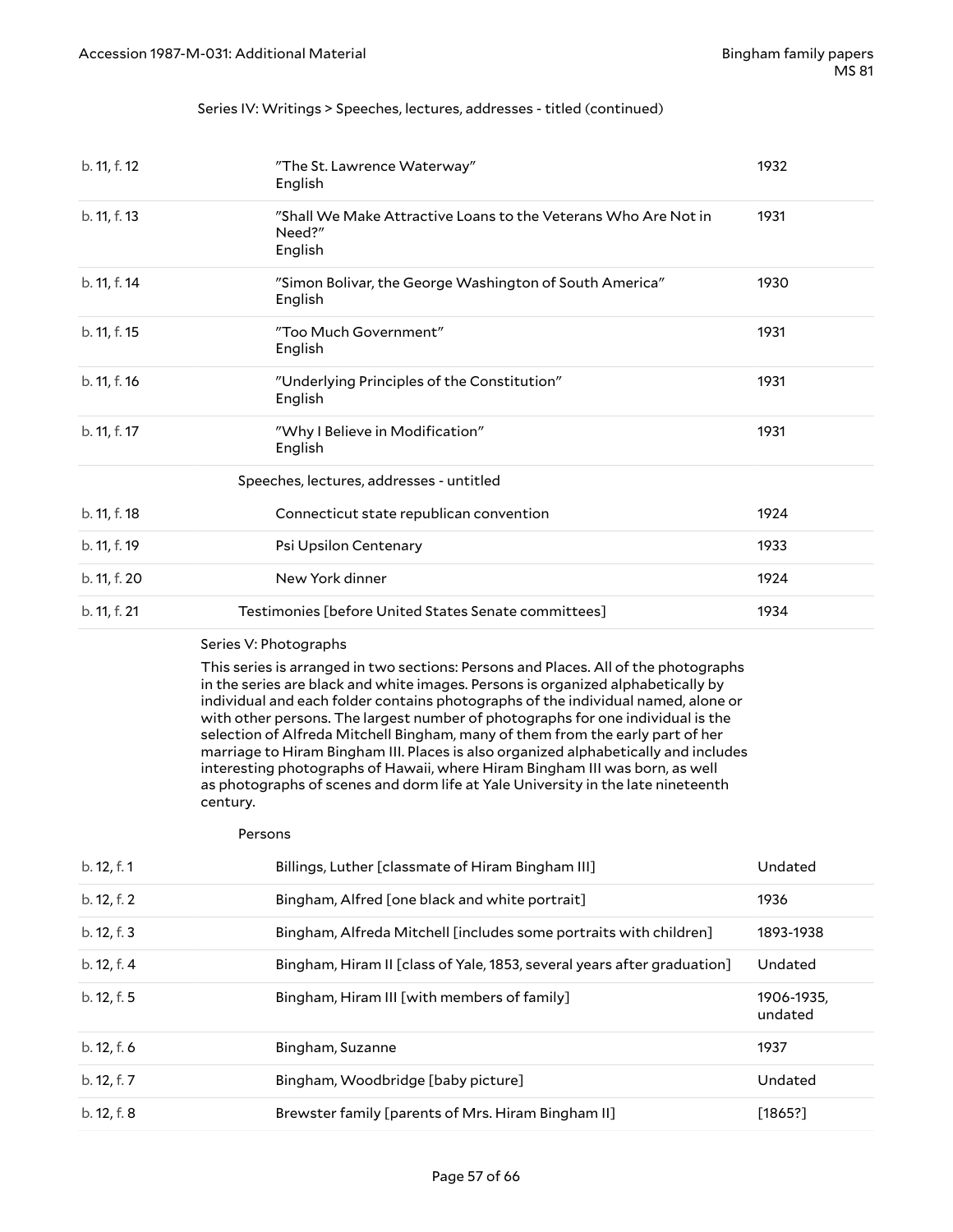#### Series V: Photographs > Persons (continued)

| b. 12, f. 9  | Family [outdoors]                                             | 1927      |
|--------------|---------------------------------------------------------------|-----------|
| b. 12, f. 10 | Unidentified [some from Hiram Bingham III's "Scrapbook 1899"  | Undated   |
|              | Places                                                        |           |
| b. 12, f. 11 | Cambridge, Massachusetts, "Hill House"                        | 1903      |
| b. 12, f. 12 | "The Camp" [one black and white image]                        | Undated   |
| b. 12, f. 13 | Hawaii                                                        | Undated   |
| b. 12, f. 14 | Magnolia, Massachusetts                                       | 1945-1947 |
| b. 12, f. 15 | Rock Creek Park [one black and white image}                   | 1945      |
| b. 12, f. 16 | Woodbridge, Connecticut [one photograph of dining room)       | 1931      |
| b. 12, f. 17 | Yale University                                               | 1897      |
| b. 12, f. 18 | Unidentified [some from Hiram Bingham III's "Scrapbook 1899"] | Undated   |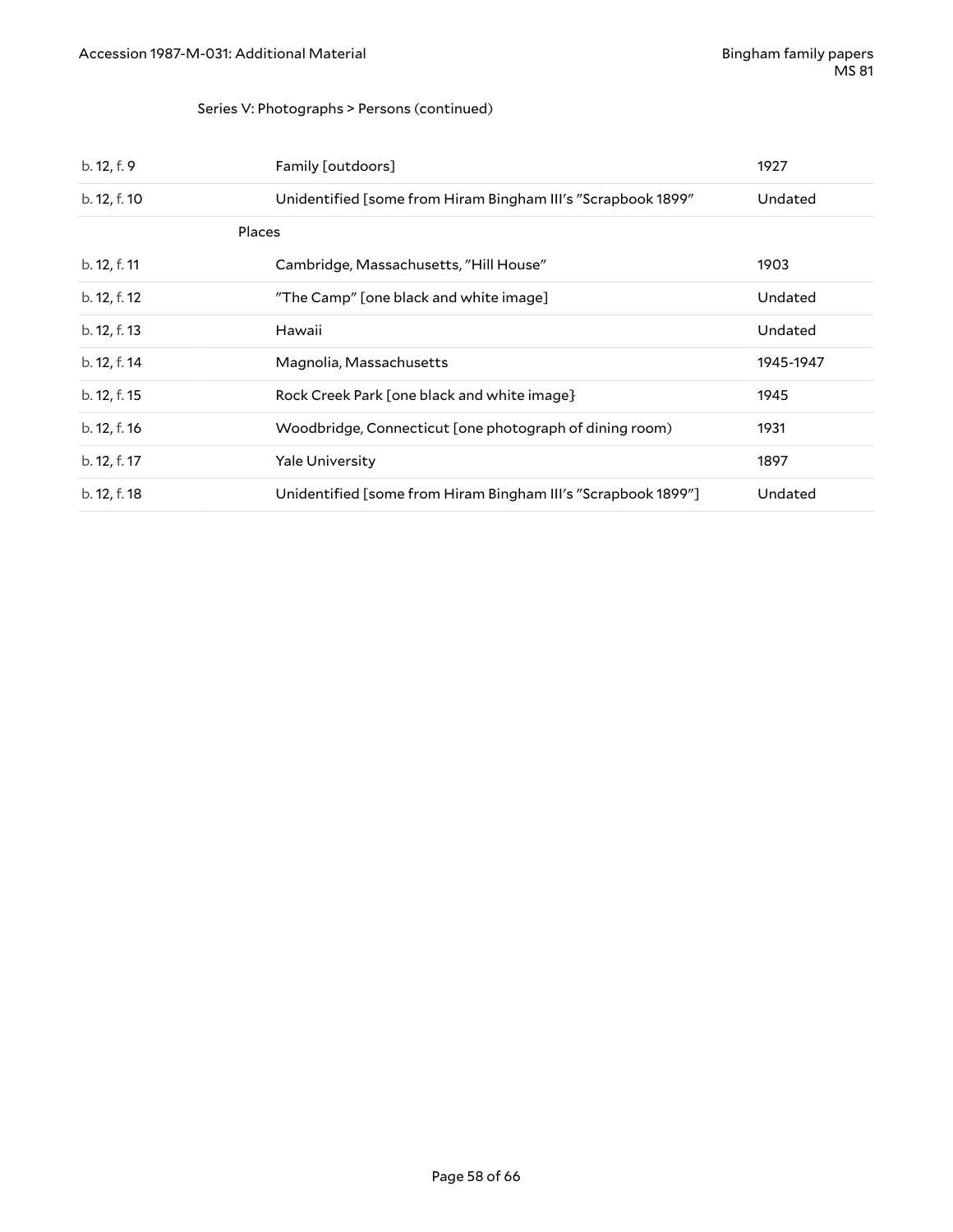# <span id="page-58-0"></span>**Accession 1994-M-074: Additional Material, 1896-1926, 1973-1974**

*3.25 linear feet (2 boxes, 1 folio)*

|            | Hiram Bingham III                                                                             |                             |
|------------|-----------------------------------------------------------------------------------------------|-----------------------------|
| b. 1, f. 1 | University of California, Berkeley: correspondence, memorabilia (loose)                       | 1899-1900,<br>undated       |
| b. 1, f. 2 | Scrapbook                                                                                     | 1898-1989                   |
| b. 1, f. 3 | Photographs                                                                                   |                             |
|            | Woodbridge Bingham                                                                            |                             |
| b. 2, f. 4 | Correspondence from family members                                                            | 1904-1915,<br>undated       |
| b. 2, f. 5 | "Woodbridge Bingham, His Book": scrapbook compiled by Hiram Bingham<br>for his son<br>English | 1901 November<br>-1903 June |
| b. 2, f. 6 | Bingham family photographs                                                                    | 1896, undated               |
| b. 2, f. 7 | Mitchell-Tiffany Papers, correspondence pertaining to                                         | 1973-1974                   |
| b. 2, f. 8 | In Greece with the Classics, by William Amory Gardner                                         | 1908                        |
| f. $3$     | Poster: Hiram Bingham for U.S. Senator                                                        | 1926                        |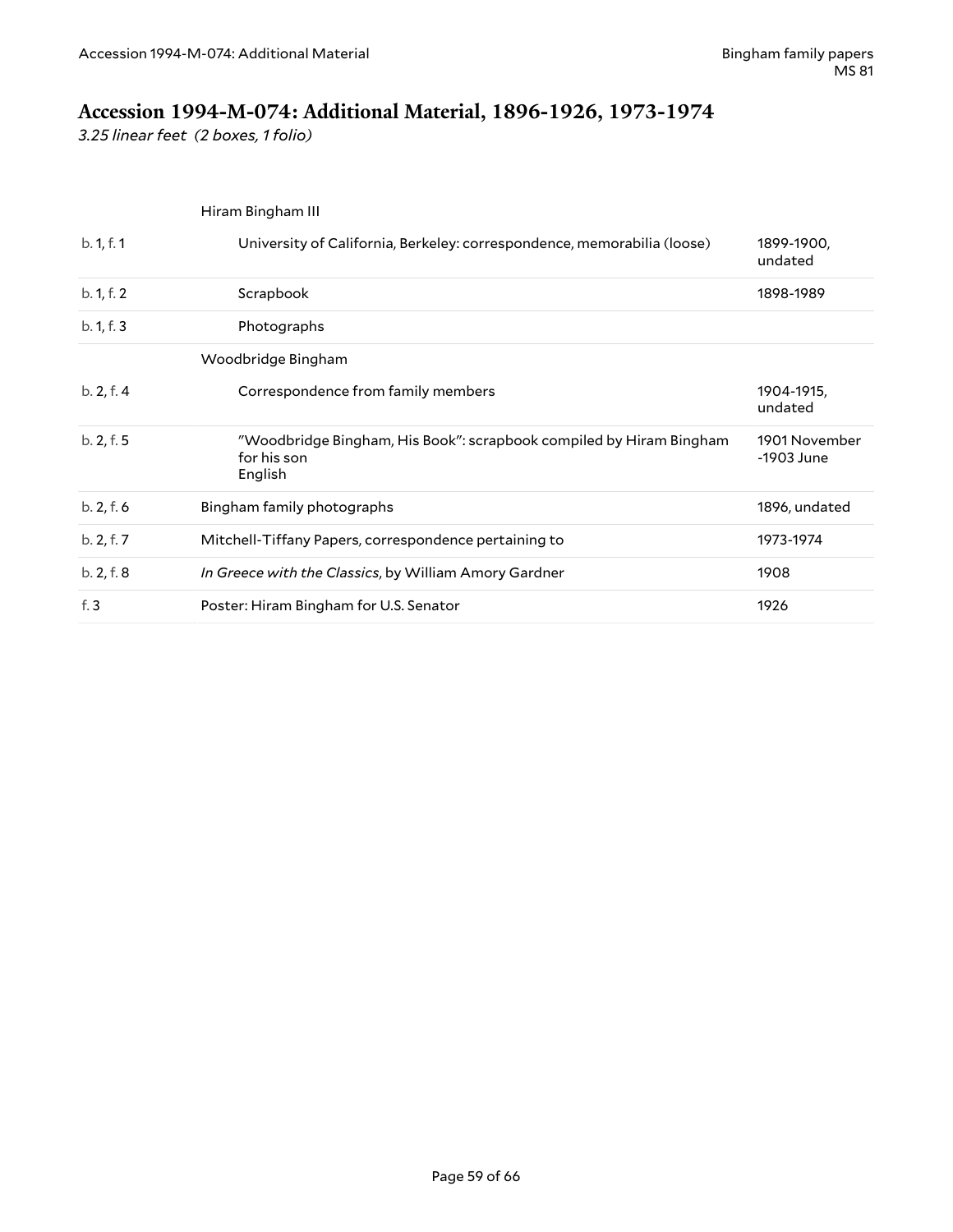# <span id="page-59-0"></span>**Accession 2010-M-101: Additional Material, Circa 1919**

b. 1 Letters from Theodore Roosevelt to Hiram Bingham III (photocopies in scrapbook)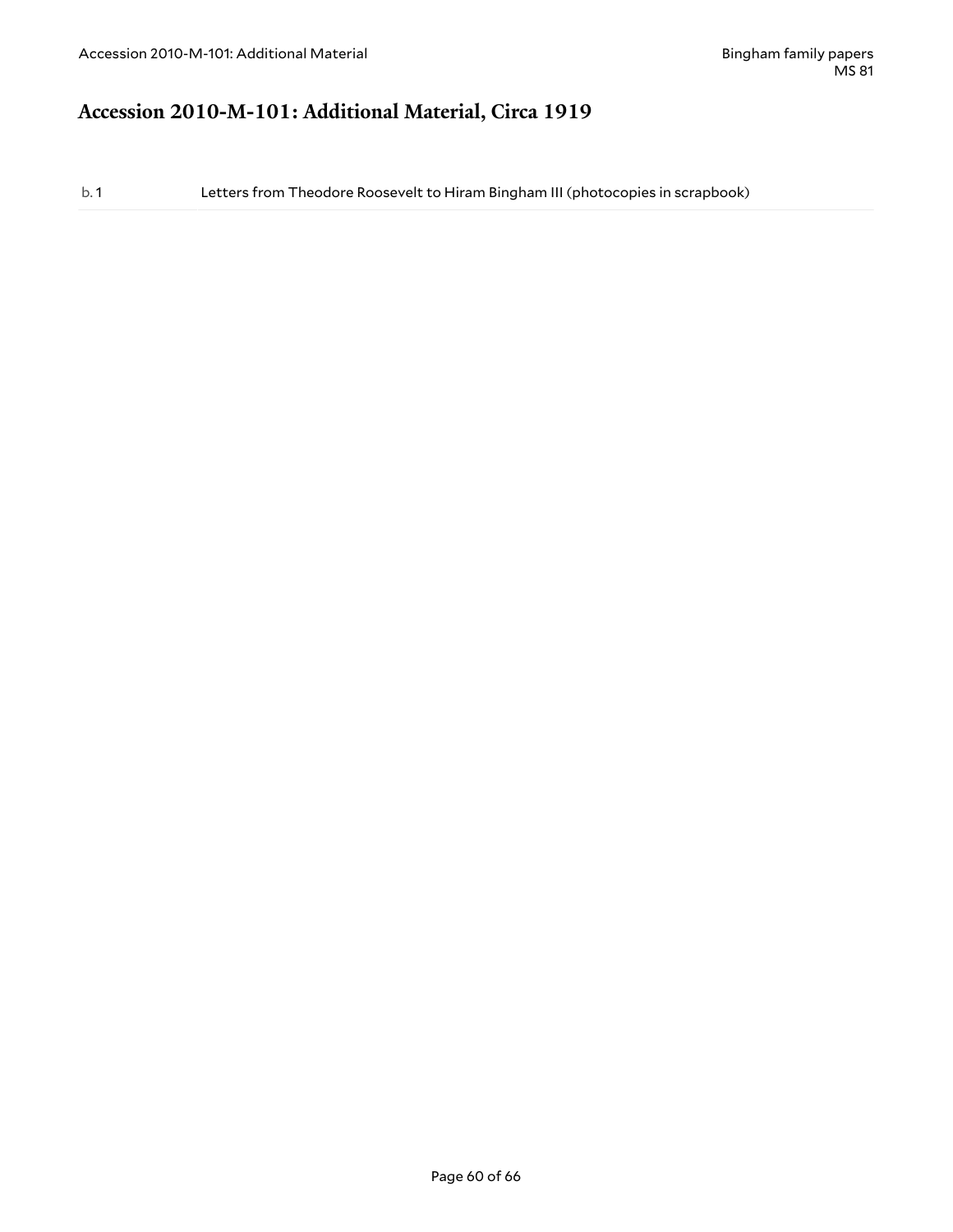# <span id="page-60-0"></span>**Accession 2013-M-027: Additional Material, 1910-1913**

Two books with manuscript notes by Hiram Bingham.

| b.1 | Up the Orinoco and Down the Magdalena by H. J. Mozans [pseud. for John<br>Augustine Zahm]. | 1910 |
|-----|--------------------------------------------------------------------------------------------|------|
| b.1 | The Southland of North America by George Palmer Putnam                                     | 1913 |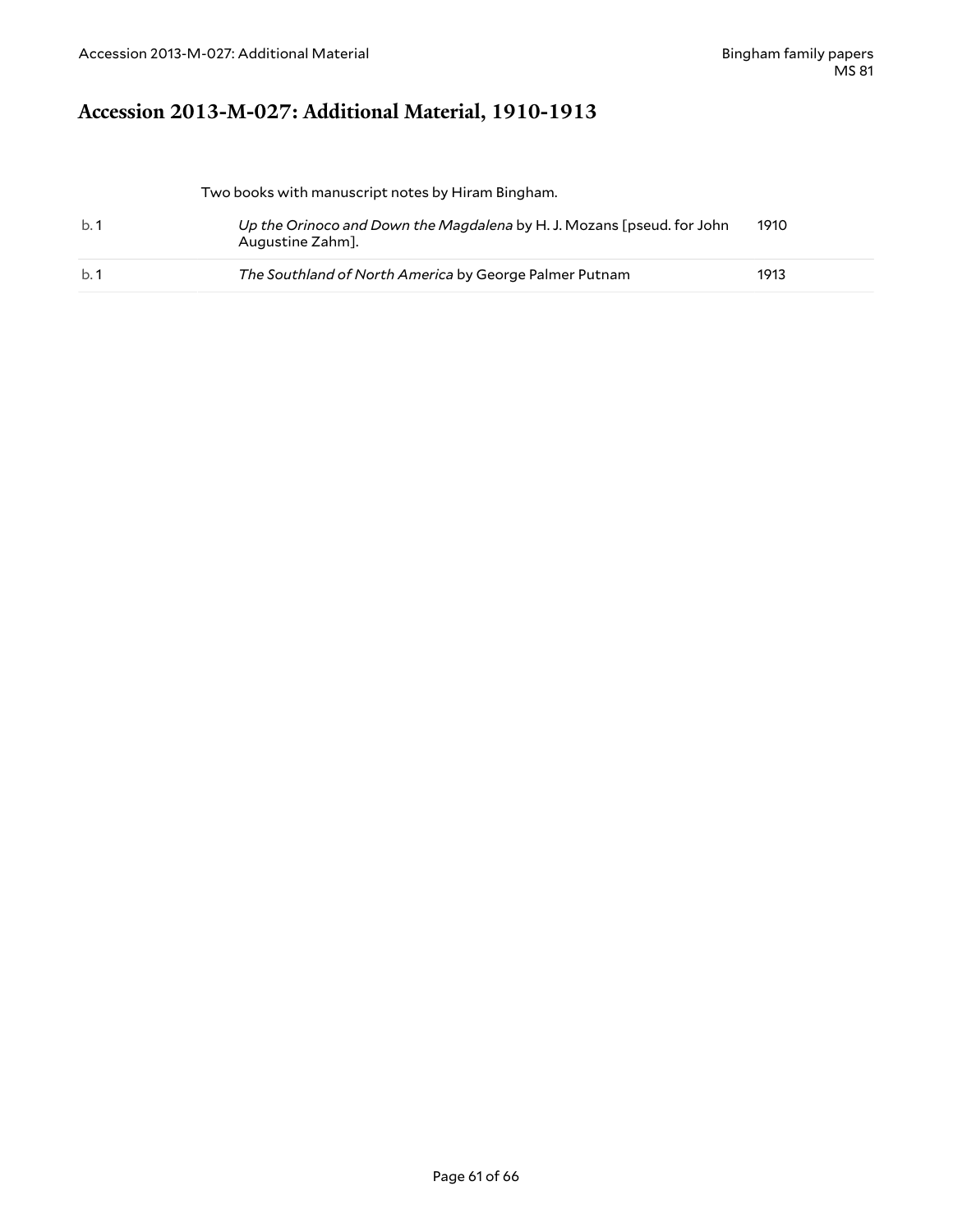# <span id="page-61-0"></span>**Accession 2015-M-006: Additional Material, Circa 1860-1974, 1924-1939**

*1.75 linear feet (3 boxes)*

| b. 1, f. 1    | General correspondence and lists                                                                                        | 1937-1938               |
|---------------|-------------------------------------------------------------------------------------------------------------------------|-------------------------|
| b. 1, f. 2-18 | Correspondence and property records, Woodbridge Farms, Salem and East<br>Haddam, Connecticut                            | 1922-1926,<br>1936-1939 |
| b. 1, f. 19   | Correspondence regarding estate of Annie O. Mitchell                                                                    | 1938-1939               |
| b. 1, f. 20   | Financial records and book list of Woodbridge Bingham                                                                   | 1924, 1928              |
| b. 1, f. 21   | Lists, mainly of books                                                                                                  | Circa 1938              |
| b. 1, f. 22   | "Services of Remembrance for Alfreda Mitchell Bingham Gregor," and cover letter<br>English                              | 1967, 1974<br>December  |
| b. 1, f. 23   | Woodbridge Cemetary Association, Inc. correspondence, financial documents and 1937-1938<br>copy of 1828 Constitution    |                         |
| b. 1, f. 24   | Woodbridge Farms memorandum of equipment, maintenance, and supplies                                                     | 1913 October 1          |
|               | Photographs and prints                                                                                                  |                         |
| b. 2, f. 1    | Hiram Bingham I and his brothers                                                                                        | 1860                    |
| b. 2, f. 1    | Unidentified man, tintype                                                                                               | Undated                 |
| b. 2, f. 2    | Hiram Bingham II and Minerva Clarissa Brewster Bingham in San Francisco                                                 | 1887                    |
| b. 2, f. 3    | Hiram Bingham II and Minerva Clarissa Brewster Bingham                                                                  | Undated                 |
| b. 2, f. 4    | Mrs. Hiram Bingham II (Minerva Clarissa Brewster Bingham)                                                               | Undated                 |
| b. 2, f. 5    | Hiram Bingham III and Alfreda Mitchell Bingham                                                                          | Undated                 |
| b. 2, f. 5    | Two unidentified men, tintype                                                                                           | Undated                 |
| b. 2, f. 6    | Hiram Bingham III and Alfreda Mitchell Bingham with their seven sons and<br>Annie Mitchell, in Miami                    | 1919 April              |
| b. 2, f. 7    | Hiram Bingham III and Alfreda Mitchell Bingham with five sons and Alfred<br>and Annie Mitchell, in Jamaica              | Circa 1909              |
| b. 2, f. 8    | Alfred Mitchell, in uniform                                                                                             | <b>Circa 1863</b>       |
| b. 2, f. 9    | Alfred Mitchell                                                                                                         | Undated                 |
| b. 2, f. 10   | Alfred Mitchell and Annie O. Tiffany Mitchell                                                                           | 1887 November           |
| b. 2, f. 11   | Annie O. Tiffany Mitchell, New London, Connecticut                                                                      | 1887 November           |
| b. 1, f. 12   | Annie O. Tiffany Mitchell                                                                                               | Undated                 |
| b. 2, f. 13   | John Mumford, Jr. and Lucretia Christophers Mumford, parents of Elizabeth<br>Mumford, wife of Nathaniel Shaw Woodbridge | Undated                 |
| b. 2, f. 14   | Louis Tiffany and family                                                                                                | Undated                 |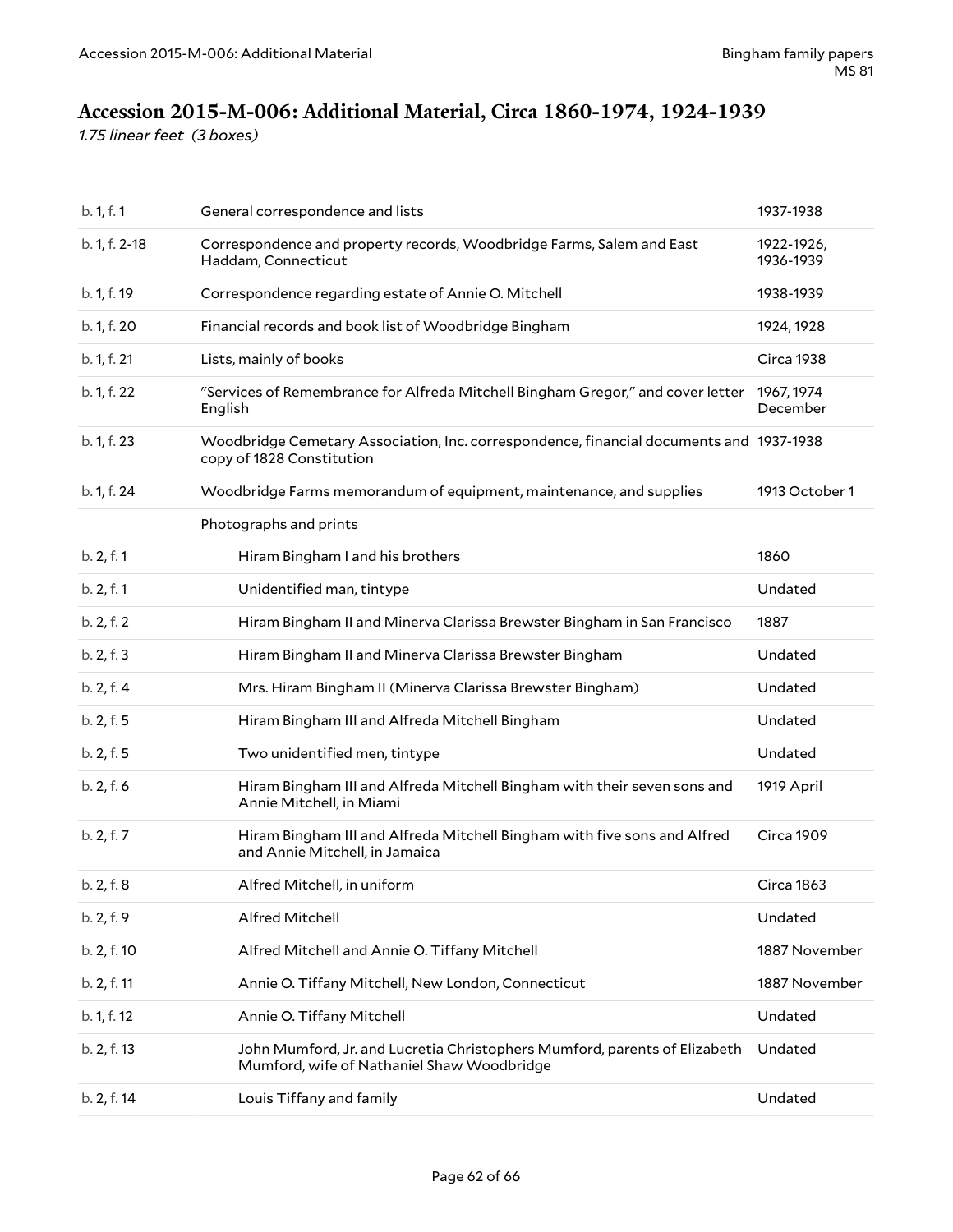#### Photographs and prints (continued)

| b. 2, f. 14 | Charles Lewis Tiffany and Harriet Olivia Avery Young Tiffany, golden<br>wedding anniversary          | 1891 November<br>30 |
|-------------|------------------------------------------------------------------------------------------------------|---------------------|
| b. 2, f. 15 | Unidentified man                                                                                     | Undated             |
| b. 2, f. 16 | Print of Bingham Camp, Salem, Connecticut, C. M. Sutherland                                          | Undated             |
| b. 2, f. 17 | Print of "Gilbertina," home of Hiram Bingham II and Minerva Clarissa<br>Brewster Bingham in Honolulu | Undated             |
|             | Miniatures and daguerreotypes                                                                        |                     |
|             |                                                                                                      |                     |
| b.3         | Clarissa Brewster Bingham (2 items)                                                                  | Undated             |
| b.3         | Hiram Bingham II                                                                                     | Undated             |
| b.3         | Sybil Mosely Bingham                                                                                 | Undated             |
| b.3         | Reverend Alfred Mitchell, 1790-1831                                                                  | Undated             |
| b.3         | Alfred Mitchell, 1832-1911                                                                           | Undated             |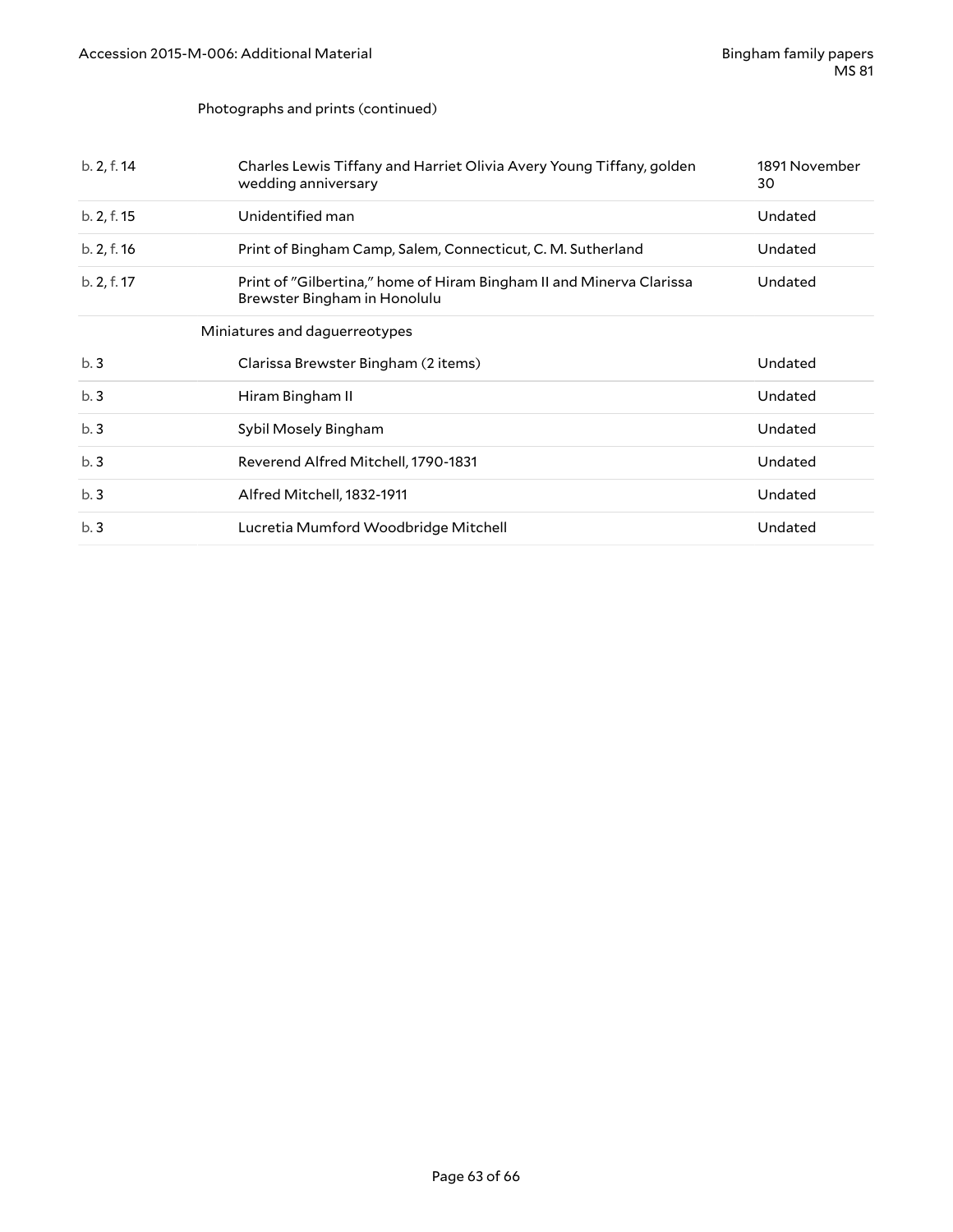### <span id="page-63-0"></span>**Accession 2019-M-0055: Additional Material, 1982**

This accession contains a photocopy, in two volumes, of an annotated typescript, 1982, of Woodbridge Bingham's Hiram Bingham: A Personal History.

Gift of Anne B. Pierson, 2019.

A 1984 copy of the biography is available in Accession 1987-M-031. See: "Hiram [Bingham:](#page-53-0) A Personal [History",](#page-53-0) 1984

<span id="page-63-1"></span>

| b. 1, f. 1-2 | "Hiram Bingham: A Personal History," by Woodbridge Bingham | 1982 |
|--------------|------------------------------------------------------------|------|
|              | English                                                    |      |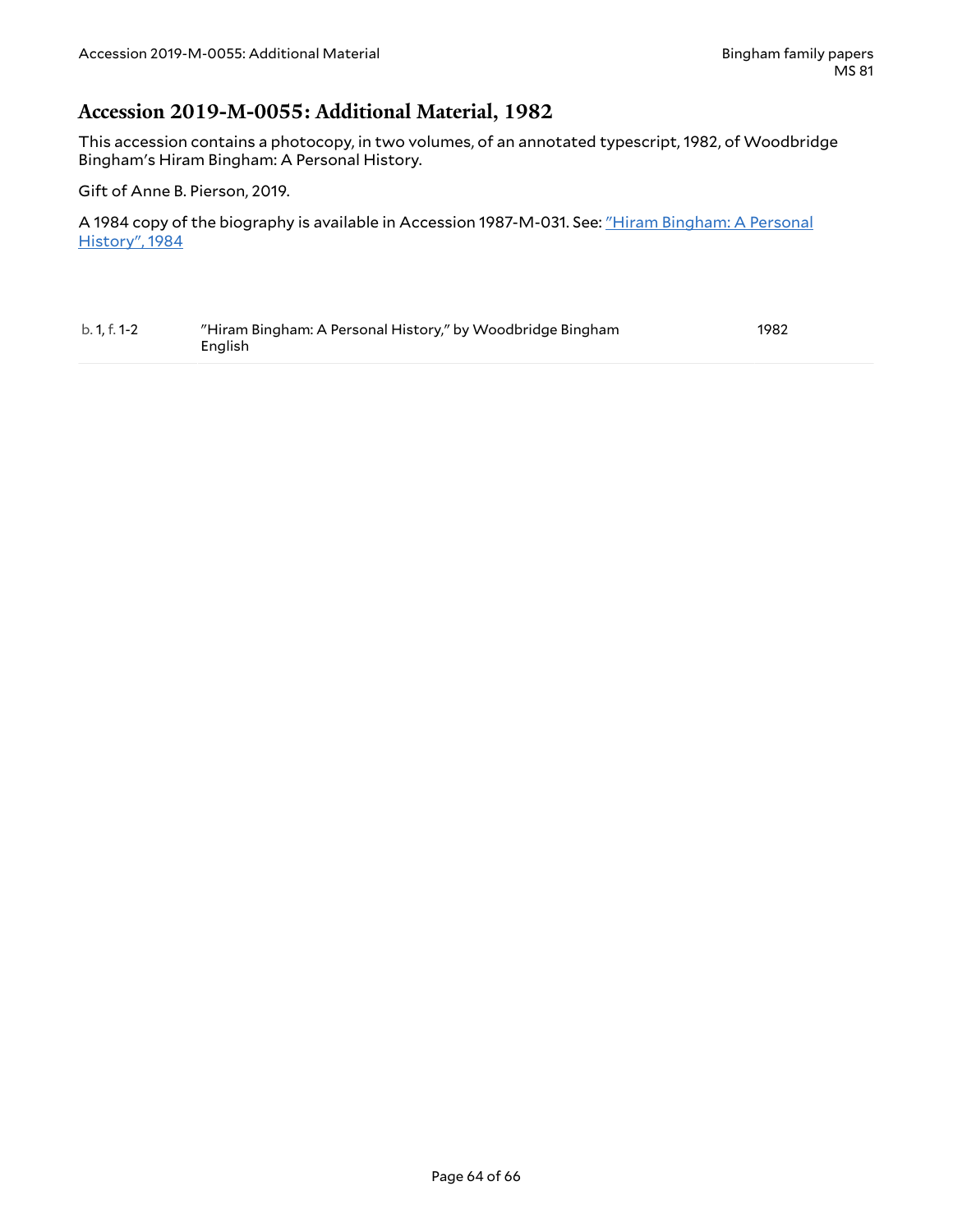### <span id="page-64-0"></span>**Selected Search Terms**

The following terms have been used to index the description of this collection in the Library's online catalog. They are grouped by name of person or organization, by subject or location, and by occupation and listed alphabetically therein.

### **Preferred Titles**

*Bible. Gilbertese*

### **Subjects**

Aeronautics Armed Forces **Clergy** Eclipse, Lunar -- 1815 Families Gilbertese language -- Texts **Historians** Incas Indians of South America Language and languages Missions, American Missions -- Hawaii Music Women missionaries World War, 1914-1918

### **Geographic Names**

Asia Connecticut Coropuna, Nevado (Peru) Gilbert Islands Hawaii -- History Latin America Machu Picchu Site (Peru) United States -- Politics and government

### **Genres / Formats**

Diaries

### **Names**

Adams, Charles Francis, 1866- Adams, George Burton, 1851-1925 Ames, Edward Winslow Angell, James Rowland, 1869-1949 Baker, John Frederick, 1888-1956 Baldwin, Roger Sherman, 1869-1956 Bartleman, Richard Milne Beard, Charles A. (Charles Austin), 1874-1948

Beers, George Emerson, 1865- Bingham, Hiram, 1789-1869 Bingham, Hiram, 1831-1908 Bingham, Hiram, 1875-1956 Boas, Franz, 1858-1942 Borah, William Edgar, 1865-1940 Bowman, Isaiah, 1878-1950 Brandegee, Frank B. (Frank Bosworth), 1864-1924 Brewster, Chauncey B. (Chauncey Bunce), 1848-1941 Bryan, William Jennings, 1860-1925 Bryce, James Bryce, Viscount, 1838-1922 Camp, Walter, 1859-1925 Canby, Henry Seidel, 1878-1961 Channing, Edward, 1856-1931 Chapman, Frank M. (Frank Michler), 1864-1945 Coolidge, Archibald Cary, 1866-1928 Coolidge, Calvin, 1872-1933 Cosı́o, José Gabriel, 1888- Cross, Wilbur L. (Wilbur Lucius), 1862-1948 Dall, William Healey, 1845-1927 Davis, John W. (John William), 1873-1955 Day, George Parmly, 1876-1959 Dixon, Roland Burrage, 1875-1934 Eddy, David Brewer, 1877-1946 Embree, Edwin R. (Edwin Rogers), 1883-1950 Erving, William Gage, 1877-1923 Farnam, Henry W. (Henry Walcott), 1853-1933 Farrand, Max, 1869-1945 Fisher, Irving, 1867-1947 Foote, H. W. (Harry Ward), 1875-1942 Ford, Worthington Chauncey, 1858-1941 Gallaudet, Herbert Draper, 1876-1944 Garfield, James Rudolph, 1865-1950 Garland, Hamlin, 1860-1940 Giesecke, Albert Anthony, 1880-1968 Goddard, Pliny Earle, 1869-1928 Gorgas, William Crawford, 1854-1920 Gregor, Alfreda Mitchell Bingham, 1874-1967 Gregory, Herbert E. (Herbert Ernest), 1869-1952 Grosvenor, Gilbert Hovey, 1875-1966 Hadley, Arthur Twining, 1856-1930 Hart, Albert Bushnell, 1854-1943 Hotchkiss, Henry Stuart, 1878- Hrdlička, Aleš, 1869-1943 Hughes, Charles Evans, 1862-1948 Huntington, Ellsworth, 1876-1947 Hutchins, Robert Maynard, 1899-1977 Jameson, J. Franklin (John Franklin), 1859-1937